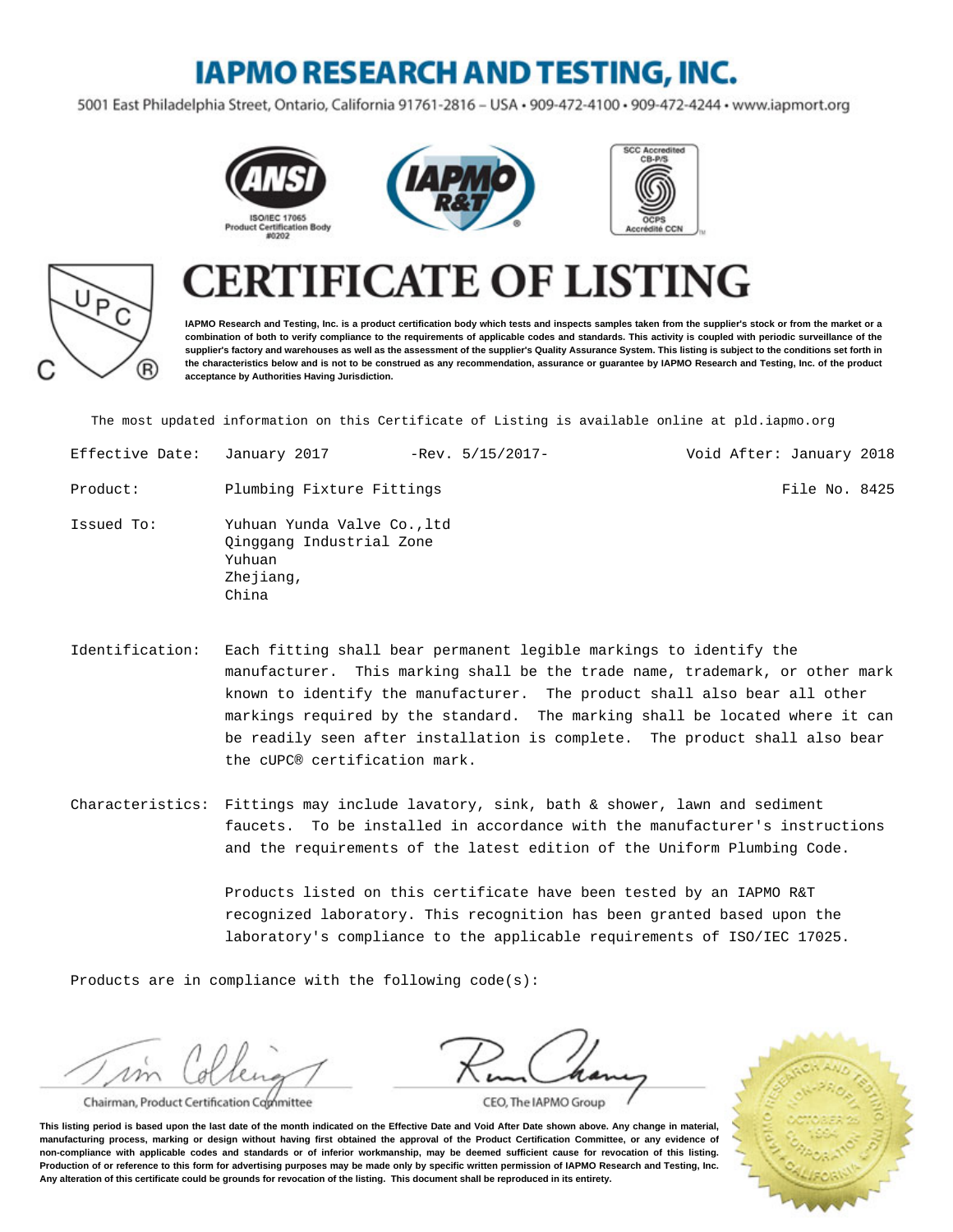

Page 2

-Rev. 5/15/2017-<br>
Void After: January 2018

Product: Plumbing Fixture Fittings File No. 8425

Issued To: Yuhuan Yunda Valve Co.,ltd

Uniform Plumbing Code (UPC®) National Plumbing Code of Canada

Products are in compliance with the following standard(s): ASME A112.18.1-2012/CSA B125.1-12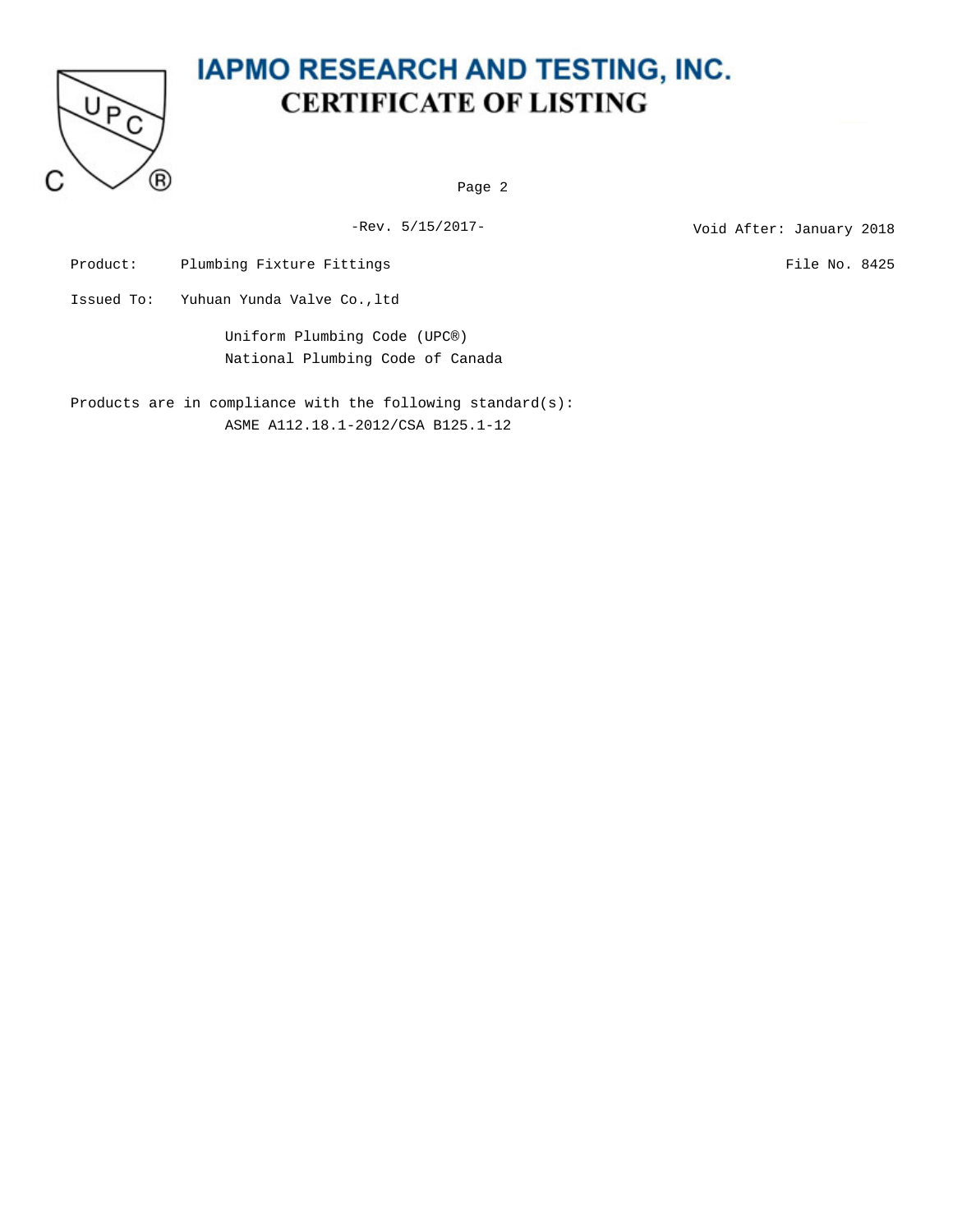

Page 3

Product: Plumbing Fixture Fittings File No. 8425

-Rev. 5/15/2017- Void After: January 2018

Issued To: Yuhuan Yunda Valve Co.,ltd

MODELS:

| Model No.                            | Tankless Water Heater, SVC VALVE 3/4"IPS CA693/ 3/4"IPS, Cold, Low Lead                         |
|--------------------------------------|-------------------------------------------------------------------------------------------------|
| 8002                                 | Tankless Water Heater, SVC VALVE 3/4"IPS CA693/ 3/4"IPS, Hot, Low Lead                          |
| 8003                                 | Tankless Water Heater, SVC VALVE 3/4" SWT CA693/ 3/4" IPS, Cold, Low Lead                       |
| 8004                                 | Tankless Water Heater, SVC VALVE 3/4" SWT CA693/ 3/4" IPS, Hot, Low Lead                        |
| 8101                                 | Brass Needle & Humidifier Valves, 1/4"OD Comp x 1/8" MIP, Angle                                 |
| 8102                                 | Brass Needle & Humidifier Valves, 5/16"OD Comp x 1/8" MIP, Angle                                |
| 8103                                 | Brass Needle & Humidifier Valves, 1/4"OD Comp x 1/8" MIP with Extension, Angle                  |
| 8104                                 | Brass Needle & Humidifier Valves, 1/4"OD Comp x 1/8" MIP, Straight                              |
| 8105                                 | Brass Needle & Humidifier Valves, $1/4$ "OD Comp x $1/4$ "OD COMP., Straight                    |
| 8106                                 | Brass Needle & Humidifier Valves, 3/8"OD Comp x 3/8"OD COMP., Straight                          |
| 8107                                 | Brass Needle & Humidifier Valves, $3/8$ "OD Comp x $3/8$ "OD Comp with $1/4$ "OD Comp.          |
| $6501 - 1214 \times - \times$        | LEAD FREE QRTR TURN ANG VLV, $1/2$ " MIP/Sweat SWT $\frac{x}{1/40D}$ "                          |
| $6501 - 1234 \times - \times \times$ | LEAD FREE QRTR TURN ANG VLV, 1/2" MIP/Sweat SWT x 3/4" Male Hose                                |
| $6501 - 1238 \times - \times \times$ | LEAD FREE ORTR TURN ANG VLV, 1/2" MIP/Sweat SWT x 3/8OD"                                        |
| $6502 - 1214 \times - \times$        | LEAD FREE QRTR TURN ANG VLV , $1/2$ " Male CPVC x $1/40D$ ", $(1/2$ Male CPVC ASTM D2846)       |
| $6502 - 1234 \times - \times \times$ | LEAD FREE QRTR TURN ANG VLV, 1/2" Male CPVC x 3/4" Male Hose (1/2 Male CPVC ASTM                |
| $6502 - 1238 \times 4 \times 4$      | D99161<br>LEAD FREE QRTR TURN ANG VLV, $1/2$ " Male CPVC x 3/80D", $(1/2$ Male CPVC ASTM D2846) |
| $6503 - 1214 \times - \times \times$ | LEAD FREE ORTR TURN ANG VLV, $1/2$ " Pex Tee F1807 x 1/40D"                                     |
| $6503 - 1234 \times - \times \times$ | LEAD FREE QRTR TURN ANG VLV, $1/2$ " Pex Tee F1807 x 3/4" Male Hose                             |
| $6503 - 1238 \times 4 \times 4$      | LEAD FREE QRTR TURN ANG VLV, $1/2$ " Pex Tee F1807 x 3/80D"                                     |
| $6504 - 3814 \times - \times \times$ | LEAD FREE QRTR TURN ANG VLV, 3/8" Pex F1807 x 1/40D"                                            |
| $6504 - 3834 \times - \times \times$ | LEAD FREE QRTR TURN ANG VLV, 3/8" Pex F1807 x 3/4" Male Hose                                    |
| $6504 - 3838 \times 3.1$             | 3/8" Pex F1807 x 3/80D"<br>LEAD FREE QRTR TURN ANG VLV,                                         |
| $6505 - 1214 \times - \times \times$ | $1/2$ " Pex F1960 x 1/40D"<br>LEAD FREE QRTR TURN ANG VLV,                                      |
| $6505 - 1234 \times - \times \times$ | $1/2$ " Pex F1960 x 3/4" Male Hose<br>LEAD FREE ORTR TURN ANG VLV,                              |
| $6505 - 1238 \times 10^{-4}$         | 1/2" Pex F1960 x 3/8OD"<br>LEAD FREE QRTR TURN ANG VLV,                                         |
| $6506 - 1214$ *-**                   | LEAD FREE QRTR TURN ANG VLV, $1/2$ " FIP x $1/40D$ "                                            |
| $6506 - 1234 \times - \times \times$ | LEAD FREE QRTR TURN ANG VLV, $1/2$ " FIP x 3/4" Male Hose                                       |
| $6506 - 1238 \times - \times \times$ | LEAD FREE QRTR TURN ANG VLV, 1/2" FIP x 3/80D"                                                  |
| $6507 - 1212 \times - \times \times$ | LEAD FREE QRTR TURN ANG VLV, $5/8"$ OD $\times$ 1/20D"                                          |
| $6507 - 1214$ *-**                   | LEAD FREE QRTR TURN ANG VLV, 5/8"OD x 1/40D"                                                    |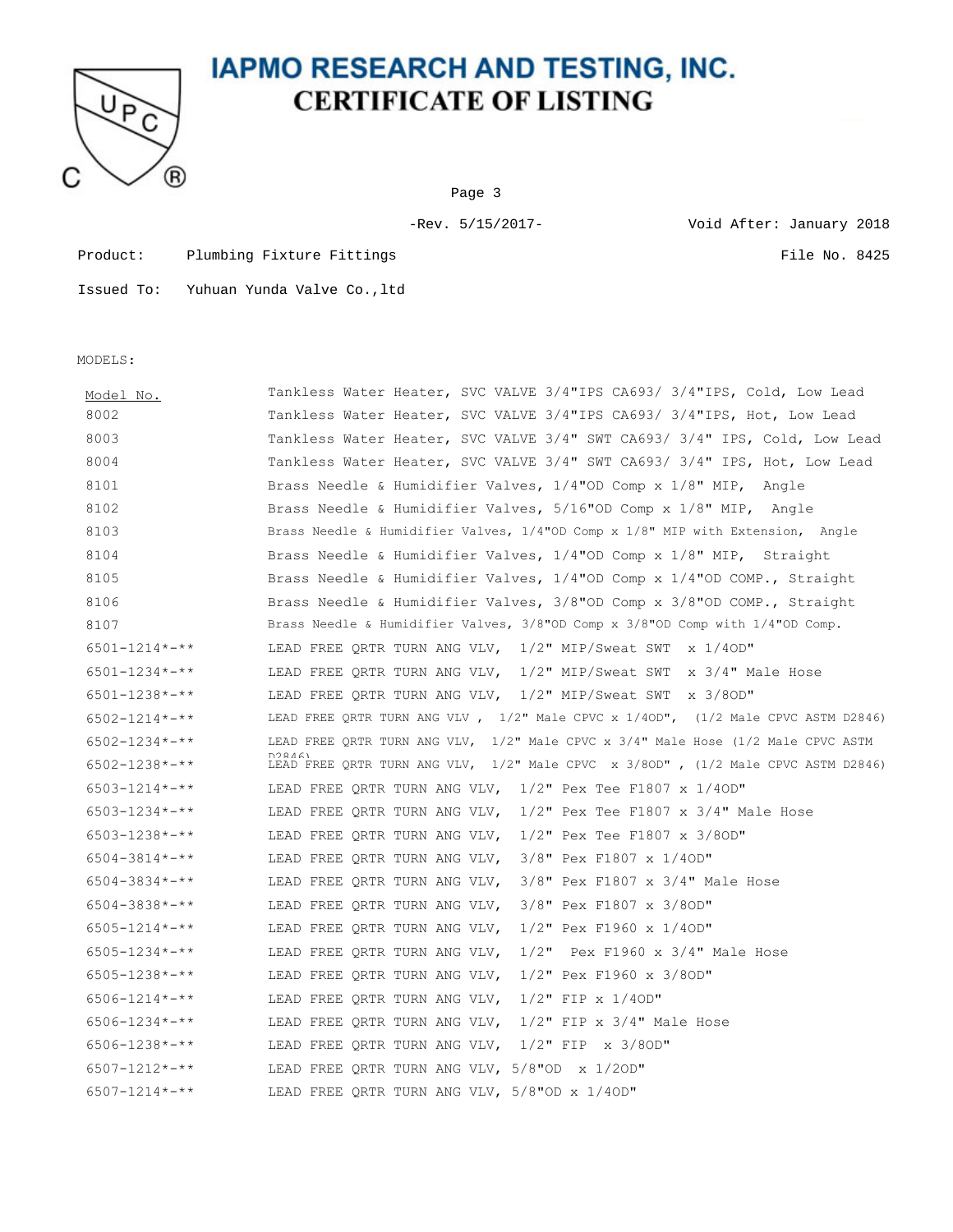

Page 4

-Rev. 5/15/2017- Void After: January 2018

Product: Plumbing Fixture Fittings File No. 8425

| $6507 - 1234 \times - \times \times$ | LEAD FREE QRTR TURN ANG VLV , $5/8"$ OD x $3/4"$ Male Hose                                 |
|--------------------------------------|--------------------------------------------------------------------------------------------|
| $6507 - 1238 \times - \times \times$ | LEAD FREE QRTR TURN ANG VLV, 5/8"OD x 3/8OD"                                               |
| $6508 - 1212 \times - \times \times$ | LEAD FREE QRTR TURN ANG VLV, $1/2$ " SWT $\,\times\,1/2$ OD"                               |
| 6508-1214*-**                        | LEAD FREE QRTR TURN ANG VLV, $1/2$ " SWT x $1/4$ OD"                                       |
| $6508 - 1234 \times - \times \times$ | LEAD FREE QRTR TURN ANG VLV, $1/2$ " SWT x $3/4$ " Male Hose                               |
| $6508 - 1238 \times - \times \times$ | LEAD FREE ORTR TURN ANG VLV, $1/2$ " SWT $\times$ 3/80D"                                   |
| $6509 - 1212 \times - \times \times$ | LEAD FREE ORTR TURN ANG VLV, 1/2" Pex F1960 x 1/20D"                                       |
| $6509 - 1214 \times - \times \times$ | LEAD FREE QRTR TURN ANG VLV, 1/2" Pex F1960 x 1/40D"                                       |
| $6509 - 1234 \times - \times \times$ | LEAD FREE QRTR TURN ANG VLV, $1/2$ " Pex F1960 x 3/4" Male Hose                            |
| 6509-1238*-**                        | LEAD FREE QRTR TURN ANG VLV, $1/2$ " Pex F1960 x 3/8OD"                                    |
| $6510 - 1212 \times - \times \times$ | LEAD FREE ORTR TURN ANG VLV, 1/2" Pex F1807 x 1/20D"                                       |
| $6510 - 1214 \times - \times \times$ | LEAD FREE QRTR TURN ANG VLV, $1/2$ " Pex F1807 x 1/40D"                                    |
| $6510 - 1234 \times - \times \times$ | LEAD FREE QRTR TURN ANG VLV, 1/2" Pex F1807 x 3/4" Male Hose                               |
| $6510 - 1238 \times - \times \times$ | LEAD FREE QRTR TURN ANG VLV, 1/2" Pex F1807 x 3/80D"                                       |
| 6512-1271612*-**                     | $1/2$ " NOM COMP x $7/16$ " OD & $1/2$ " SLIP-JOINT, QRTR TURN ANG VLV                     |
| 6513-1271612*-**                     | $1/2$ " FIP x $7/16$ " OD & $1/2$ " SLIP-JOINT, QRTR TURN ANG VLV                          |
| $6601 - 1214 \times - \times \times$ | LEAD FREE QRTR TURN STR VLV, 1/2" MIP/Sweat SWT x 1/40D"                                   |
| $6601 - 1234 \times - \times \times$ | LEAD FREE QRTR TURN STR VLV, 1/2" MIP/Sweat SWT x 3/4" Male Hose                           |
| $6601 - 1238 \times 4 \times 4$      | LEAD FREE QRTR TURN STR VLV, 1/2" MIP/ Sweat SWT x 3/8OD"                                  |
| 6602-1214*-**                        | LEAD FREE QRTR TURN STR VLV, $1/2$ " Male CPVC x $1/40D$ ", $(1/2$ Male CPVC ASTM D2846)   |
| $6602 - 1234 \times - \times \times$ | LEAD FREE QRTR TURN STR VLV, 1/2" Male CPVC x 3/4" Male Hose, (1/2 Male CPVC ASTM          |
| $6602 - 1238 \times 300$             | D98461<br>LEAD FREE QRTR TURN STR VLV, 1/2" Male CPVC x 3/80D", (1/2 Male CPVC ASTM D2846) |
| $6603 - 1214 \times - \times \times$ | LEAD FREE QRTR TURN STR VLV, 1/2" Pex Tee F1807 x 1/40D"                                   |
| $6603 - 1234 \times - \times \times$ | LEAD FREE ORTR TURN STR VLV, $1/2$ " Pex Tee F1807 x 3/4" Male Hose                        |
| 6603-1238*-**                        | LEAD FREE QRTR TURN STR VLV, $1/2$ " Pex Tee F1807 x 3/80D"                                |
| $6604 - 3814 \times - \times \times$ | LEAD FREE QRTR TURN STR VLV, 3/8" Pex F1807 x 1/40D"                                       |
| 6604-3834*-**                        | LEAD FREE QRTR TURN STR VLV, $3/8$ " Pex F1807 x 3/4" Male Hose                            |
| 6604-3838*-**                        | LEAD FREE QRTR TURN STR VLV, 3/8" Pex F1807 x 3/8OD"                                       |
| $6605 - 1214 \times - \times \times$ | LEAD FREE QRTR TURN STR VLV, 1/2" Pex F1960 x 1/40D"                                       |
| 6605-1234*-**                        | LEAD FREE QRTR TURN STR VLV, $1/2$ " Pex F1960 x 3/4" Male Hose                            |
| $6605 - 1238 \times 300$             | LEAD FREE QRTR TURN STR VLV, 1/2" Pex F1960 x 3/8OD"                                       |
| $6606 - 1212 \times - \times \times$ | LEAD FREE QRTR TURN STR VLV, 1/2" FIP x 1/20D"                                             |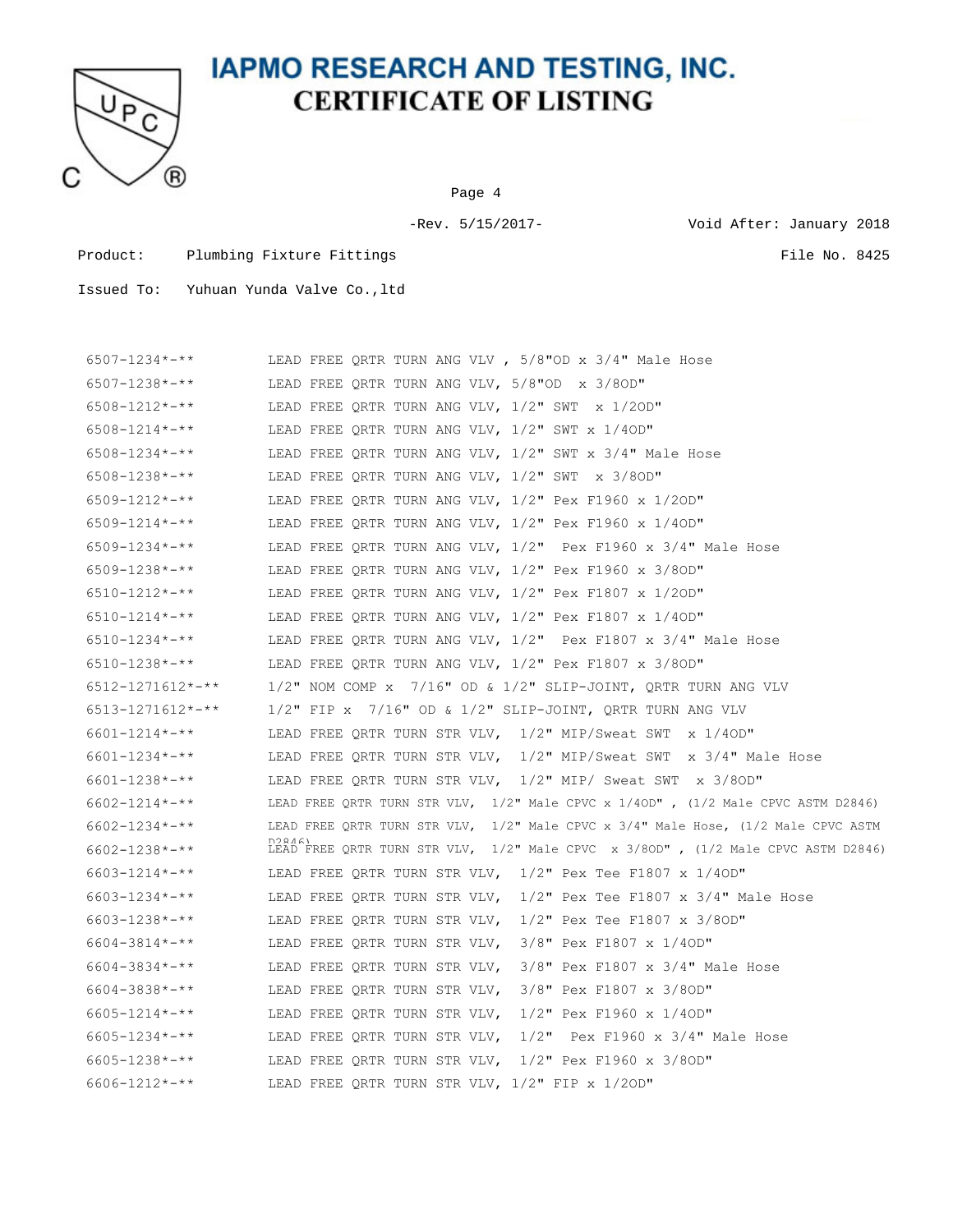

Page 5

-Rev. 5/15/2017- Void After: January 2018

Product: Plumbing Fixture Fittings File No. 8425

| $6606 - 1214 \times - \times$           |                                    |  | LEAD FREE QRTR TURN STR VLV, 1/2" FIP x 1/40D"                         |
|-----------------------------------------|------------------------------------|--|------------------------------------------------------------------------|
| 6606-1234*-**                           |                                    |  | LEAD FREE QRTR TURN STR VLV, 1/2" FIP x 3/4" Male Hose                 |
| $6606 - 1238 \times - \times \times$    |                                    |  | LEAD FREE QRTR TURN STR VLV, 1/2" FIP x 3/8OD"                         |
| 6606-3838*-**                           |                                    |  | LEAD FREE QRTR TURN STR VLV, 3/8" FIP x 3/8OD"                         |
| $6607 - 1212 \times - \times \times$    |                                    |  | LEAD FREE QRTR TURN STR VLV, 5/8"OD x 1/20D"                           |
| $6607 - 1214 \times - \times \times$    |                                    |  | LEAD FREE QRTR TURN STR VLV, 5/8"OD x 1/40D"                           |
| $6607 - 1234 \times - \times \times$    |                                    |  | LEAD FREE QRTR TURN STR VLV, 5/8"OD x 3/4" Male Hose                   |
| 6607-1238*-**                           |                                    |  | LEAD FREE QRTR TURN STR VLV, 5/8"OD x 3/8OD"                           |
| $6607 - 3838 \times 3.1$                |                                    |  | LEAD FREE QRTR TURN STR VLV, 3/8"OD x 3/8OD"                           |
| $6608 - 1212 \times 100$                |                                    |  | LEAD FREE QRTR TURN STR VLV, $1/2$ " SWT x $1/2$ OD"                   |
| $6608 - 1214 \times 4 \times 4$         |                                    |  | LEAD FREE ORTR TURN STR VLV, $1/2$ " SWT x $1/40D$ "                   |
| $6608 - 1234 \times - \times \times$    |                                    |  | LEAD FREE QRTR TURN STR VLV, 1/2" SWT x 3/4" Male Hose                 |
| 6608-1238*-**                           |                                    |  | LEAD FREE QRTR TURN STR VLV, $1/2$ " SWT x 3/80D"                      |
| $6609 - 1212 \times - \times \times$    |                                    |  | LEAD FREE QRTR TURN STR VLV, 1/2" Pex F1960 x 1/20D"                   |
| $6609 - 1214 \times - \times \times$    |                                    |  | LEAD FREE QRTR TURN STR VLV, 1/2" Pex F1960 x 1/40D"                   |
| $6609 - 1234 \times 4 \times 4$         |                                    |  | LEAD FREE QRTR TURN STR VLV, $1/2$ " Pex F1960 x $3/4$ " Male Hose     |
| $6609 - 1238 \times 10^{-4}$            |                                    |  | LEAD FREE QRTR TURN STR VLV, $1/2$ " Pex F1960 x 3/8OD"                |
| $6610 - 1212 \times - \times \times$    |                                    |  | LEAD FREE QRTR TURN STR VLV, 1/2" Pex F1807 x 1/20D"                   |
| 6610-1214*-**                           |                                    |  | LEAD FREE QRTR TURN STR VLV, 1/2" Pex F1807 x 1/40D"                   |
| 6610-1234*-**                           |                                    |  | LEAD FREE QRTR TURN STR VLV, 1/2" Pex F1807 x 3/4" Male Hose           |
| 6610-1238*-**                           |                                    |  | LEAD FREE QRTR TURN STR VLV, 1/2" Pex F1807 x 3/8OD"                   |
| $6612 - 1271612 \times - \times \times$ |                                    |  | $1/2$ " NOM COMP x $7/16$ " OD & $1/2$ " SLIP-JOINT, QRTR TURN STR VLV |
| $6613 - 1271612 \times - \times$        |                                    |  | $1/2$ " FIP x $7/16$ " OD & $1/2$ " SLIP-JOINT, QRTR TURN STR VLV      |
| 6615-1212*-**                           |                                    |  | LEAD FREE QRTR TURN STR VLV $1/2$ " Pex F1807 x $1/2$ " Pex            |
| 7101-1212*-**                           |                                    |  | $1/2$ " FIP x $1/2$ " OD COMP., QRTR TURN ANG VLV                      |
| $7101 - 1214 \times - \times \times$    |                                    |  | $1/2$ " FIP x $1/4$ " OD COMP., QRTR TURN ANG VLV                      |
| $7101 - 1238 \times - \times \times$    |                                    |  | $1/2$ " FIP x 3/8" OD COMP., QRTR TURN ANG VLV                         |
| $7101 - 3812 \times - \times \times$    |                                    |  | 3/8" FIP x1/2" OD COMP., QRTR TURN ANG VLV                             |
| $7101 - 3814 \times - \times \times$    |                                    |  | 3/8" FIP x 1/4" OD COMP., QRTR TURN ANG VLV                            |
| 7101-3838*-**                           |                                    |  | $3/8"$ FIP x $3/8"$ OD COMP., QRTR TURN ANG VLV                        |
| $7101N - 1238$ *-**                     | $1/2$ " FIP x $3/8$ "Male, ANG VLV |  |                                                                        |
| 7101N-3838*-**                          | $3/8"$ FIP x $3/8"$ Male, ANG VLV  |  |                                                                        |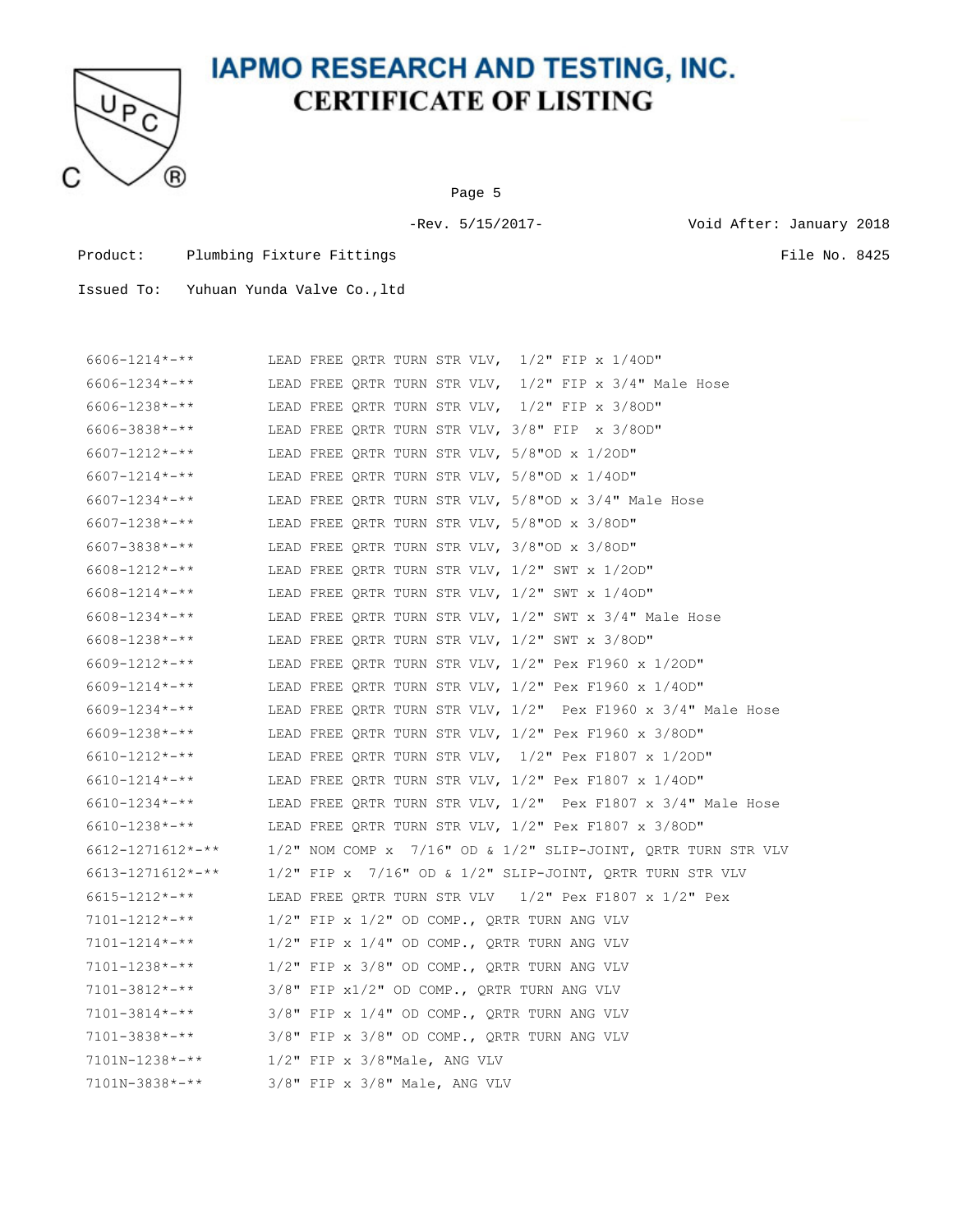

Page 6

-Rev. 5/15/2017- Void After: January 2018

Product: Plumbing Fixture Fittings File No. 8425

Issued To: Yuhuan Yunda Valve Co.,ltd

7102-1212\*-\*\* 5/8"OD (1/2" Nom Comp) x 1/2" OD COMP., QRTR TURN ANG VLV 7102-1214\*-\*\* 5/8"OD (1/2" Nom Comp) x 1/4" OD COMP., QRTR TURN ANG VLV 7102-1238\*-\*\* 5/8"OD (1/2" Nom Comp) x 3/8" OD COMP., QRTR TURN ANG VLV 7102-3812\*-\*\* 1/2"OD (3/8" Nom Comp) x 1/2" OD COMP., QRTR TURN ANG VLV 7102-3814\*-\*\* 1/2"OD (3/8" Nom Comp) x 1/4" OD COMP., QRTR TURN ANG VLV 7102-3838\*-\*\* 1/2"OD (3/8" Nom Comp) x 3/8" OD COMP., QRTR TURN ANG VLV  $7103-1212***$  1/2" NOM SWEAT x 1/2" OD COMP., ORTR TURN ANG VLV 7103-1214\*-\*\* 1/2" NOM SWEAT x 1/4" OD COMP., QRTR TURN ANG VLV 7103-1238\*-\*\* 1/2" NOM SWEAT x 3/8" OD COMP., QRTR TURN ANG VLV 7103S-1214 / 7103S-1214-A\*-\*\* EXTENSION TUBE. 7103S-1238 / 7103S-1/2" NOM SWEAT x 1/4" OD COMP WITH BELL ESCUTCHEON, QRTR TURN ANG VLV, WITH 5" SWEAT 1238-A\*-\*\*<br>7104-1212\*-\*\* EXTENSION TURE<br>1/2" NOM SWEAT x 3/8" OD COMP WITH BELL ESCUTCHEON, QRTR TURN ANG VLV, WITH 5" SWEAT EXTENSION TUBE.<br>1/2" NOM SWEAT x 1/2" NOM BARB, QRTR TURN ANG VLV 7105-1212\*-\*\* 1/2" NOM BARB x 1/2" NOM BARB, QRTR TURN ANG VLV 7105-3838\*-\*\* 3/8" PEX x 3/8" PEX, QRTR TURN ANG VLV 7106-1238\*-\*\* 1/2" NOM BARB x3/8TUBE COMP., QRTR TURN ANG VLV 7107-1212\*-\*\* 1/2" NOM BARB x 1/2" OD COMP., QRTR TURN ANG VLV 7107-1214\*-\*\* 1/2" NOM BARB x 1/4" OD COMP., QRTR TURN ANG VLV 7107-1238\*-\*\* 1/2" NOM BARB x 3/8" OD COMP., QRTR TURN ANG VLV 7108-1212\*-\*\* 1/2" NOM BARB x1/2MIP., QRTR TURN ANG VLV 7109-123838 / 7109- 123838-B\*-\*\*<br>7110-1271612\*-\*\* 1/2PEX x 3/8 OD COMPx 3/8 OD COMP., QRTR TURN 3 WAY VLV /DUAL OUTLET STOP  $1/2$ " NOM SWEAT x 7/16" OD &  $1/2$ " SLIP-JOINT, ORTR TURN ANG VLV 7112-1212\*-\*\* 1/2" NOM CPVC x 1/2" OD COMP., QRTR TURN ANG VLV 7112-1214\*-\*\* 1/2" NOM CPVC x 1/4" OD COMP., QRTR TURN ANG VLV 7112-1238\*-\*\* 1/2" NOM CPVC x 3/8" OD COMP., QRTR TURN ANG VLV 7112-1271612\*-\*\* 1/2" NOM CPVC x 7/16" & 1/2" SLIP-JOINT, QRTR TURN ANG VLV 7113-1212\*-\*\* 1/2" NOM CPVC x 1/2"MIP, QRTR TURN ANG VLV 7114-1238\*-\*\* 1/2" NOM CPVC x 3/8TUBE, QRTR TURN ANG VLV 7115-121212 / 7115- 121212-B\*-\*\* 7115-121214 / 7115- 1/2FIP x 1/2 OD COMPx1/2 OD COMP., QRTR TURN 3 WAY VLV /DUAL OUTLET STOP 121214-B\*-\*\* 7115-121238 / 7115- 1/2FIP x 1/2 OD COMPx 1/4 OD COMP., QRTR TURN 3 WAY VLV /DUAL OUTLET STOP 121238-B\*-\*\* 7115-123814 / 7115- 1/2FIP x 1/2 OD COMPx 3/8 OD COMP., QRTR TURN 3 WAY VLV /DUAL OUTLET STOP 123814-B\*-\*\* 7115-123838 / 7115- 1/2FIP x 3/8 OD COMPx 1/4 OD COMP., QRTR TURN 3 WAY VLV /DUAL OUTLET STOP  $123838 - B* - **$ 1/2FIP x 3/8 OD COMPx 3/8 OD COMP., QRTR TURN 3 WAY VLV /DUAL OUTLET STOP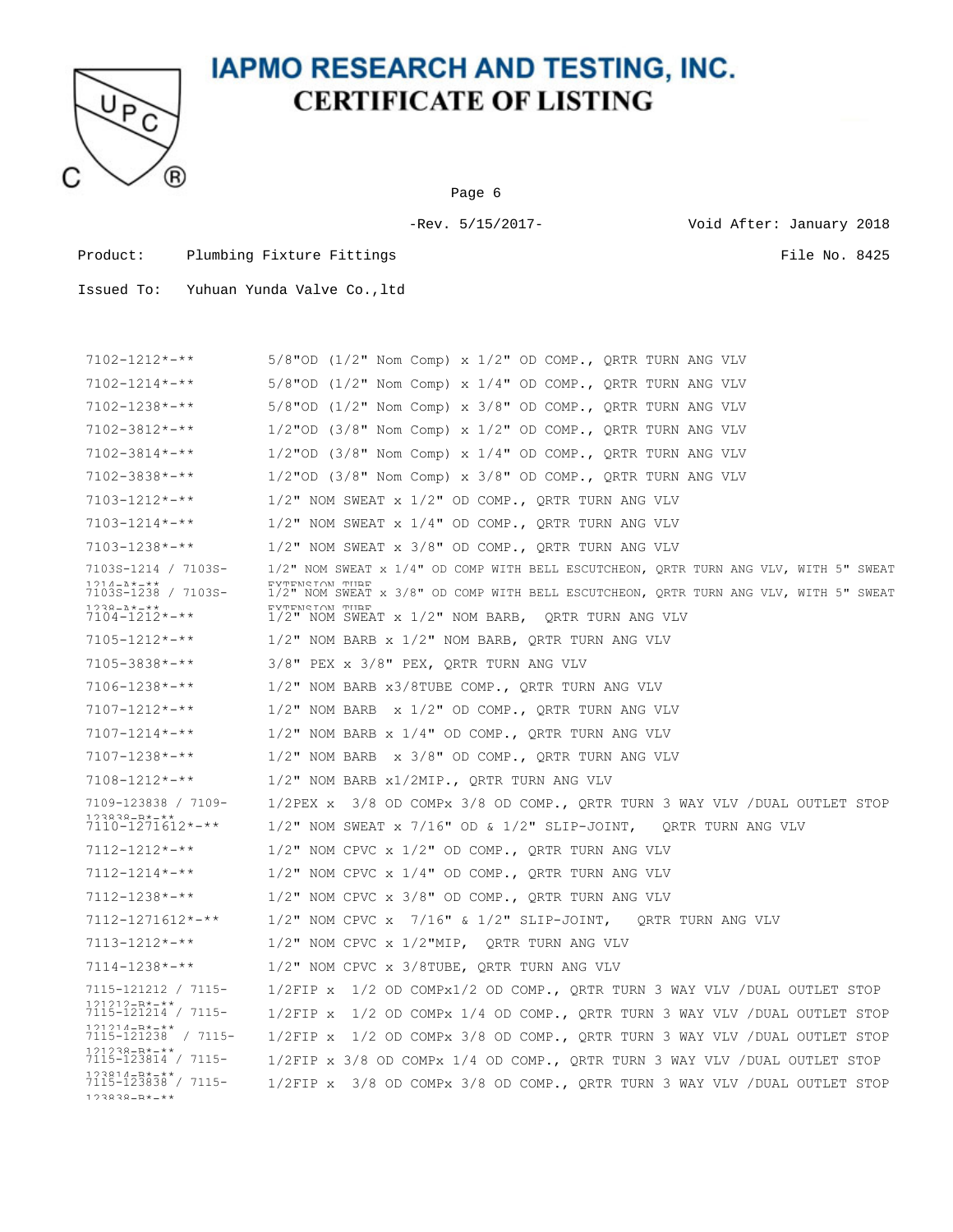

Page 7

-Rev. 5/15/2017- Void After: January 2018

Product: Plumbing Fixture Fittings File No. 8425

Issued To: Yuhuan Yunda Valve Co.,ltd

7115-1271612-12 /  $7115-1271612-12$   $-R*-*$ <br> $7115-1271612-14$  /  $1/2$ FIP x 7/16" OD &  $1/2$ " SLIP-JOINT x 1/2 OD COMP., QRTR TURN 3 WAY VLV  $7115-1271612-13$   $-18-18$   $1/2$   $-1/2$   $1/2$   $-1/2$   $-7/16$   $-0$   $-1/2$   $-1/2$   $-1/2$   $-1/2$   $-1/2$   $-1/2$   $-1/2$   $-1/2$   $-1/2$   $-1/2$   $-1/2$   $-1/2$   $-1/2$   $-1/2$   $-1/2$   $-1/2$   $-1/2$   $-1/2$   $-1/2$   $-1/2$   $-1/2$   $-1/2$  7115-1271612-14-B\*-\*\* 7115-1271612-14-R\*-\*\*<br>7115-1271612-38 /7115- 1/2FIP x 7716" OD & 1/2" SLIP-JOINT x 3/8 OD COMP., QRTR TURN 3 WAY VLV 1271612-38-B\*-\*\*<br>7115-1271612-71612 / 1271612-38-B\*-\*\*<br>7115-1271612-71612 / 172FIP^x^^7716"^OD & 1/2" SLIP-JOINT x 7/16" OD & 1/2" SLIP-JOINT, QRTR TURN 7115-1271612-71612-B\*-<br>7115-383838 / 7115- $7115-1971419-71419-8*-\phantom{100}3/8\text{FIP X}$   $378^\circ$ OD COMPx  $378^\circ$ OD COMP., CHROME / ROUGH, QRTR TURN 3 WAY VLV 383838-B\*-\*\* 7116-121212 / 7116- /DUAL OUTLET STOP 121212-B\*-\*\* 7116-121214 / 7116- OUTLET STOP  $5/8$ "OD ( $1/2$ "  $\widehat{N}$ om Comp) x 1/2 OD COMPx 1/2 OD COMP., ORTR TURN 3 WAY VLV /DUAL 121214-B\*-\*\* 7116-121238 / 7116- OUTLET STOP  $5\overline{3}$  $\overline{6}$  $\overline{1}$  $\overline{2}$  $\overline{1}$  $\overline{2}$  $\overline{1}$  Nom Comp) x 1/2 OD COMPx 1/4 OD COMP., ORTR TURN 3 WAY VLV /DUAL 121238-B\*-\*\* 7116-123814 / 7116- OUTLET STOP  $5/8"$ OD  $(1/2"$  Nom Comp) x 1/2 OD COMPx 3/8 OD COMP., QRTR TURN 3 WAY VLV /DUAL 123814-B\*-\*\* 7116-123838 / 7116- OUTLET STOP  $5/8$ " $\overline{OB}$   $(1/2)$ " Nom Comp) x 3/8 OD COMPx 1/4 OD COMP., QRTR TURN 3 WAY VLV /DUAL 123838-B\*-\*\*<br>7116-1271612-12 /7116- S/8"OD (1/2" Nom Comp) x 7/16" OD & 1/2" SLIP-JOINT x 1/2 OD COMP., QRTR TURN  $5/8"$ OD  $(1/2"$  Nom Comp) x 3/8 OD COMPx 3/8 OD COMP., QRTR TURN 3 WAY VLV /DUAL 1271612-12-b\*-\*\*<br>7116-1271612-14 7116-1271612-14 / 3 WAY VLV /DUAL OUTLET STOP 5/8"OD (1/2" Nom Comp) x 7/16" OD & 1/2" SLIP-JOINT x 1/4 OD COMP., QRTR TURN 7116-1271612-14-B\*-\*\* 7116-1271612-38 / 3 WAY VLV /DUAL OUTLET STOP 5/8"OD (1/2" Nom Comp) x 7/16" OD & 1/2" SLIP-JOINT x 3/8 OD COMP., QRTR TURN 7116-1271612-38-B\*-\*\* 7116-1271612-71612 / 3 WAY VLV /DUAL OUTLET STOP 5/8"OD (1/2" Nom Comp) x 7/16" OD & 1/2" SLIP-JOINT x 7/16" OD & 1/2" SLIP-7116-1271612-71612-B\*- JOINT, QRTR TURN 3 WAY VLV /DUAL OUTLET STOP 7117-1234\*-\*\* 1/2" FIP x 3/4" M.H. THD, QRTR TURN ANG VLV WASHING MACHINE VALVE 7118-1234\*-\*\* 5/8"OD(1/2" Nom Comp) x 3/4" M.H. THD, QRTR TURN ANG VLV WASHING MACHINE VALVE 7119-1271612\*-\*\* 1/2" FIP x 7/16" OD & 1/2" SLIP-JOINT, QRTR TURN ANG VLV 7119N-12716-12\*-\*\* 1/2" FIP x 1/2" IPS, ANG VLV 7120-1271612\*-\*\* 5/8"OD(1/2" Nom Comp) x 7/16" & 1/2" SLIP-JOINT, QRTR TURN ANG VLV 7120N-12716-12\*-\*\* 5/8"Male x 1/2" IPS, ANG VLV 7121-1212\*-\*\* 1/2" FIP x1/2" FIP , QRTR TURN ANG VLV 7121-3838\*-\*\* 3/8" FIP x3/8" FIP , QRTR TURN ANG VLV 7122-1238\*-\*\* 5/8" Coarse Comp x 3/8"OD , QRTR TURN ANG VLV 7123-1212\*-\*\* 1/2" NOM SWEAT x 1/2" OD Flare , QRTR TURN ANG VLV 7123-1238\*-\*\* 1/2" NOM SWEAT x 3/8" OD Flare , QRTR TURN ANG VLV 7124-1212\*-\*\* 1/2" Nom Cold Expansion Barb x 1/2"NPSM, QRTR TURN ANG VLV 7124-1214\*-\*\* 1/2" Nom Cold Expansion Barb x 1/4" OD COMP., QRTR TURN ANG VLV 7124-1238\*-\*\* 1/2" Nom Cold Expansion Barb x 3/8" OD COMP., QRTR TURN ANG VLV 7125-1212\*-\*\* Water Stop 1/2 MIP x 1/2 MIP, QRTR TURN ANG VLV 7126-1212\*-\*\* 1/2 NOM PUSH CONNECT x 1/2" OD COMP., QRTR TURN ANG VLV 7126-1214\*-\*\* 1/2 NOM PUSH CONNECT x 1/4" OD COMP., QRTR TURN ANG VLV 7126-1238\*-\*\* 1/2 NOM PUSH CONNECT x 3/8" OD COMP., QRTR TURN ANG VLV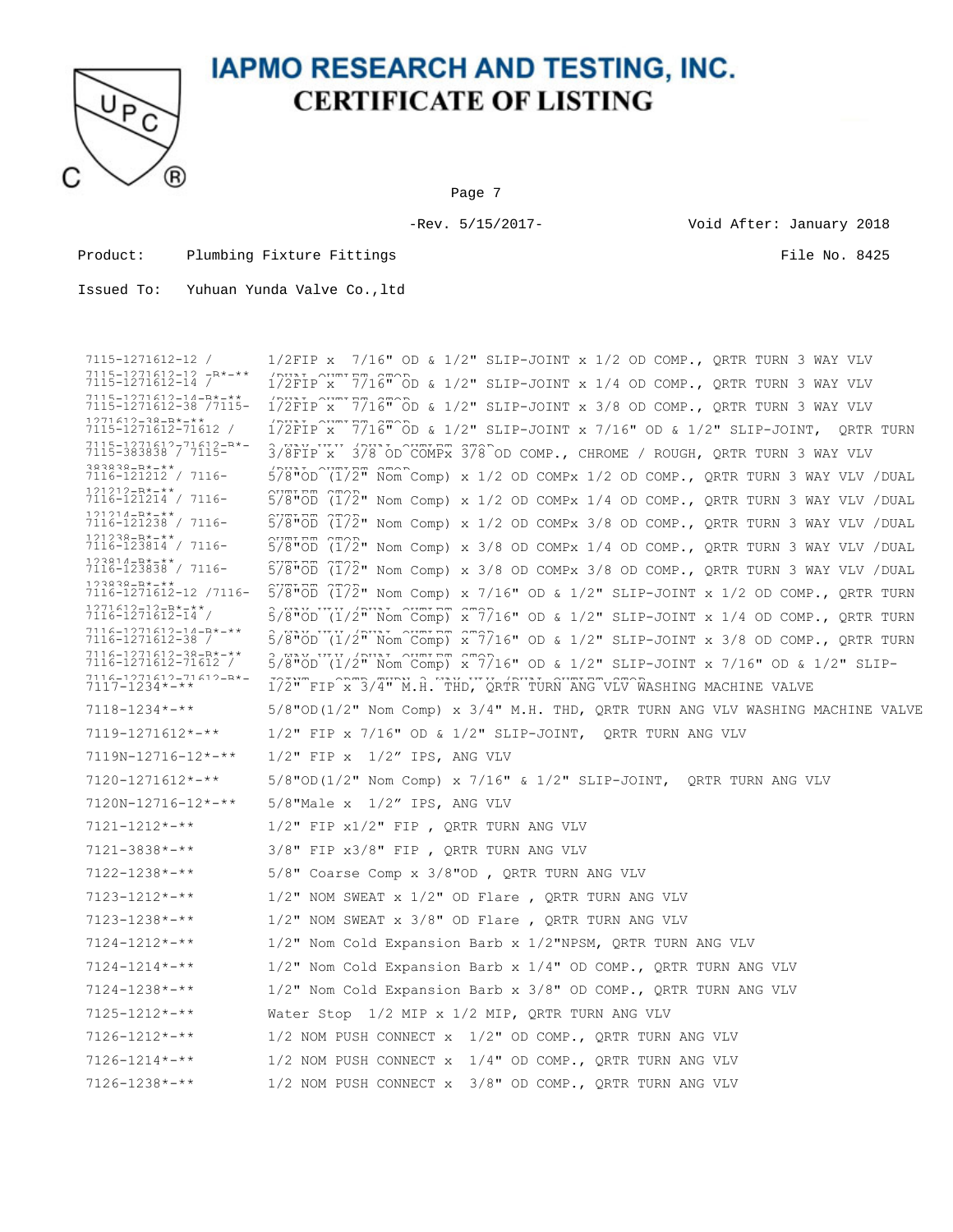

Page 8

-Rev. 5/15/2017- Void After: January 2018

Product: Plumbing Fixture Fittings File No. 8425

| $7127 - 3838 \times 311$                                                                                        | $3/8$ " OD FEM Comp X $3/8$ "OD COMP., QRTR TURN ANG VLV                                                                                                                                                                                                                    |
|-----------------------------------------------------------------------------------------------------------------|-----------------------------------------------------------------------------------------------------------------------------------------------------------------------------------------------------------------------------------------------------------------------------|
| 7130-1212 / 7130-                                                                                               | $5/8"$ OD (1/2" Nom Comp) x 1/2" OD Flare, QRTR TURN ANG VLV                                                                                                                                                                                                                |
| $7130 - 1238 \div - \times$                                                                                     | $5/8$ "OD (1/2" Nom Comp) x $3/8$ " OD Flare, QRTR TURN ANG VLV                                                                                                                                                                                                             |
| 7131-1212 / 7131-                                                                                               | $1/2$ " FIP x $1/2$ " OD Flare, QRTR TURN ANG VLV                                                                                                                                                                                                                           |
| $7131 - 1238$ *-**                                                                                              | $1/2$ " FIP x $3/8$ " OD Flare, QRTR TURN ANG VLV                                                                                                                                                                                                                           |
| $7131 - 3838 \times 311$                                                                                        | $3/8"$ FIP x $3/8"$ OD Flare , QRTR TURN ANG VLV                                                                                                                                                                                                                            |
| $7201 - 1212 \times - \times$                                                                                   | $1/2$ " FIP x $1/2$ " OD COMP., QRTR TURN STR VLV                                                                                                                                                                                                                           |
| $7201 - 1214 \times - \times$                                                                                   | $1/2$ " FIP x $1/4$ " OD COMP., QRTR TURN ANG VLV                                                                                                                                                                                                                           |
| $7201 - 1238 \times - \times \times$                                                                            | $1/2$ " FIP x 3/8" OD COMP., QRTR TURN STR VLV                                                                                                                                                                                                                              |
| $7201 - 3814 \times - \times \times$                                                                            | $3/8"$ FIP x $1/4"$ OD COMP., QRTR TURN STR VLV                                                                                                                                                                                                                             |
| $7201 - 3838 \times - \times \times$                                                                            | $3/8"$ FIP x $3/8"$ OD COMP., QRTR TURN STR VLV                                                                                                                                                                                                                             |
| 7201N-1238*-**                                                                                                  | $1/2$ " FIP x $3/8$ "Male, STR VLV                                                                                                                                                                                                                                          |
| $7202 - 1212 \times - \times \times$                                                                            | $5/8$ "OD (1/2" Nom Comp) x 1/2" OD COMP., QRTR TURN STR VLV                                                                                                                                                                                                                |
| $7202 - 1214 \times - \times \times$                                                                            | $5/8$ "OD (1/2" Nom Comp) x 1/4" OD COMP., QRTR TURN STR VLV                                                                                                                                                                                                                |
| $7202 - 1238 \times - \times \times$                                                                            | $5/8$ "OD (1/2" Nom Comp) x $3/8$ " OD COMP., QRTR TURN STR VLV                                                                                                                                                                                                             |
| $7202 - 1414$ *-**                                                                                              | $3/8$ "OD (1/4" Nom Comp) x 1/4" OD COMP., QRTR TURN STR VLV                                                                                                                                                                                                                |
| $7202 - 1438$ *-**                                                                                              | $3/8$ "OD (1/4" Nom Comp) x $3/8$ " OD COMP., QRTR TURN STR VLV                                                                                                                                                                                                             |
| $7203 - 1212 \times - \times \times$                                                                            | $1/2$ " NOM SWEAT x $1/2$ " OD COMP., QRTR TURN STR VLV                                                                                                                                                                                                                     |
| $7203 - 1214 \times - \times \times$                                                                            | $1/2$ " NOM SWEAT $x$ $1/4$ " OD COMP., QRTR TURN STR VLV                                                                                                                                                                                                                   |
| $7203 - 1238 \times - \times \times$                                                                            | $1/2$ " NOM SWEAT x $3/8$ " OD COMP., QRTR TURN STR VLV                                                                                                                                                                                                                     |
| 7203S-1214 / 7203S-<br>1214-1*-**<br>72035-1238 / 72035-<br>$0.38 - 200 - 400$<br>$7204 - 1212 \times + \times$ | 1/2" NOM SWEAT x 1/4" OD COMP WITH BELL ESCUTCHEON, QRTR TURN STR VLV, WITH 5" SWEAT<br>EXTENSION TURE<br>1/2" NOM SWEAT x 3/8" OD COMP WITH BELL ESCUTCHEON, QRTR TURN STR VLV, WITH 5" SWEAT<br>RYTRNSTON THRR<br>$1/2$ " NOM SWEAT x $1/2$ " NOM BARB, QRTR TURN STR VLV |
| $7205 - 1212 \times - \times \times$                                                                            | $1/2$ " NOM BARB x $1/2$ " NOM BARB, QRTR TURN STR VLV                                                                                                                                                                                                                      |
| $7205 - 3838 \times - \times \times$                                                                            | $3/8"$ PEX x $3/8"$ PEX, QRTR TURN<br>STR VLV                                                                                                                                                                                                                               |
| $7206 - 1238$ *-**                                                                                              | $1/2$ " NOM BARB x3/8TUBE COMP., QRTR TURN STR VLV                                                                                                                                                                                                                          |
| $7207 - 1212 \times - \times \times$                                                                            | $1/2$ " NOM BARB x $1/2$ " OD COMP., QRTR TURN STR VLV                                                                                                                                                                                                                      |
| $7207 - 1214$ *-**                                                                                              | $1/2$ " NOM BARB x $1/4$ " OD COMP., QRTR TURN STR VLV                                                                                                                                                                                                                      |
| $7207 - 1238 \times 100$                                                                                        | $1/2$ " NOM BARB x $3/8$ " OD COMP., QRTR TURN STR VLV                                                                                                                                                                                                                      |
| $7208 - 1212 \times - \times \times$                                                                            | 1/2" NOM BARB x1/2MIP, QRTR TURN STR VLV                                                                                                                                                                                                                                    |
| $7212 - 1212 \times - \times \times$                                                                            | $1/2$ " NOM CPVC x $1/2$ " OD COMP., QRTR TURN STR VLV                                                                                                                                                                                                                      |
| $7212 - 1214 \times - \times \times$                                                                            | 1/2" NOM CPVC x 1/4" OD COMP., QRTR TURN STR VLV                                                                                                                                                                                                                            |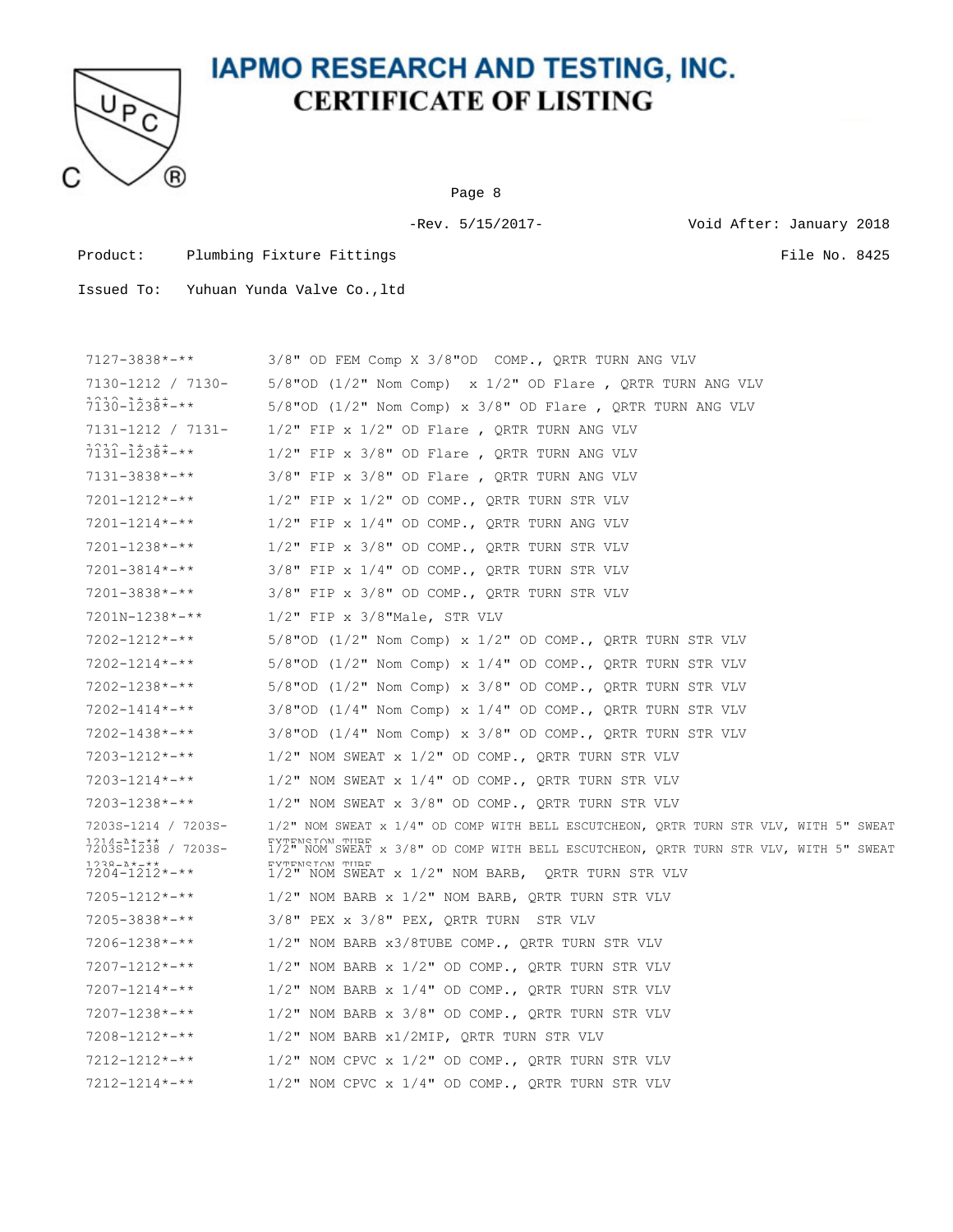

Page 9

-Rev. 5/15/2017- Void After: January 2018

Product: Plumbing Fixture Fittings File No. 8425

| $7212 - 1238 \times - \times \times$ | $1/2$ " NOM CPVC x $3/8$ " OD COMP., QRTR TURN STR VLV                |
|--------------------------------------|-----------------------------------------------------------------------|
| 7212-1271612*-**                     | $1/2$ " NOM CPVC x $7/16$ " & $1/2$ " SLIP-JOINT, QRTR TURN STR VLV   |
| $7213 - 1212 \times - \times \times$ | $1/2$ " NOM CPVC x $1/2$ " MIP., QRTR TURN STR VLV                    |
| 7214-1238*-**                        | $1/2$ " NOM CPVC x $3/8$ TUBE, QRTR TURN STR VLV                      |
| 7219-1271612*-**                     | $1/2$ " FIP x 7/16" OD & 1/2" SLIP-JOINT, QRTR TURN STR VLV           |
| 7219N-12716-12*-**                   | $1/2$ " FIP x $1/2$ " IPS, STR VLV                                    |
| 7220-1271612*-**                     | $5/8$ "OD(1/2" Nom Comp) x 7/16" & 1/2" SLIP-JOINT, QRTR TURN STR VLV |
| $7221 - 1212 \times - \times \times$ | $1/2"$ FIP $x1/2"$ FIP, QRTR TURN STR VLV                             |
| $7221 - 3838 \times - \times \times$ | $3/8"$ FIP $x3/8"$ FIP, QRTR TURN STR VLV                             |
| $7224 - 1214 \times - \times \times$ | $1/2$ " Nom Cold Expansion Barb x $1/4$ " OD COMP., QRTR TURN STR VLV |
| $7224 - 1238 \times - \times \times$ | 1/2" Nom Cold Expansion Barb x 3/8" OD COMP., QRTR TURN STR VLV       |
| $7225 - 1212 \times - \times \times$ | Water Stop 1/2 MIP x 1/2 MIP, QRTR TURN STR VLV                       |
| $7226 - 1212 \times - \times \times$ | 1/2 NOM PUSH CONNECT $x$ 1/2" OD COMP., QRTR TURN STR VLV             |
| $7226 - 1214 \times - \times \times$ | 1/2 NOM PUSH CONNECT $x$ 1/4" OD COMP., QRTR TURN STR VLV             |
| $7226 - 1238 \times - \times \times$ | 1/2 NOM PUSH CONNECT $x$ 3/8" OD COMP., QRTR TURN STR VLV             |
| $7227 - 1238 \times - \times \times$ | $1/2$ " OD FEM Comp X3/8"OD COMP., QRTR TURN STR VLV                  |
| $7227 - 3814 \times - \times \times$ | $3/8$ " OD FEM Comp X1/4"OD COMP., QRTR TURN STR VLV                  |
| $7227 - 3838 \times 3.1$             | $3/8$ " OD FEM Comp X $3/8$ "OD COMP., QRTR TURN STR VLV              |
| 7230-1212 / 7230-                    | $5/8$ "OD (1/2" Nom Comp) x 1/2" OD Flare, QRTR TURN STR VLV          |
| $7230 - 1238 \div - \times$          | $5/8$ "OD (1/2" Nom Comp) x 3/8" OD Flare, QRTR TURN STR VLV          |
| 7231-1212*-**                        | $1/2$ " FIP x $1/2$ " OD Flare, QRTR TURN STR VLV                     |
| $7231 - 1238 \times - \times \times$ | $1/2$ " FIP x $3/8$ " OD Flare, QRTR TURN STR VLV                     |
| $7301 - 1212 \times - \times \times$ | $1/2$ " FIP x $1/2$ " OD COMP., MULTI- TURN ANG VLV                   |
| $7301 - 1214 \times - \times \times$ | 1/2" FIP x 1/4" OD COMP., MULTI- TURN ANG VLV                         |
| $7301 - 1238 \times - \times \times$ | 1/2" FIP x 3/8" OD COMP., MULTI- TURN ANG VLV                         |
| 7301-12716*-**                       | $1/2$ " FIP x 7/16" OD COMP., MULTI- TURN ANG VLV                     |
| 7301-3812*-**                        | 3/8" FIP x 1/2" OD COMP., MULTI- TURN ANG VLV                         |
| $7301 - 3814 \times - \times \times$ | 3/8" FIP x 1/4" OD COMP., MULTI- TURN ANG VLV                         |
| $7301 - 3838 \times 311$             | 3/8" FIP x 3/8" OD COMP., MULTI- TURN ANG VLV                         |
| $7302 - 1212 \times - \times \times$ | $1/2$ " NOM SWEAT x $1/2$ " OD COMP., MULTI- TURN ANG VLV             |
| $7302 - 1214 \times - \times \times$ | $1/2$ " NOM SWEAT x $1/4$ " OD COMP., MULTI- TURN ANG VLV             |
| $7302 - 1238 \times - \times \times$ | 1/2" NOM SWEAT x 3/8" OD COMP., MULTI- TURN ANG VLV                   |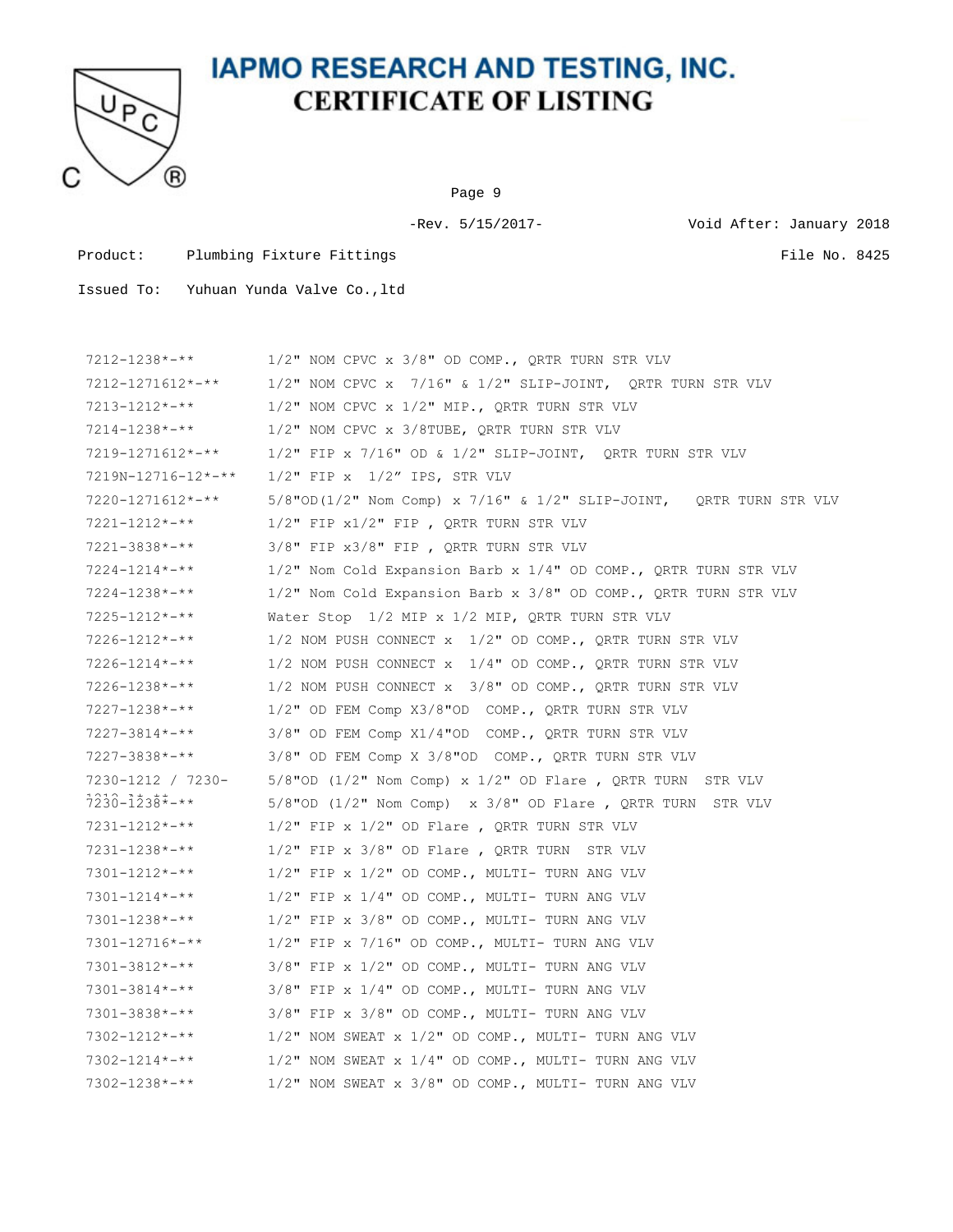

Page 10

-Rev. 5/15/2017- Void After: January 2018

Product: Plumbing Fixture Fittings File No. 8425

| 7302S-1214 / 7302S-                                           | 1/2" NOM SWEAT x 1/4" OD COMP WITH 5" SWEAT EXTENSION TUBE. MULTI- TURN ANG VLV                                                                          |
|---------------------------------------------------------------|----------------------------------------------------------------------------------------------------------------------------------------------------------|
| $1214 - 2* - * *$<br>7302S-1238 / 7302S-                      | 1/2" NOM SWEAT x 3/8" OD COMP WITH 5" SWEAT EXTENSION TUBE. MULTI- TURN ANG VLV                                                                          |
| $778 - 411$<br>$7304 - 1212 \times 100$                       | $5/8$ "OD $(1/2"$ Nom Comp)<br>x 1/2" OD COMP., MULTI- TURN ANG VLV                                                                                      |
| $7304 - 1214 \times - \times \times$                          | $5/8$ "OD $(1/2"$ Nom Comp)<br>x 1/4" OD COMP., MULTI- TURN ANG VLV                                                                                      |
| $7304 - 1238 \times 4 \times 4$                               | $5/8$ "OD $(1/2"$ Nom Comp)<br>x 3/8" OD COMP., MULTI- TURN ANG VLV                                                                                      |
| $7304 - 1258 \times 4 \times 4$                               | $5/8$ "OD $(1/2"$ Nom Comp)<br>x 5/8" OD COMP., MULTI- TURN ANG VLV                                                                                      |
| $7304 - 12716* - **$                                          | $5/8$ "OD $(1/2"$ Nom Comp)<br>x 7/16" OD COMP., MULTI- TURN ANG VLV                                                                                     |
| $7304 - 3812 \times 4 \times 4$                               | $1/2$ "OD (3/8" Nom Comp) X $1/2$ " OD COMP., QRTR TURN ANG VLV                                                                                          |
| $7304 - 3814 \times 4 \times 4$                               | $1/2$ "OD (3/8" Nom Comp) X $1/4$ " OD COMP., QRTR TURN ANG VLV                                                                                          |
| $7304 - 3838 \times 4 \times 4$                               | $1/2$ "OD (3/8" Nom Comp) X 3/8" OD COMP., QRTR TURN ANG VLV                                                                                             |
| 7305-121212 / 7305-                                           | $5/8$ "OD $(1/2"$ Nom Comp)<br>$x$ 1/2" OD COMP X 1/2" OD COMP., MULTI-TURN 3 WAY VLV /DUAL                                                              |
| 121212-R*-**<br>7305-121214 / 7305-                           | <b>OUTTLET STOP</b><br>$5/8$ "OD $(1/2"$ Nom Comp)<br>x 1/2" OD COMP X 1/4" OD COMP., MULTI-TURN 3 WAY VLV /DUAL                                         |
| $121214 - R* - * *$<br>7305-121238 / 7305-                    | ULILLET STOP<br>$5/8$ "OD $(1/2"$ Nom Comp)<br>x 1/2" OD COMP X 3/8" OD COMP., MULTI-TURN 3 WAY VLV / DUAL                                               |
| $121222 - R* - * *$<br>7305-121238 / 7305-                    | <b>OUTTLET STOP</b><br>$5/8$ "OD $(1/2$ " Nom Comp)<br>x 1/2" OD COMP X 3/8" OD COMP., MULTI-TURN 3 WAY VLV / DUAL                                       |
| $121232 - R* - * *$<br>7305-123814 / 7305-                    | <b>OUTTLET STOP</b><br>$5/8$ "OD $(1/2$ " Nom Comp)<br>x 3/8" OD COMP X 1/4" OD COMP., MULTI-TURN 3 WAY VLV /DUAL                                        |
| $123814 - R* - **$<br>7305-123838 / 7305-                     | OUTTIFT STOP<br>$5/8$ "OD $(1/2"$ Nom Comp)<br>x 3/8" OD COMP X 3/8" OD COMP., MULTI-TURN 3 WAY VLV / DUAL                                               |
| $123838 - R* - **$<br>7305-1271612 / 7305-                    | ULLET STOP<br>$5/8$ "OD $(1/2"$ Nom Comp)<br>x 7/16" OD COMP X 1/2" OD COMP., MULTI-TURN 3 WAY VLV /DUAL                                                 |
| $1271612 - R* - **$<br>7305-1271612-12 /7305-                 | <b>OUTLET STOP</b><br>$5/8$ "OD (1/2" Nom Comp) x 7/16" OD & 1/2" SLIP-JOINT X 1/2" OD COMP., MULTI-TURN 3 WAY                                           |
| $1271612 - 12 - R* - * *$<br>7305-1271612-14 /                | סחיף יהודייווח. חבוות/ 1.17.1<br>$5/8$ "OD $(1/2"$ Nom Comp)<br>$\overline{x}$ 7/16" OD & 1/2" SLIP-JOINT $\overline{x}$ 1/4" OD COMP., MULTI-TURN 3 WAY |
| $7305 - 1271612 - 14 - R* - **$<br>7305-1271612-38 /          | VIN / DILAT OUTTER STOP<br>$5/8$ "OD $(1/2"$ Nom Comp)<br>x 7/16" OD & 1/2" SLIP-JOINT X 3/8" OD COMP., MULTI-TURN 3 WAY                                 |
| $7305 - 1271612 - 38 - R* - **$<br>7305-1271612-71612/        | ס תה לידות המוזמן . דמוזמ / זו, זו<br>$5/8$ "OD $(1/2"$ Nom Comp)<br>$\text{x}$ 7/16" OD & 1/2" SLIP-JOINT $\text{x}$ 7/16" OD & 1/2" SLIP-JOINT,        |
| $7305 - 1271612 - 71612 - R* -$<br>7305-1271614 / 7305-       | MILTT-TIRN 3 MAY VIN / ONAL OUTLET STOP 5/8"OD (1/2" Nom Comp) x7/16" OD COMP<br>$x7/16$ " OD COMP X $1/4$ " OD COMP., MULTI-TURN 3 WAY VLV / DUAL       |
| 1271614-R*-**<br>7305-1271638 / 7305-                         | <b>OUTTLET STOP</b><br>$5/8$ "OD $(1/2"$ Nom Comp)<br>x 7/16" OD COMP X 3/8" OD COMP., MULTI-TURN 3 WAY VLV /DUAL                                        |
| $1271638 - R* - **$<br>7305-12716716 / 7305-                  | OUTTLET STOP<br>$5/8$ "OD $(1/2"$ Nom Comp)<br>x 7/16" OD COMP X 7/16" OD COMP., MULTI-TURN 3 WAY VLV /DUAL                                              |
| $12716716 - R* - * *$<br>$7306 - 1212 \times - \times \times$ | OUTTLET STOP<br>$1/2$ " NOM CPVC x $1/2$ " OD COMP., MULTI- TURN ANG VLV                                                                                 |
| $7306 - 1214$ *-**                                            | $1/2$ " NOM CPVC x $1/4$ " OD COMP., MULTI- TURN ANG VLV                                                                                                 |
| $7306 - 1238 \times - \times \times$                          | $1/2$ " NOM CPVC x $3/8$ " OD COMP., MULTI- TURN ANG VLV                                                                                                 |
| $7307 - 1271612 \times - \times \times$                       | $1/2$ " NOM SWEAT x 7/16" OD & 1/2" SLIP-JOINT,<br>MULTI- TURN ANG VLV                                                                                   |
| $7310 - 1234 \times - \times \times$                          | 1/2" FIP x 3/4" M.H. THD, MULTI- TURN ANG VLV WASHING MACHINE VALVE                                                                                      |
| $7311 - 1234 \times - \times \times$                          | $5/8$ "OD(1/2" Nom Comp) x $3/4$ " M.H. THD, MULTI- TURN ANG VLV WASHING MACHINE VALVE                                                                   |
| 7315-121212 / 7315-                                           | $1/2$ " FIP X $1/2$ " OD COMP x $1/2$ " OD COMP., MULTI-TURN 3 WAY VLV / DUAL OUTLET STOP                                                                |
| 01010-R*-**<br>7315-121214 / 7315-<br>$121214 - R* - * *$     | $1/2$ " FIP x $1/2$ " OD COMP x $1/4$ " OD COMP., MULTI-TURN 3 WAY VLV /DUAL OUTLET STOP                                                                 |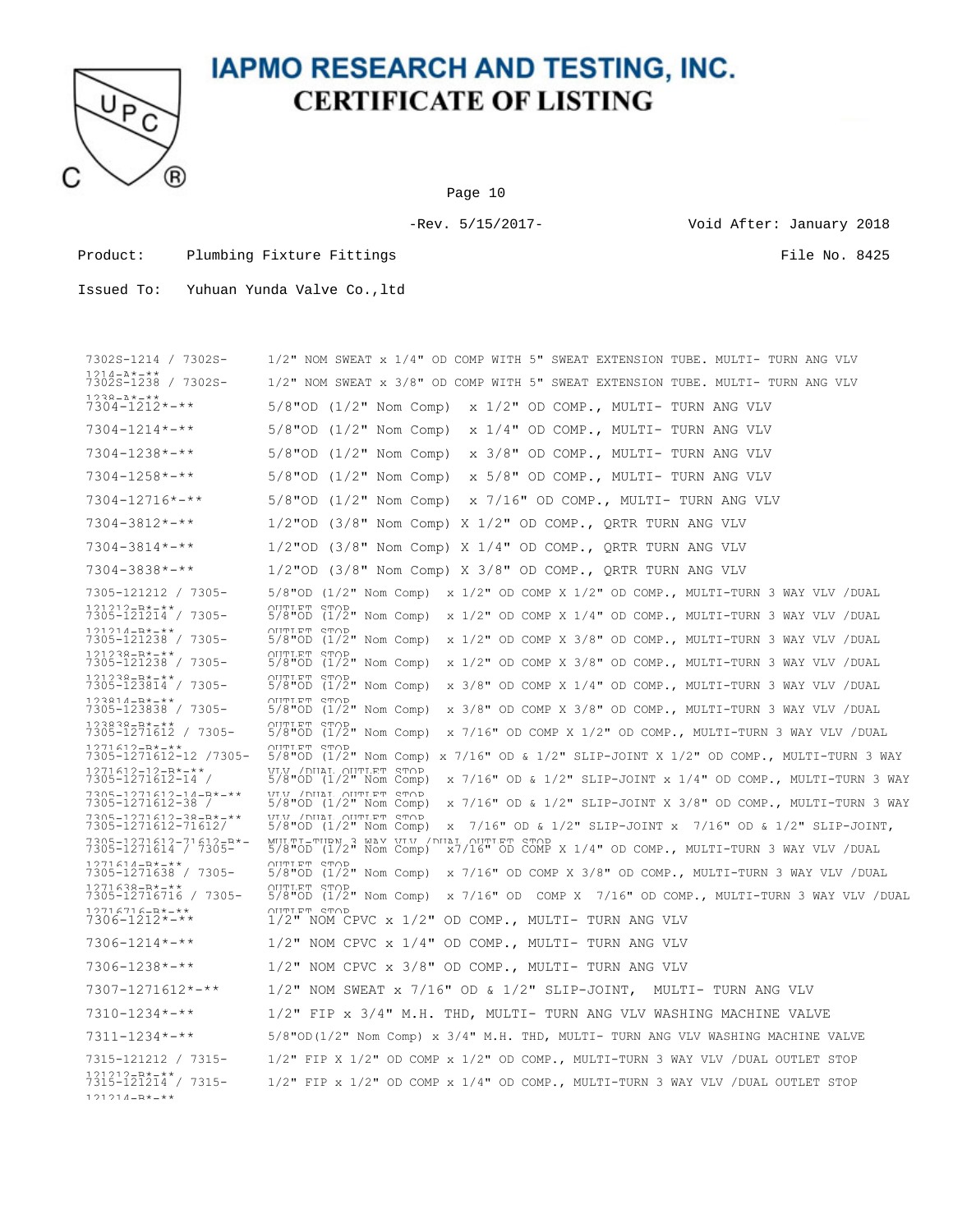

Page 11

-Rev. 5/15/2017- Void After: January 2018

Product: Plumbing Fixture Fittings File No. 8425

| 7315-121238 / 7315-                                         | $1/2$ " FIP X $1/2$ " OD COMP x $3/8$ " OD COMP., MULTI-TURN 3 WAY VLV /DUAL OUTLET STOP                      |
|-------------------------------------------------------------|---------------------------------------------------------------------------------------------------------------|
| $121222 - R* - * *$<br>7315-123814 / 7315-                  | $1/2$ " FIP x 3/8" OD COMP X 1/4" OD COMP., MULTI-TURN 3 WAY VLV /DUAL OUTLET STOP                            |
| $123814 - R* - * *$<br>7315-123838 / 7315-                  | $1/2$ " FIP x 3/8" OD COMP X 3/8" OD COMP., MULTI-TURN 3 WAY VLV / DUAL OUTLET STOP                           |
| 123838-B*-**<br>7315-1271612 / 7315-                        | $1/2$ " FIP x 7/16" OD COMP X 1/2" OD COMP., MULTI-TURN 3 WAY VLV /DUAL OUTLET STOP                           |
| $1271612 - R* - **$<br>7315-1271612-12 /7315-               | $1/2$ " FIP x 7/16" OD & $1/2$ " SLIP-JOINT X 1/2" OD COMP., MULTI-TURN 3 WAY VLV /DUAL                       |
| $1271612 - 12 - R* - * *$<br>7315-1271612-14 /              | OUTTLET STOP<br>$1/2$ " FIP x 7/16" OD & 1/2" SLIP-JOINT x 1/4" OD COMP., MULTI-TURN 3 WAY VLV /DUAL          |
| $7315 - 1271612 - 14 - R* - **$<br>7315-1271612-38 /        | OUTLET STOP<br>$1/2$ " FIP x 7/16" OD & $1/2$ " SLIP-JOINT X 3/8" OD COMP., MULTI-TURN 3 WAY VLV /DUAL        |
| 731 5-1271 612-38-¤*-**<br>7315-1271612-71612/              | OUTTLET STOP<br>1/2" FIP x 7/16" OD & 1/2" SLIP-JOINT x 7/16" OD & 1/2" SLIP-JOINT, MULTI-TURN 3 WAY          |
| 7315-1271612-71612-R*-<br>7315-1271614 / 7315-              | VIV / DIIAT. OHTT.RT STOP<br>1/2" FIP x 7/16" OD COMP x 1/4" OD COMP., MULTI-TURN 3 WAY VLV /DUAL OUTLET STOP |
| $1271614 - R* - **$<br>7315-1271638 / 7315-                 | $1/2$ " FIP x 7/16" OD COMP X 3/8" OD COMP., MULTI-TURN 3 WAY VLV /DUAL OUTLET STOP                           |
| $1271638 - R* - **$<br>7315-12716716 / 7315-                | $1/2$ " FIP x 7/16" OD COMP x 7/16" OD COMP., MULTI-TURN 3 WAY VLV /DUAL OUTLET STOP                          |
| $12716716 - R* - * *$<br>7315-383838 / 7315-                | 3/8" FIP x 3/8" OD COMP X 3/8" OD COMP., MULTI-TURN 3 WAY VLV /DUAL OUTLET STOP                               |
| $383838 - R* - **$<br>7316-123838 / 7316-                   | $1/2$ " FIP X 3/8" OD Flare x 3/8" OD Flare, MULTI-TURN 3 WAY VLV /DUAL OUTLET STOP                           |
| $123838 - R* - * *$<br>7317-123838 / 7317-                  | $1/2$ " NOM BARB x 3/8" OD COMP X 3/8" OD COMP., MULTI-TURN 3 WAY VLV /DUAL OUTLET STOP                       |
| $73838 - R* - **$<br>$7318 - 1212 \times - \times \times$   | $5/8"$ OD (1/2" Nom Comp) x 1/2" OD Flare , MULTI- TURN ANG VLV                                               |
| $7318 - 1238 \times - \times \times$                        | $5/8"$ OD (1/2" Nom Comp) x 3/8" OD Flare, MULTI- TURN ANG VLV                                                |
| $7319 - 1212 \times - \times \times$                        | $1/2$ " FIP x $1/2$ " OD Flare, MULTI- TURN ANG VLV                                                           |
| $7319 - 1238 \times 100$                                    | $1/2$ " FIP x 3/8" OD Flare, MULTI- TURN ANG VLV                                                              |
| $7320 - 1271612 \times - \times \times$                     | $1/2$ " FIP x 7/16" OD & 1/2" SLIP-JOINT,<br>MULTI- TURN ANG VLV                                              |
| $7321 - 1212 \times - \times \times$                        | $1/2$ " NOM SWEAT x $1/2$ " OD FLARE, MULTI- TURN ANG VLV                                                     |
| $7321 - 1214$ *-**                                          | 1/2" NOM SWEAT x 1/4" OD FLARE, MULTI- TURN ANG VLV                                                           |
| $7321 - 1238 \times - \times \times$                        | $1/2$ " NOM SWEAT x $3/8$ " OD FLARE, MULTI- TURN ANG VLV                                                     |
| 7322-123838 / 7322-                                         | 1/2" NOM SWEAT x 3/8" OD COMP X 3/8" OD COMP., MULTI-TURN 3 WAY VLV /DUAL OUTLET STOP                         |
| $123838 - R* - **$<br>$7323 - 1214 \times - \times \times$  | $1/2$ " NOM BARBx $1/4$ " OD COMP., MULTI- TURN ANG VLV                                                       |
| $7323 - 1238 \times 100$                                    | $1/2$ " NOM BARB x $3/8$ " OD COMP., MULTI- TURN ANG VLV                                                      |
| $7324 - 1212 \times + \times$                               | $1/2$ " NOM BARBx $1/2$ " NOM BARB, MULTI- TURN ANG VLV                                                       |
| 7325-123838 / 7325-                                         | $1/2$ " NOM CPVC x 3/8" OD COMP X 3/8" OD COMP., MULTI-TURN 3 WAY VLV /DUAL OUTLET STOP                       |
| $123838 - R* - * *$<br>$7326 - 1212 \times - \times \times$ | $1/2"$ FIP $x1/2"$ FIP, MULTI-TURN ANG VLV                                                                    |
| $7326 - 3838 \times - \times \times$                        | 3/8" FIP x3/8" FIP , MULTI- TURN ANG VLV                                                                      |
| $7327 - 1271612 \times - \times \times$                     | 5/8"OD (1/2" Nom Comp) $\times$ 7/16" OD $\&$ 1/2" SLIP-JOINT,<br>MULTI- TURN ANG VLV                         |
| $7330 - 1418 \times - \times \times$                        | 1/40D X1/8MIP, ROUGH, MULTI- TURN ANG NEEDLE VLV                                                              |
| $7330 - 51618$ *-**                                         | 5/16OD X1/8MIP, ROUGH, MULTI- TURN ANG NEEDLE VLV                                                             |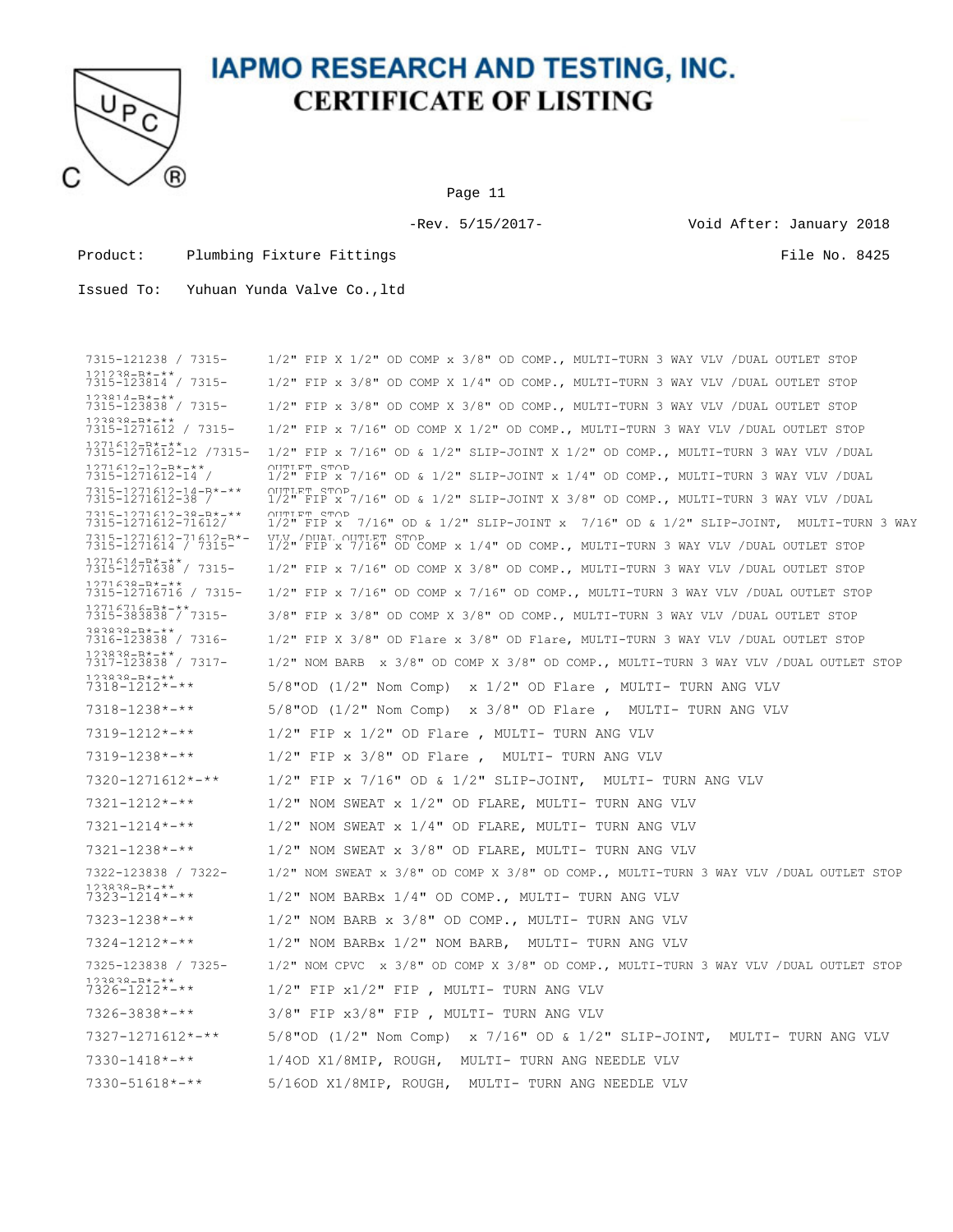

Page 12

-Rev. 5/15/2017- Void After: January 2018

Product: Plumbing Fixture Fittings File No. 8425

| 7370-123814 / 7370-                                          | $5/8$ "OD (1/2" Nom Comp) x3/8" OD COMP X 1/4" OD COMP., MULTI-TURN DUAL OUTLET/DUAL                  |
|--------------------------------------------------------------|-------------------------------------------------------------------------------------------------------|
| $7370 - 123838$ / 7370-                                      | <b>CHILLUTE</b><br>5/8"OD (1/2" Nom Comp) x3/8" OD COMP X 3/8" OD COMP., MULTI-TURN DUAL OUTLET/DUAL  |
| $7371 - 123814$ *-**                                         | <b>CHILLUTE</b><br>$1/2$ " FIP X 3/8" OD COMP x $1/4$ " OD COMP., MULTI-TURN DUAL OUTLET/DUAL SHUTOFF |
| $7371 - 123838 \times - \times \times$                       | 1/2" FIP X 3/8" OD COMP x 3/8" OD COMP., MULTI-TURN DUAL OUTLET/DUAL SHUTOFF                          |
| 7372-123838*-**                                              | $1/2$ " Nom CPVC X $3/8$ " OD COMP x $3/8$ " OD COMP., MULTI-TURN DUAL OUTLET/DUAL SHUTOFF            |
| $7401 - 1212 \times - \times \times$                         | $1/2$ " FIP x $1/2$ " OD COMP., MULTI- TURN STR VLV                                                   |
| $7401 - 1214$ *-**                                           | $1/2$ " FIP x $1/4$ " OD COMP., MULTI- TURN STR VLV                                                   |
| 7401-1238*-**                                                | $1/2$ " FIP x 3/8" OD COMP., MULTI- TURN STR VLV                                                      |
| 7401-3812*-**                                                | $3/8"$ FIP x $1/2"$ OD COMP., MULTI- TURN STR VLV                                                     |
| $7401 - 3814$ *-**                                           | $3/8"$ FIP x $1/4"$ OD COMP., MULTI- TURN STR VLV                                                     |
| $7401 - 3838 \times 38 + 4 \times 6$                         | 3/8" FIP x 3/8" OD COMP., MULTI- TURN STR VLV                                                         |
| $7402 - 1212 \times - \times \times$                         | 1/2" NOM SWEAT x 1/2" OD COMP., MULTI- TURN STR VLV                                                   |
| 7402-1214*-**                                                | 1/2" NOM SWEAT x 1/4" OD COMP., MULTI- TURN STR VLV                                                   |
| 7402-1238*-**                                                | $1/2$ " NOM SWEAT x $3/8$ " OD COMP., MULTI- TURN STR VLV                                             |
| 7402S-1214 / 7402S-                                          | $1/2$ " NOM SWEAT x $1/4$ " OD COMP WITH 5" SWEAT EXTENSION TUBE. MULTI- TURN STR VLV                 |
| 1214-1*1**<br>7402S-1238 / 7402S-                            | 1/2" NOM SWEAT x 3/8" OD COMP WITH 5" SWEAT EXTENSION TUBE. MULTI- TURN STR VLV                       |
| $1238 - 2000 + 1000$<br>$7404 - 1212 \times - \times \times$ | $1/2$ " NOM CPVC x $1/2$ " OD COMP., MULTI- TURN STR VLV                                              |
| $7404 - 1214 \times - \times$                                | $1/2$ " NOM CPVC x $1/4$ " OD COMP., MULTI- TURN STR VLV                                              |
| $7404 - 1238 \times 74$                                      | $1/2$ " NOM CPVC x $3/8$ " OD COMP., MULTI- TURN STR VLV                                              |
| 7405-1212*-**                                                | $5/8"$ OD (1/2" Nom Comp) x 1/2" OD COMP., MULTI- TURN STR VLV                                        |
| $7405 - 1238 \times 74$                                      | $5/8"$ OD (1/2" Nom Comp) x 3/8" OD COMP., MULTI- TURN STR VLV                                        |
| $7405 - 1414$ *-**                                           | $3/8"$ OD (1/4" Nom Comp) x 1/4" OD COMP., MULTI- TURN STR VLV                                        |
| $7405 - 1438$ *-**                                           | $3/8$ "OD ( $1/4$ " Nom Comp) x $3/8$ " OD COMP., MULTI- TURN STR VLV                                 |
| $7405 - 3812 \times 4 \times 4$                              | $1/2$ "OD (3/8" Nom Comp) x $1/2$ " OD COMP., MULTI- TURN STR VLV                                     |
| $7406 - 1212 \times - \times \times$                         | $1/2$ "PEX $x1/2$ "SWT, MULTI- TURN STR VLV                                                           |
| $7418 - 1212 \times - \times \times$                         | $5/8"$ OD (1/2" Nom Comp) x 1/2" OD Flare, MULTI- TURN STR VLV                                        |
| $7418 - 1238 \times - \times \times$                         | $5/8"$ OD (1/2" Nom Comp) x 3/8" OD Flare, MULTI- TURN STR VLV                                        |
| $7419 - 1212 \times + \times$                                | $1/2$ " FIP x $1/2$ " OD Flare, MULTI- TURN STR VLV                                                   |
| $7419 - 1238 \times - \times \times$                         | $1/2$ " FIP x $3/8$ " OD Flare, MULTI- TURN STR VLV                                                   |
| $7420 - 1271612 \times - \times \times$                      | $1/2$ " FIP x 7/16" OD & $1/2$ " SLIP-JOINT,<br>MULTI- TURN STR VLV                                   |
| $7423 - 1214$ *-**                                           | 1/2" NOM BARBx 1/4" OD COMP., MULTI- TURN STR VLV                                                     |
| $7423 - 1238 \times - \times \times$                         | 1/2" NOM BARBx 3/8" OD COMP., MULTI- TURN STR VLV                                                     |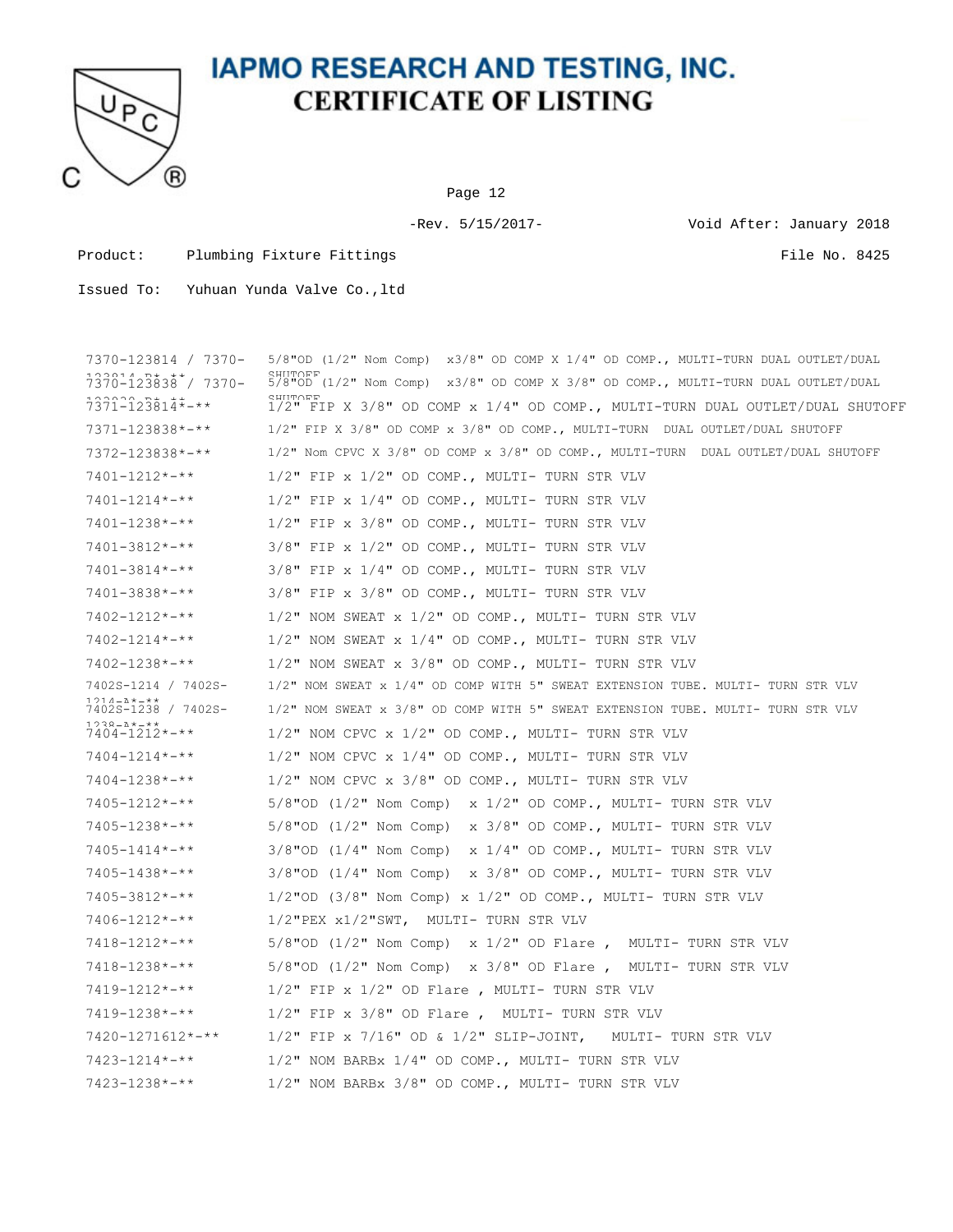

Page 13

-Rev. 5/15/2017- Void After: January 2018

Product: Plumbing Fixture Fittings File No. 8425

| $7424 - 1212 \times - \times \times$                             | 1/2" NOM BARBx 1/2" NOM BARB, MULTI- TURN STR VLV                                                                        |
|------------------------------------------------------------------|--------------------------------------------------------------------------------------------------------------------------|
| $7426 - 1212 \times - \times \times$                             | $1/2"$ FIP $x1/2"$ FIP, MULTI-TURN,<br>ANG VLV                                                                           |
| $7426 - 3838 \times - \times \times$                             | $3/8"$ FIP $x3/8"$ FIP, MULTI-TURN,<br>STR VLV                                                                           |
| $7427 - 1271612 \times - \times \times$                          | 5/8"OD (1/2" Nom Comp) $\,$ x 7/16" OD & 1/2" SLIP-JOINT, $\,$ MULTI- TURN STR VLV                                       |
| $7430 - 1414$ *-**                                               | 1/40D X1/4MIP, ROUGH, MULTI- TURN STR NEEDLE VLV                                                                         |
| $7430 - 1418$ *-**                                               | 1/40D X1/8MIP, ROUGH, MULTI- TURN STR NEEDLE VLV                                                                         |
| $7430 - 3838 \times 3.1$                                         | 3/8OD X3/8MIP, ROUGH, MULTI- TURN STR NEEDLE VLV                                                                         |
| $7501 - 1212 \times - \times \times$                             | $1/2$ " FIP X $1/2$ " OD COMP., QRTR TURN ANG VLV                                                                        |
| $7501 - 1214$ *-**                                               | $1/2$ " FIP X $1/4$ " OD COMP., QRTR TURN ANG VLV                                                                        |
| $7501 - 1238 \times - \times \times$                             | $1/2$ " FIP X 3/8" OD COMP., QRTR TURN ANG VLV                                                                           |
| $7501 - 3812 \times 4 \times 4$                                  | $3/8$ " FIP X $1/2$ " OD COMP., ORTR TURN ANG VLV                                                                        |
| $7501 - 3814 \times - \times \times$                             | $3/8$ " FIP X $1/4$ " OD COMP., ORTR TURN ANG VLV                                                                        |
| $7501 - 3838 \times 4 \times 4$                                  | 3/8" FIP X 3/8" OD COMP., ORTR TURN ANG VLV                                                                              |
| $7502 - 1212 \times - \times \times$                             | $5/8$ "OD (1/2" Nom Comp) X 1/2" OD COMP., QRTR TURN ANG VLV                                                             |
| $7502 - 1214 \times - \times \times$                             | $5/8$ "OD (1/2" Nom Comp) X 1/4" OD COMP., QRTR TURN ANG VLV                                                             |
| $7502 - 1238 \times - \times \times$                             | $5/8$ "OD (1/2" Nom Comp) X 3/8" OD COMP., QRTR TURN ANG VLV                                                             |
| $7502 - 3812 \times 4 \times 4$                                  | $1/2$ "OD (3/8" Nom Comp) X $1/2$ " OD COMP., QRTR TURN ANG VLV                                                          |
| $7502 - 3814 \times - \times \times$                             | 1/2"OD (3/8" Nom Comp) X 1/4" OD COMP., QRTR TURN ANG VLV                                                                |
| $7502 - 3838 \times 311$                                         | $1/2$ "OD (3/8" Nom Comp) X 3/8" OD COMP., QRTR TURN ANG VLV                                                             |
| $7503 - 1212 \times - \times \times$                             | $1/2$ " NOM SWEAT X $1/2$ " OD COMP., QRTR TURN ANG VLV                                                                  |
| $7503 - 1214 \times - \times \times$                             | $1/2$ " NOM SWEAT X $1/4$ " OD COMP., QRTR TURN ANG VLV                                                                  |
| $7503 - 1238 \times 100$                                         | $1/2$ " NOM SWEAT X 3/8" OD COMP., QRTR TURN ANG VLV                                                                     |
| 7503S-1214 / 7503S-                                              | 1/2" NOM SWEAT X 1/4" OD COMP WITH BELL ESCUTCHEON, QRTR TURN ANG VLV WITH 5" SWEAT                                      |
| 1 2 1 4 - 2 * - * *<br>7503S-1238 / 7503S-                       | <b>EXTENSION THRE</b><br>1/2" NOM SWEAT X 3/8" OD COMP WITH BELL ESCUTCHEON, QRTR TURN ANG VLV WITH 5" SWEAT             |
| $738 - 21 + 11$<br>$7505 - 1212 \times - \times$                 | <b>EXTENSION THRE</b><br>$1/2$ " NOM BARB X $1/2$ " NOM BARB, QRTR TURN ANG VLV                                          |
| $7505 - 3838 \times 3.1$                                         | $3/8"$ PEX x $3/8"$ PEX, QRTR TURN ANG VLV                                                                               |
| $7507 - 1212 \times - \times \times$                             | $1/2$ " NOM BARB X $1/2$ " OD COMP., QRTR TURN ANG VLV                                                                   |
| $7507 - 1214 \times - \times \times$                             | $1/2$ " NOM BARB X $1/4$ " OD COMP., QRTR TURN ANG VLV                                                                   |
| $7507 - 1238 \times - \times \times$                             | $1/2$ " NOM BARB X 3/8" OD COMP., QRTR TURN ANG VLV                                                                      |
| 7508-121238 / 7508-                                              | $5/8$ "OD (1/2" Nom Comp) x 1/2" OD COMP X 3/8" OD COMP., QRTR TURN 3 WAY VLV /DUAL                                      |
| $121232 - R* - * *$<br>7508-123814 / 7508-                       | OUTTLET STOP<br>$5/8$ "OD $(1/2$ " Nom Comp)<br>x 3/8" OD COMP X 1/4" OD COMP., QRTR TURN 3 WAY VLV /DUAL                |
| $123814 - R* - **$<br>7508-123838 / 7508-<br>$123838 - R* - * *$ | OUTLET STOP<br>$5/8$ "OD (1/2" Nom Comp) x $3/8$ " OD COMP X $3/8$ " OD COMP., QRTR TURN 3 WAY VLV /DUAL<br>OUTTLET STOP |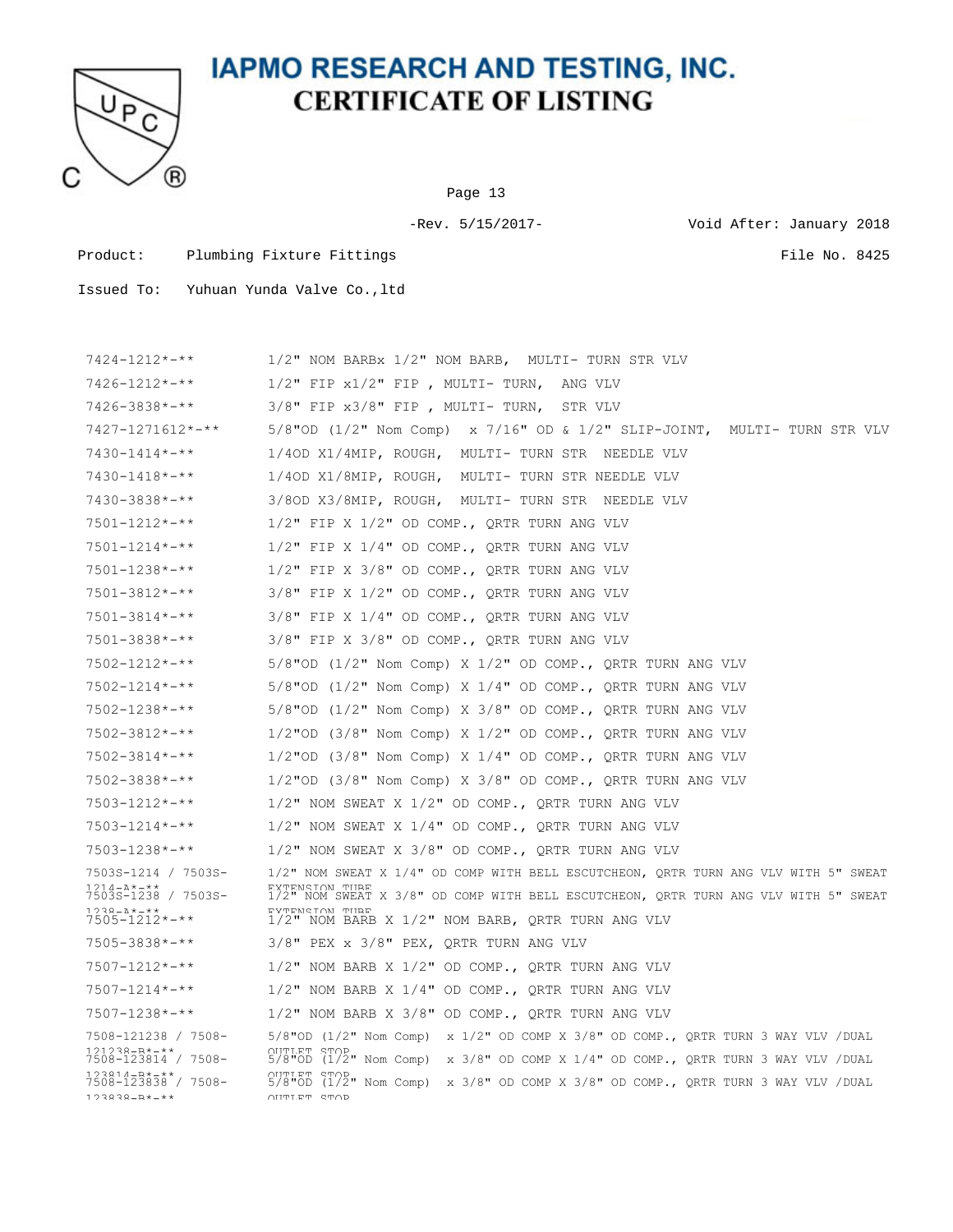

Page 14

-Rev. 5/15/2017- Void After: January 2018

Product: Plumbing Fixture Fittings File No. 8425

| 7509-121238 / 7509-                            | 1/2 OD COMPx 3/8 OD COMP., QRTR TURN 3 WAY VLV / DUAL OUTLET STOP<br>$1/2$ FIP $x$                       |
|------------------------------------------------|----------------------------------------------------------------------------------------------------------|
| $121238 - R* - * *$<br>7509-123814 / 7509-     | $1/2$ FIP x 3/8 OD COMPx 1/4 OD COMP., QRTR TURN 3 WAY VLV /DUAL OUTLET STOP                             |
| 1 2 3 8 1 4 − R * − * *<br>7509-123838 / 7509- | 3/8 OD COMPx 3/8 OD COMP., QRTR TURN 3 WAY VLV /DUAL OUTLET STOP<br>$1/2$ FIP $x$                        |
| $123838 - R* - * *$<br>7509-383838 / 7509-     | $3/8$ FIP x<br>3/8 OD COMPx 3/8 OD COMP., QRTR TURN 3 WAY VLV / DUAL OUTLET STOP                         |
| $383838 - R* - **$<br>7510-123838 / 7510-      | 3/8 OD COMPx 3/8 OD COMP., QRTR TURN 3 WAY VLV /DUAL OUTLET STOP<br>$1/2$ PEX $x$                        |
| $123838 - R* - **$<br>7511-1271612*-**         | $1/2$ " NOM SWEAT x 7/16" OD & $1/2$ " SLIP-JOINT,<br>ORTR TURN ANG VLV                                  |
| $7512 - 1212 \times - \times \times$           | $1/2$ " NOM CPVC X $1/2$ " OD COMP., QRTR TURN ANG VLV                                                   |
| $7512 - 1214 \times - \times \times$           | $1/2$ " NOM CPVC X $1/4$ " OD COMP., QRTR TURN ANG VLV                                                   |
| $7512 - 1238 \times - \times \times$           | 1/2" NOM CPVC X3/8" OD COMP., QRTR TURN ANG VLV                                                          |
| $7512 - 1271612 \times - \times \times$        | $1/2$ " NOM CPVC X7/16" & $1/2$ " SLIP-JOINT, ORTR TURN ANG VLV                                          |
| $7513 - 123814$ *-**                           | $5/8$ "OD (1/2" Nom Comp) x3/8" OD COMP X 1/4" OD COMP., QRTR TURN DUAL OUTLET/DUAL                      |
| 7513-123838*-**                                | <b>SHILLUM</b><br>$5/8$ "OD ( $1/2$ " Nom Comp) x3/8" OD COMP X3/8" OD COMP., QRTR TURN DUAL OUTLET/DUAL |
| $7514 - 123814$ *-**                           | <b>SHIIT∩FF</b><br>$1/2$ " FIP X 3/8" OD COMP x $1/4$ " OD COMP., QRTR TURN DUAL OUTLET/DUAL SHUTOFF     |
| 7514-123838*-**                                | 1/2" FIP X 3/8" OD COMP x 3/8" OD COMP., ORTR TURN DUAL OUTLET/DUAL SHUTOFF                              |
| $7515 - 123814$ *-**                           | $1/2$ " Nom Barb x 3/8" OD Comp x 1/4" OD COMP., OURN DUAL OUTLET/DUAL SHUTOFF                           |
| 7515-123838*-**                                | 1/2" Nom Barb x 3/8" OD Comp x 3/8" OD COMP., QRTR TURN DUAL OUTLET/DUAL SHUTOFF                         |
| $7516 - 1212 \times - \times \times$           | $1/2$ " Nom Cold Expansion Barb x $1/2$ "NPSM, ORTR TURN ANG VLV                                         |
| $7516 - 1214$ *-**                             | 1/2" Nom Cold Expansion Barb x 1/4" OD COMP., QRTR TURN ANG VLV                                          |
| $7516 - 1238 \times - \times \times$           | $1/2$ " Nom Cold Expansion Barb x $3/8$ " OD COMP., QRTR TURN ANG VLV                                    |
| $7517 - 1212 \times - \times \times$           | Water Stop $1/2$ MIP x $1/2$ MIP, QRTR TURN ANG VLV                                                      |
| $7519 - 1271612 \times - \times \times$        | $1/2$ " FIP X 7/16" OD & $1/2$ " SLIP-JOINT,<br>QRTR TURN ANG VLV                                        |
| $7520 - 1271612 \times - \times \times$        | 5/8"OD (1/2" Nom Comp) $\chi$ 7/16" $\&$ 1/2" SLIP-JOINT,<br>ORTR TURN ANG VLV                           |
| $7521 - 1234 \times - \times \times$           | 1/2" FIP x 3/4" M.H. THD, QRTR TURN ANG VLV WASHING MACHINE VALVE                                        |
| $7522 - 1234 \times - \times \times$           | $5/8$ "OD(1/2" Nom Comp) x $3/4$ " M.H. THD, QRTR TURN ANG VLV WASHING MACHINE VALVE                     |
| $7523 - 1212 \times - \times \times$           | $1/2$ NOM PUSH CONNECT $x$ $1/2$ " OD COMP., QRTR TURN ANG VLV                                           |
| $7523 - 1214$ *-**                             | 1/2 NOM PUSH CONNECT $x$ 1/4" OD COMP., QRTR TURN ANG VLV                                                |
| $7523 - 1238 \times - \times \times$           | 1/2 NOM PUSH CONNECT x 3/8" OD COMP., QRTR TURN ANG VLV                                                  |
| $7524 - 3838 \times 311$                       | 3/8" OD FEM Comp X 3/8"OD COMP., QRTR TURN ANG VLV                                                       |
| $7530 - 1212 \times - \times \times$           | $5/8$ "OD $\lceil 1/2$ " Nom Comp $\lceil x \frac{1}{2} \rceil$ OD Flare, QRTR TURN ANG VLV              |
| $7530 - 1238 \times - \times \times$           | $5/8$ "OD $\lceil 1/2$ " Nom Comp $\lceil x \rceil \leq 3/8$ " OD Flare , QRTR TURN ANG VLV              |
| $7531 - 1212 \times - \times \times$           | $1/2$ " FIP x $1/2$ " OD Flare, QRTR TURN ANG VLV                                                        |
| $7531 - 1238 \times - \times \times$           | $1/2$ " FIP x $3/8$ " OD Flare, QRTR TURN ANG VLV                                                        |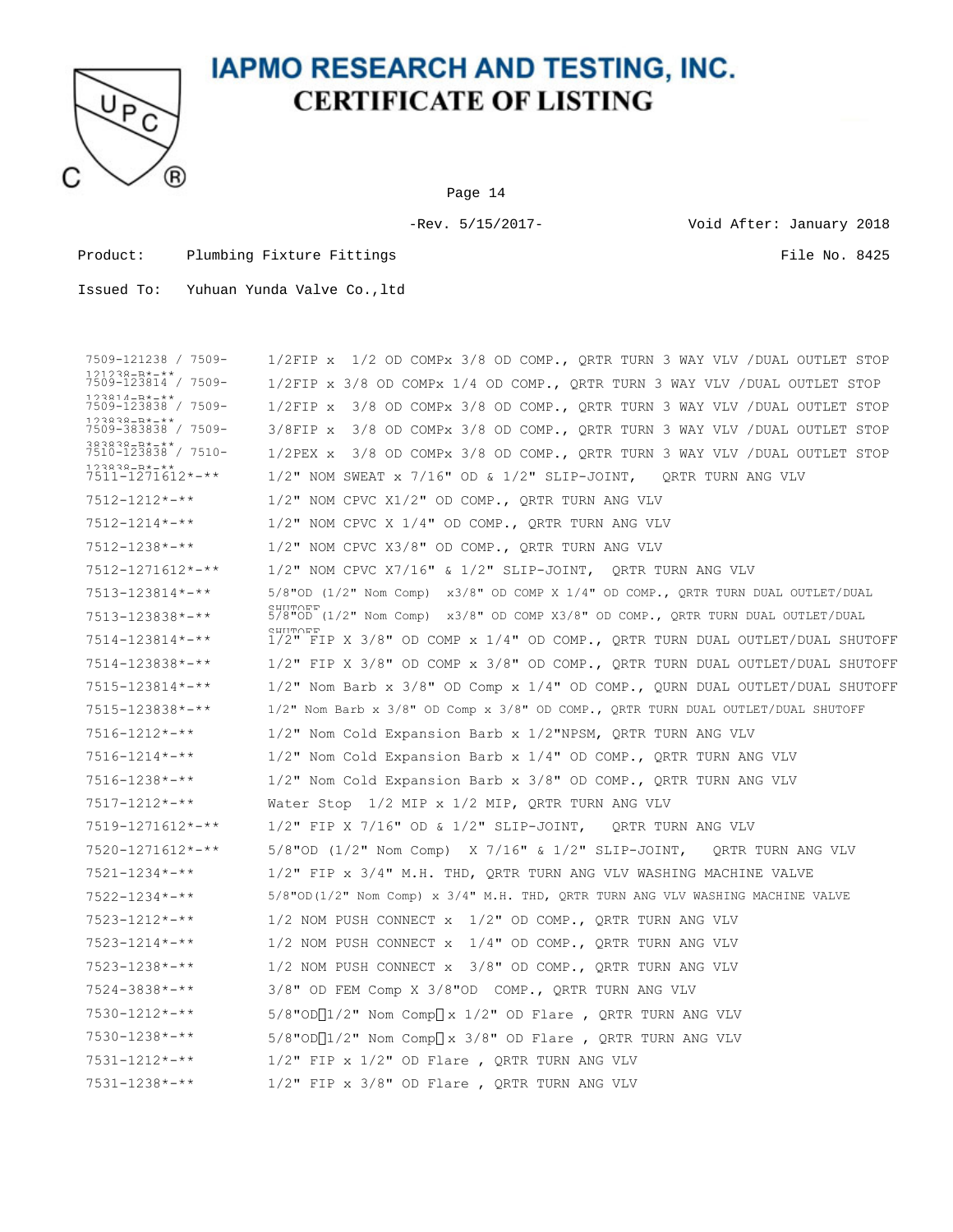

Page 15

-Rev. 5/15/2017- Void After: January 2018

Product: Plumbing Fixture Fittings File No. 8425

| $7601 - 1212 \times - \times \times$               | $1/2$ " FIP X $1/2$ " OD COMP., QRTR TURN STR VLV                                                     |
|----------------------------------------------------|-------------------------------------------------------------------------------------------------------|
| $7601 - 1214$ *-**                                 | $1/2$ " FIP X $1/4$ " OD COMP., QRTR TURN STR VLV                                                     |
| $7601 - 1238 \times 100$                           | $1/2$ " FIP X 3/8" OD COMP., QRTR TURN STR VLV                                                        |
| $7601 - 3838 \times 3.1$                           | $3/8"$ FIP X $3/8"$ OD COMP., QRTR TURN STR VLV                                                       |
| $7602 - 1212 \times - \times \times$               | $5/8$ "OD (1/2" Nom Comp) X 1/2" OD COMP., QRTR TURN STR VLV                                          |
| $7602 - 1214 \times - \times \times$               | $5/8$ "OD (1/2" Nom Comp) X 1/4" OD COMP., QRTR TURN STR VLV                                          |
| $7602 - 1238 \times - \times \times$               | 5/8"OD (1/2" Nom Comp) X 3/8" OD COMP., QRTR TURN STR VLV                                             |
| $7602 - 1414$ *-**                                 | $3/8$ "OD ( $1/4$ " Nom Comp) X $1/4$ " OD COMP., QRTR TURN STR VLV                                   |
| $7602 - 1438$ *-**                                 | $3/8$ "OD ( $1/4$ " Nom Comp) X $3/8$ " OD COMP., QRTR TURN STR VLV                                   |
| $7603 - 1212 \times - \times \times$               | 1/2" NOM SWEAT X 1/2" OD COMP., QRTR TURN STR VLV                                                     |
| $7603 - 1214 \times - \times \times$               | $1/2$ " NOM SWEAT X $1/4$ " OD COMP., QRTR TURN STR VLV                                               |
| $7603 - 1238 \times 7 \times 7$                    | NOM SWEAT X 3/8" OD COMP., QRTR TURN STR VLV<br>$1/2$ "                                               |
| 7603S-1214 / 7603S-                                | 1/2" NOM SWEAT X 1/4" OD COMP WITH BELL ESCUTCHEON, QRTR TURN STR VLV WITH 5" SWEAT                   |
| 1 21 4 – ∆ * – * *<br>7603S-1238 / 7603S-          | RYTRNSTON THRR<br>1/2" NOM SWEAT X 3/8" OD COMP WITH BELL ESCUTCHEON, QRTR TURN STR VLV WITH 5" SWEAT |
| 1つマヌ―∆*―**<br>$7604 - 1212 \times - \times \times$ | <b>EYTENSTON THRE</b><br>$1/2$ " NOM SWEAT X $1/2$ "PEX, QRTR TURN STR VLV                            |
| $7605 - 1212 \times - \times \times$               | $1/2$ " NOM BARB X $1/2$ " NOM BARB, QRTR TURN STR VLV                                                |
| $7605 - 3838 \times - \times \times$               | $3/8$ " PEX x $3/8$ " PEX, ORTR TURN STR VLV                                                          |
| $7607 - 1212 \times - \times \times$               | $1/2$ " NOM BARB X $1/2$ " OD COMP., QRTR TURN STR VLV                                                |
| $7607 - 1214 \times - \times \times$               | 1/2" NOM BARB X 1/4" OD COMP., QRTR TURN STR VLV                                                      |
| $7607 - 1238 \times 100$                           | $1/2$ " NOM BARB X 3/8" OD COMP., QRTR TURN STR VLV                                                   |
| $7611 - 1271612 \times \frac{+}{+}$                | $1/2$ " NOM SWEAT x 7/16" OD & 1/2" SLIP-JOINT, QRTR TURN ANG VLV                                     |
| $7612 - 1212 \times - \times \times$               | $1/2$ " NOM CPVC X $1/2$ " OD COMP., QRTR TURN STR VLV                                                |
| $7612 - 1214$ *-**                                 | $1/2$ " NOM CPVC X $1/4$ " OD COMP., QRTR TURN STR VLV                                                |
| $7612 - 1238 \times - \times \times$               | $1/2$ " NOM CPVC X 3/8" OD COMP., QRTR TURN STR VLV                                                   |
| $7612 - 1271612 \times \frac{+}{+}$                | $1/2$ " NOM CPVC X7/16" & $1/2$ " SLIP-JOINT, QRTR TURN STR VLV                                       |
| $7616 - 1214 \times - \times$                      | $1/2$ " Nom Cold Expansion Barb x $1/4$ " OD COMP., QRTR TURN STR VLV                                 |
| $7616 - 1238 \times - \times \times$               | $1/2$ " Nom Cold Expansion Barb x $3/8$ " OD COMP., QRTR TURN STR VLV                                 |
| $7617 - 1212 \times - \times \times$               | Water Stop $1/2$ MIP x $1/2$ MIP, QRTR TURN STR VLV                                                   |
| 7619-1271612*-**                                   | $1/2$ " FIP X 7/16" OD & $1/2$ " SLIP-JOINT, ORTR TURN STR VLV                                        |
| $7620 - 1271612 \times - \times \times$            | $5/8$ "OD (1/2" Nom Comp) X 7/16" & 1/2" SLIP-JOINT, QRTR TURN STR VLV                                |
| $7623 - 1212 \times - \times \times$               | 1/2 NOM PUSH CONNECT $x$ 1/2" OD COMP., QRTR TURN STR VLV                                             |
| $7623 - 1214 \times - \times \times$               | 1/2 NOM PUSH CONNECT x 1/4" OD COMP., QRTR TURN STR VLV                                               |
|                                                    |                                                                                                       |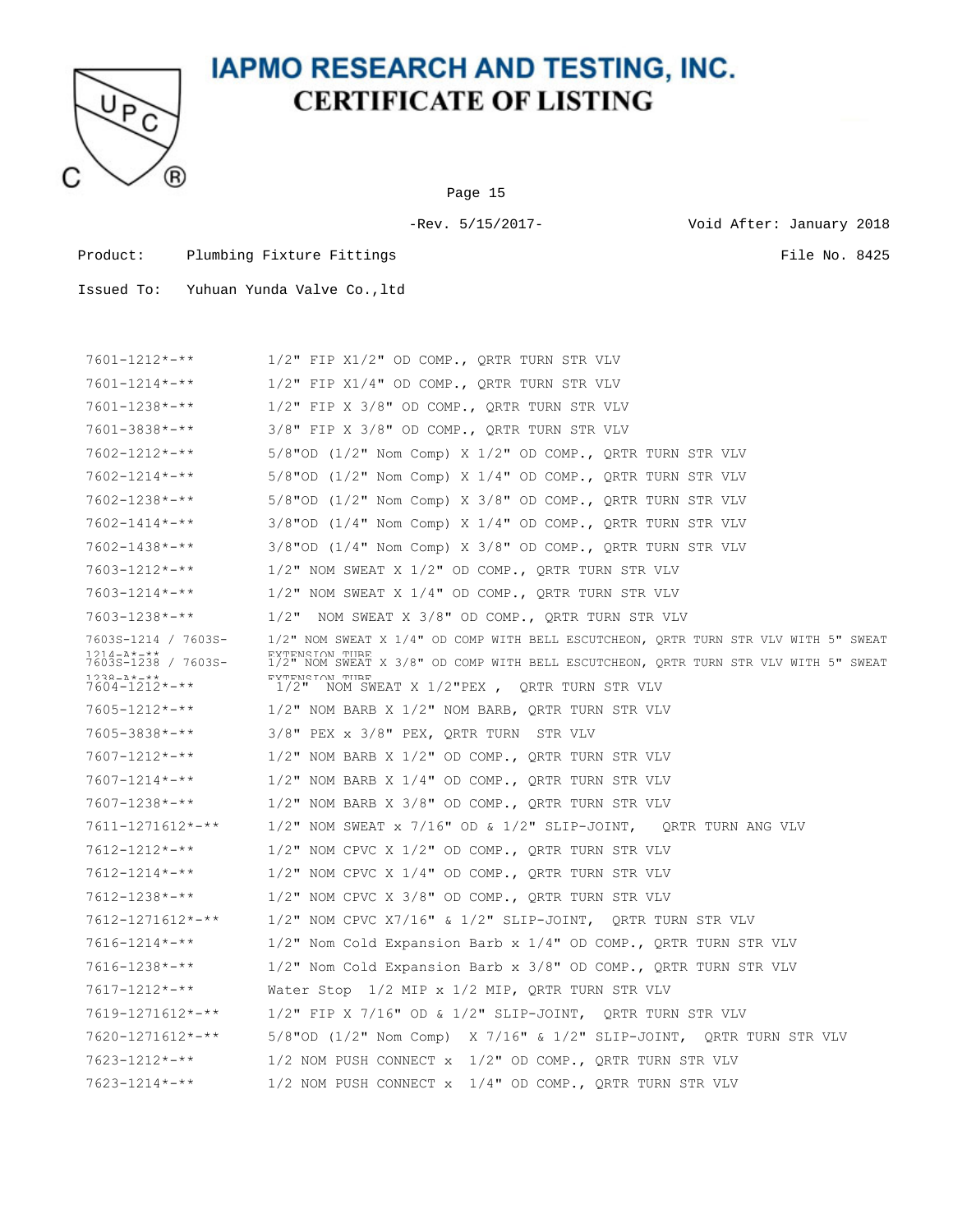

Page 16

-Rev. 5/15/2017- Void After: January 2018

Product: Plumbing Fixture Fittings File No. 8425

| $7623 - 1238 \times - \times \times$          | 1/2 NOM PUSH CONNECT x 3/8" OD COMP., QRTR TURN STR VLV                                                               |
|-----------------------------------------------|-----------------------------------------------------------------------------------------------------------------------|
| $7624 - 1238 \times - \times \times$          | 1/2" OD FEM Comp X 3/8"OD COMP., QRTR TURN STR VLV                                                                    |
| $7624 - 3814 \times 4 \times 4$               | 3/8" OD FEM Comp X 1/4"OD COMP., QRTR TURN STR VLV                                                                    |
| $7624 - 3838 \times 38 + 4 \times 6$          | 3/8" OD FEM Comp X 3/8"OD COMP., ORTR TURN STR VLV                                                                    |
| $7630 - 1212 \times - \times \times$          | $5/8$ "OD $\lceil 1/2$ " Nom Comp $\lceil x \ 1/2$ " OD Flare , QRTR TURN STR VLV                                     |
| $7630 - 1238 \times 100$                      | $5/8$ "OD $\sqrt{1/2}$ " Nom Comp $\sqrt{x}$ 3/8" OD Flare, ORTR TURN STR VLV                                         |
| $7631 - 1212 \times - \times \times$          | $1/2$ " FIP x $1/2$ " OD Flare, QRTR TURN STR VLV                                                                     |
| $7631 - 1238 \times - \times \times$          | $1/2$ " FIP x $3/8$ " OD Flare, QRTR TURN STR VLV                                                                     |
| 7701-1212 / 7701-1212-                        | loose key $5/8$ "OD (1/2" Nom Comp) x 1/2" OD, QRTR TURN ANG VLV                                                      |
| $\lambda$ * $-$ * *<br>7701-1238 / 7701-1238- | 5/8"OD $(1/2"$ Nom Comp) x 3/8" OD, QRTR TURN ANG VLV<br>loose kev                                                    |
| $\lambda$ * $-$ * *<br>7702-1238 / 7702-1238- | loose key $1/2$ " FIP x 3/8" OD, QRTR TURN ANG VLV                                                                    |
| $\lambda * - * *$<br>7702-3838 / 7702-3838-   | $3/8"$ FIP x $3/8"$ OD, QRTR TURN ANG VLV<br>loose kev                                                                |
| $\lambda$ * $-$ * *<br>7703-1238 / 7703-1238- | $1/2$ " NOM SWEAT x $3/8$ " OD COMP., ORTR TURN ANG VLV<br>loose kev                                                  |
| $\lambda * - * *$                             | 7711-1238 / 7711-1238- Loose key 1/2" NOM SWEAT x 3/8" OD COMP WITH BELL ESCUTCHEON, ORTR TURN ANG VLV, WITH          |
| $\lambda * - * *$<br><b>Δ</b> *-**            | 5" SWEAT EXTENSION THRE<br>7803-1238 / 7803-1238- loose key 1/2" NOM SWEAT x 3/8" OD COMP., QRTR TURN STR VLV         |
| None = Common Brass<br>LF = Lead Free Brass   | The suffix "*" represents different material as follows::<br>The suffix "**" represents different handles as follows: |
| M = Metal handle<br>P = Plastic handle        |                                                                                                                       |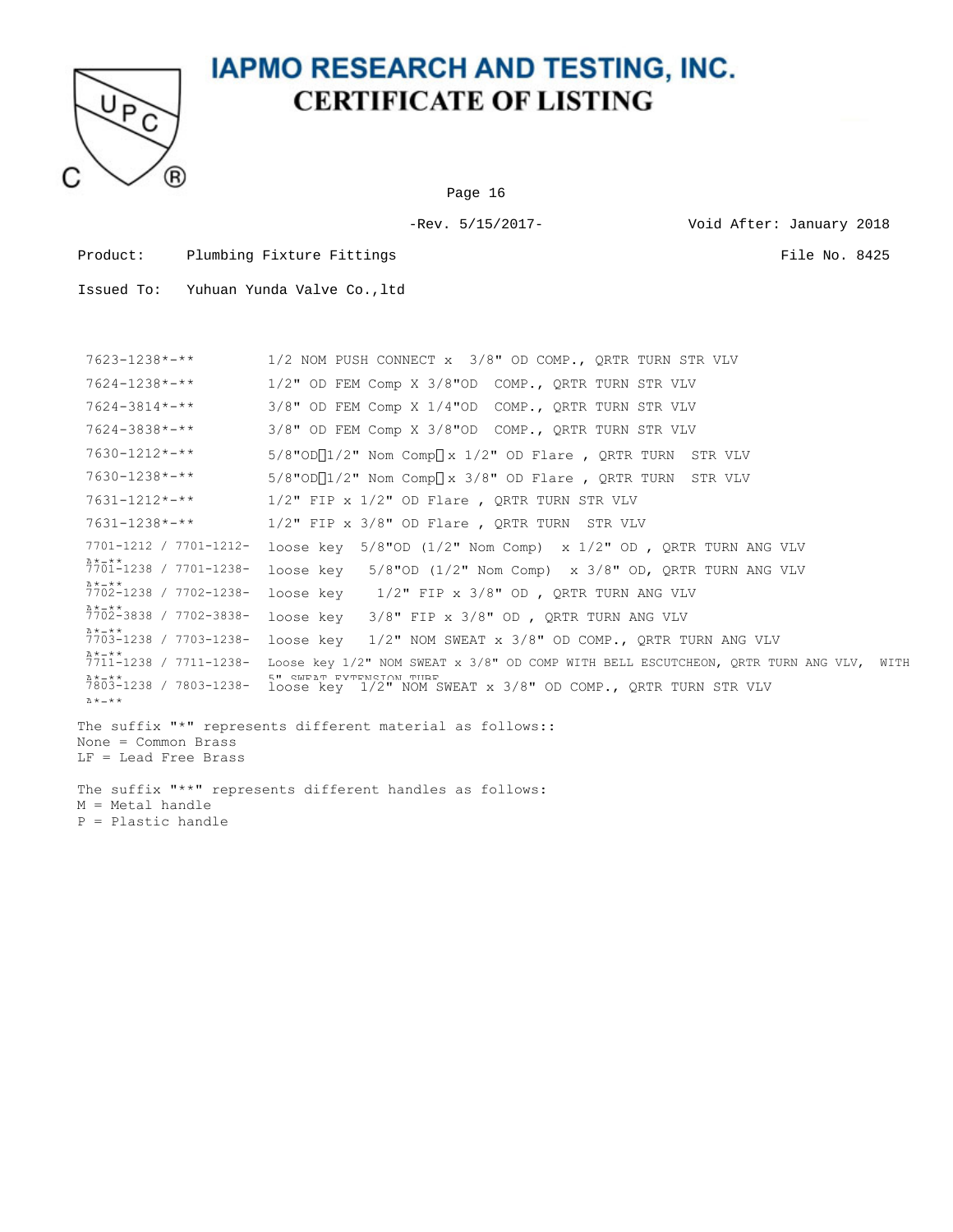

Page 17

-Rev. 5/15/2017- Void After: January 2018

Product: Plumbing Fixture Fittings File No. 8425

Issued To: Yuhuan Yunda Valve Co.,ltd

ADDITIONAL COMPANY INFO:

#### **BrassCraft Manufacturing Co.**

BrassCraft® PLUMBSHOP®

| Model No.          | Description                                                 |
|--------------------|-------------------------------------------------------------|
| EV3301X C1         | 1/2"FIPX1/2"SLP JNT ANGLE VALVE                             |
| EV3305X C1         | 1/2"FIPX1/2"SLP JNT STRGHT VALVE                            |
| EV3341X C1         | 1/2"COMPX1/2"SLP JNT ANGLE VALVE                            |
| EV3345X C1         | 1/2"COMPX1/2"SLP JNT STRGHT VALVE                           |
| EVCR09X C1         | 1/2"COMPX1/4"OD COMP ANGLE VALVE                            |
| EVCR11X C1         | STRT VLV LL 3/80DCOMPX3/80DCOMP                             |
| EVCR14X C1         | 1/2"COMPX3/8"OD COMP STRGHT VALVE                           |
| EVCR14X R1         | 1/2"COMPX3/8"OD COMP STRGHT VALVE                           |
| EVCR1900RX R1      | 1/2"COMPX3/8"OD COMPX1/4"OD COMP DUALOUT VALVE              |
| EVCR1901LRX R1     | 1/2"COMPX3/8"OD COMPX3/8"OD COMP DUALOUT VALVE              |
| EVCR19X C1         | 1/2"COMPX3/8"OD COMP ANGLE VALVE                            |
| EVCR19X R1         | 1/2"COMPX3/8"OD COMP ANGLE VALVE                            |
| EVCR2901RX R1      | 1/2"COMPX7/16"ODX3/8"OD DUALOUT VLV                         |
| EVCR29X C1         | 1/2"COMPX7/16"OD COMP ANG VALVE                             |
| EVCR34X C1         | 1/2"COMPX1/2"OD COMP STRGHT VALVE                           |
| EVCR3901LX R1      | 1/2"COMPX1/2"OD COMPX3/8"OD DUALOUT VALVE                   |
| EVCR39X C1         | 1/2"COMPX1/2"OD COMP ANGLE VALVE                            |
| EVCS40BX C1        | 1/2"SWT X3/8"OD COMP ANGLE VALVE WITH 5" SWT EXTENSION TUBE |
| EVCS41BX C1        | 1/2"SWT X3/8"OD COMP STRGHT VALVE                           |
| EVG23301X C1       | 1/2"FIPX1/2"SLP JNT 1/4TURN ANG VLV                         |
| EVG23341X C1       | 1/2"COMPX1/2"SLP JNT 1/4TURN ANG VLV                        |
| EVG2CR14X C1       | 1/2"COMPX3/8"OD 1/4TURN STRGHT VALVE                        |
| EVG2CR19X C1       | 1/2"COMPX3/8"OD 1/4TURN ANGLE VALVE                         |
| EVG2PS09X C1       | $1/2$ " X $1/4$ " COMP ANGLE STOP LF                        |
| EVG2PS14X C1       | 1/4TURN STRT VLV 1/2NOMPCX3/8OD                             |
| EVG2PS19X C1       | 1/4TURN ANG VLV 1/2NOMPCX3/8OD                              |
| EVG2R10X C1        | 1/4TURN STRTVLV LL 3/8FIPX3/8OD                             |
| EVG2R12X C1        | 1/2"FIPX3/8"OD 1/4TURN STRGHT VALVE                         |
| EVG2R15X C1        | 3/8"FIP X3/8"OD 1/4TURN ANGLE VALVE                         |
| EVG2R17X C1        | 1/2" FIPX3/8INODCOMP1/4TURN ANG VLV                         |
| EVKTBRPX14X C      | 1/2" Nom Barb x 3/8" OD Comp STRGHT VALVE                   |
| EVKTBRPX1901DVX R1 | DO1/2NCRIMPBARBX3/8ODCOMPX3/8ODCOMP                         |
| EVKTBRPX19X C      | 1/2" Nom Barb x 3/8" OD Comp ANGLE VALVE                    |
| EVKTBRPX44X C      | 1/2" Nom Barb x 1/2" Nom Barb STRGHT VALVE                  |
| EVKTCR11FX C1      | STRT VLV LL 3/80DCOMPX3/80DCOMP                             |
| EVKTCR1900DVX R1   | DO VLV 1/2NCOMPX3/8ODCOMPX1/4ODCOMP                         |
| EVKTCR1901DVX R1   | DO VLV 1/2NCOMPX3/8ODCOMPX3/8ODCOMP                         |
| EVKTR14X C1        | 1/2"SWT X3/8"OD 1/4TURN STRGHT VALVE                        |
| EVKTR19X C1        | 1/2"SWT X3/8"COMP 1/4TURN ANGLE VLV                         |
| EVOR07X C1         | ANG VLV LL 1/2 FIPX1/4 COMP                                 |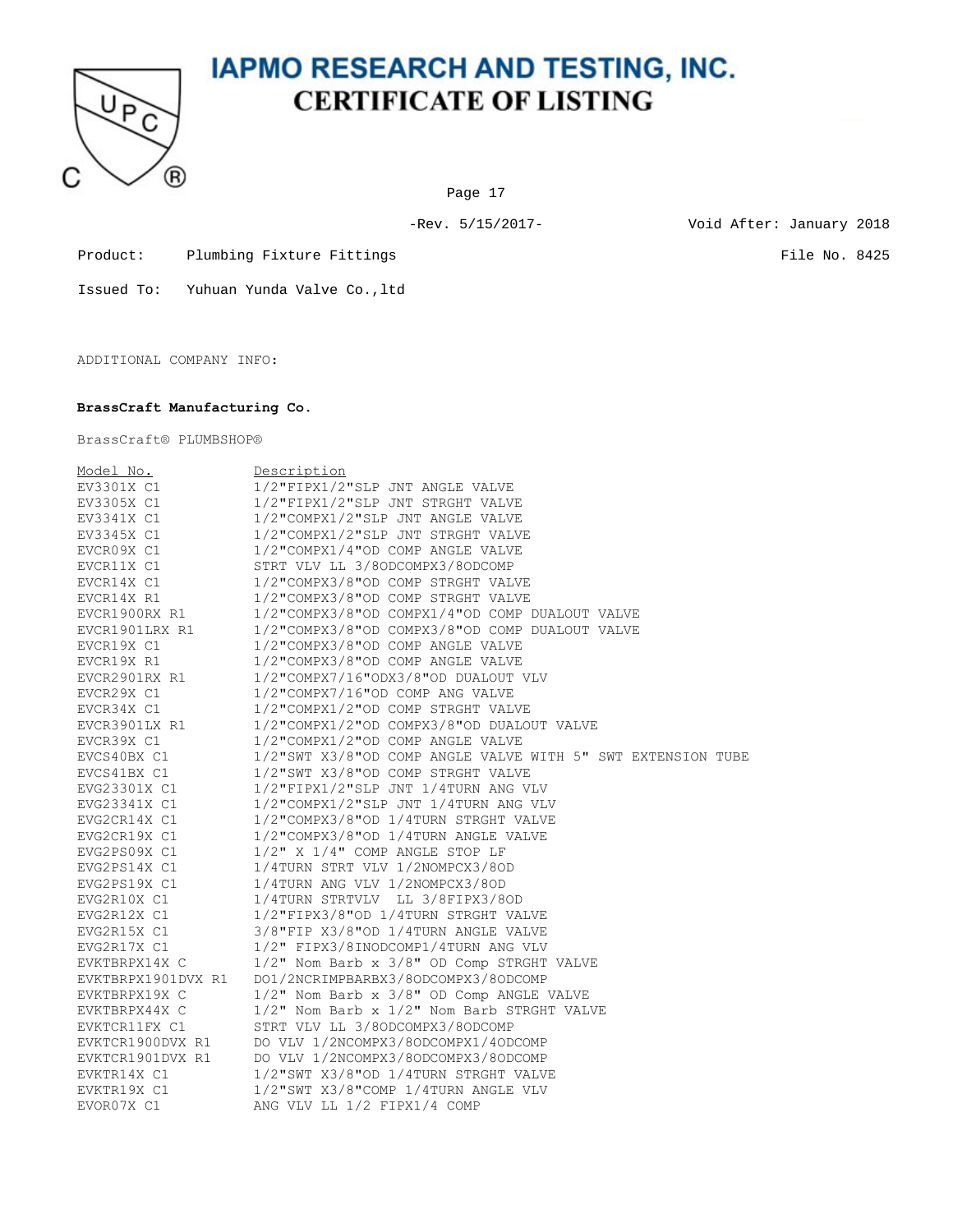

Page 18

-Rev. 5/15/2017- Void After: January 2018

Product: Plumbing Fixture Fittings File No. 8425

| EVOR10X C1    | STRT VLV LL 3/8FIP X 3/8 OD TUBE                                  |  |  |  |  |  |  |  |  |
|---------------|-------------------------------------------------------------------|--|--|--|--|--|--|--|--|
| EVOR12X C1    | 1/2"FIPX3/8"OD COMP STRGHT VALVE                                  |  |  |  |  |  |  |  |  |
| EVOR15X C1    | 3/8"FIPX3/8"OD COMP ANGLE VALVE                                   |  |  |  |  |  |  |  |  |
| EVOR17X C1    | 1/2"FIPX3/8"OD COMP ANGLE VALVE                                   |  |  |  |  |  |  |  |  |
| EVOR32X C1    | 1/2"FIPX1/2"OD COMP STRGHT VALVE                                  |  |  |  |  |  |  |  |  |
| EVOR37X C1    | 1/2"FIPX1/2"OD COMP ANGLE VALVE                                   |  |  |  |  |  |  |  |  |
| EVPR14X C1    | 1/2"CPVC X3/8"OD COMP STRGHT VALVE                                |  |  |  |  |  |  |  |  |
| EVPR19X C1    | 1/2" Nom CPVC x 3/8" OD ANGLE VALVE                               |  |  |  |  |  |  |  |  |
| EVR04X R1     | 1/2"SWT X1/4"OD COMP STRGHT VALVE                                 |  |  |  |  |  |  |  |  |
| EVR09X C1     | ANG VLV LL 1/2NOMSWTX1/4ODCOMP                                    |  |  |  |  |  |  |  |  |
| EVR14X C1     | STRT VLV LL 1/2 SWTX3/8 COMP                                      |  |  |  |  |  |  |  |  |
| EVR14X R1     | STRT VLV LL 1/2 NOM SWTX3/8 OD TUBE                               |  |  |  |  |  |  |  |  |
| EVR1700RX R1  | 1/2"FIPX3/8"ODX1/4"OD DUALOUT VALVE                               |  |  |  |  |  |  |  |  |
| EVR1701LRX R1 | 1/2"FIPX3/8"OD COMPX3/8"OD COMP DUALOUT VALVE                     |  |  |  |  |  |  |  |  |
|               |                                                                   |  |  |  |  |  |  |  |  |
| EVR1901LRX R1 | DO VLV LL 1/2NSWTX3/8ODCMPX3/8ODCMP                               |  |  |  |  |  |  |  |  |
| EVR19X C1     | 1/2"SWT X3/8"OD COMP ANGLE VALVE                                  |  |  |  |  |  |  |  |  |
| EVR19X R1     | 1/2" NOM SWT X3/8"OD ANGLE VALVE                                  |  |  |  |  |  |  |  |  |
| EVR3700RX R1  | 1/2"FIPX1/2"ODX1/4"OD DUALOUT VALVE                               |  |  |  |  |  |  |  |  |
| EVR3701RX R1  | $1/2$ IN FIP X $1/2$ IN OD COMP X $3/8$ IN OD                     |  |  |  |  |  |  |  |  |
| PLB108 BES    | $1/2$ " FIP x $3/8$ " OD Comp                                     |  |  |  |  |  |  |  |  |
| PLB108 HBES   | $1/2$ " FIP x $3/8$ " OD Comp                                     |  |  |  |  |  |  |  |  |
| PLB108 PES    | $1/2$ " FIP x $3/8$ " OD Comp                                     |  |  |  |  |  |  |  |  |
| PLB108 DES    | $1/2$ " FIP x $3/8$ " OD Comp                                     |  |  |  |  |  |  |  |  |
| PLB108 CES    | $1/2$ " FIP x $3/8$ " OD Comp                                     |  |  |  |  |  |  |  |  |
| PLB108 C1ES   | $1/2$ " FIP x $3/8$ " OD Comp                                     |  |  |  |  |  |  |  |  |
| PLB108L1 BES  | $1/2$ " FIP x 3/8" OD Comp *NO NUTS/NO SLEEVES*                   |  |  |  |  |  |  |  |  |
| PLB108L1 HBES | 1/2" FIP x 3/8" OD Comp *NO NUTS/NO SLEEVES*                      |  |  |  |  |  |  |  |  |
| PLB108L1 PES  | 1/2" FIP x 3/8" OD Comp *NO NUTS/NO SLEEVES*                      |  |  |  |  |  |  |  |  |
| PLB108L1 DES  | $1/2$ " FIP x 3/8" OD Comp *NO NUTS/NO SLEEVES*                   |  |  |  |  |  |  |  |  |
| PLB108L1 CES  | 1/2" FIP x 3/8" OD Comp *NO NUTS/NO SLEEVES*                      |  |  |  |  |  |  |  |  |
| PLB108L1 C1ES | $1/2$ " FIP x 3/8" OD Comp *NO NUTS/NO SLEEVES*                   |  |  |  |  |  |  |  |  |
| PLB106 BES    | $1/2$ " FIP x 7/16" & 1 /2" OD<br>Slip-Joint                      |  |  |  |  |  |  |  |  |
| PLB106 HBES   | $1/2$ " FIP x 7/16" & 1 /2" OD<br>Slip-Joint                      |  |  |  |  |  |  |  |  |
| PLB106 PES    | $1/2$ " FIP x 7/16" & 1 /2" OD<br>Slip-Joint                      |  |  |  |  |  |  |  |  |
| PLB106 DES    | $1/2$ " FIP x 7/16" & 1 /2" OD<br>Slip-Joint                      |  |  |  |  |  |  |  |  |
|               |                                                                   |  |  |  |  |  |  |  |  |
| PLB106 CES    | $1/2$ " FIP x 7/16" & 1 /2" OD<br>Slip-Joint                      |  |  |  |  |  |  |  |  |
| PLB106 C1ES   | $1/2$ " FIP x 7/16" & 1 /2" OD<br>Slip-Joint                      |  |  |  |  |  |  |  |  |
| PLB106N BES   | $1/2$ " FIP x 7/16" & 1 /2" OD<br>Slip-Joint *NO NUTS/NO SLEEVES* |  |  |  |  |  |  |  |  |
| PLB106N HBES  | $1/2$ " FIP x 7/16" & 1 /2" OD<br>Slip-Joint *NO NUTS/NO SLEEVES* |  |  |  |  |  |  |  |  |
| PLB106N PES   | $1/2$ " FIP x 7/16" & 1 /2" OD<br>Slip-Joint *NO NUTS/NO SLEEVES* |  |  |  |  |  |  |  |  |
| PLB106N DES   | $1/2$ " FIP x 7/16" & 1 /2" OD<br>Slip-Joint *NO NUTS/NO SLEEVES* |  |  |  |  |  |  |  |  |
| PLB106N CES   | $1/2$ " FIP x 7/16" & 1 /2" OD<br>Slip-Joint *NO NUTS/NO SLEEVES* |  |  |  |  |  |  |  |  |
| PLB106N C1ES  | $1/2$ " FIP x 7/16" & 1 /2" OD<br>Slip-Joint *NO NUTS/NO SLEEVES* |  |  |  |  |  |  |  |  |
| PLB206 BES    | $1/2$ " FIP x 7/16" & 1 /2" OD<br>Slip-Joint                      |  |  |  |  |  |  |  |  |
| PLB206 HBES   | $1/2$ " FIP x 7/16" & 1 /2" OD<br>Slip-Joint                      |  |  |  |  |  |  |  |  |
| PLB206 PES    | $1/2$ " FIP x 7/16" & 1 /2" OD<br>Slip-Joint                      |  |  |  |  |  |  |  |  |
| PLB206 DES    | $1/2$ " FIP x 7/16" & 1 /2" OD<br>Slip-Joint                      |  |  |  |  |  |  |  |  |
| PLB206 CES    | $1/2$ " FIP x 7/16" & 1 /2" OD<br>Slip-Joint                      |  |  |  |  |  |  |  |  |
|               |                                                                   |  |  |  |  |  |  |  |  |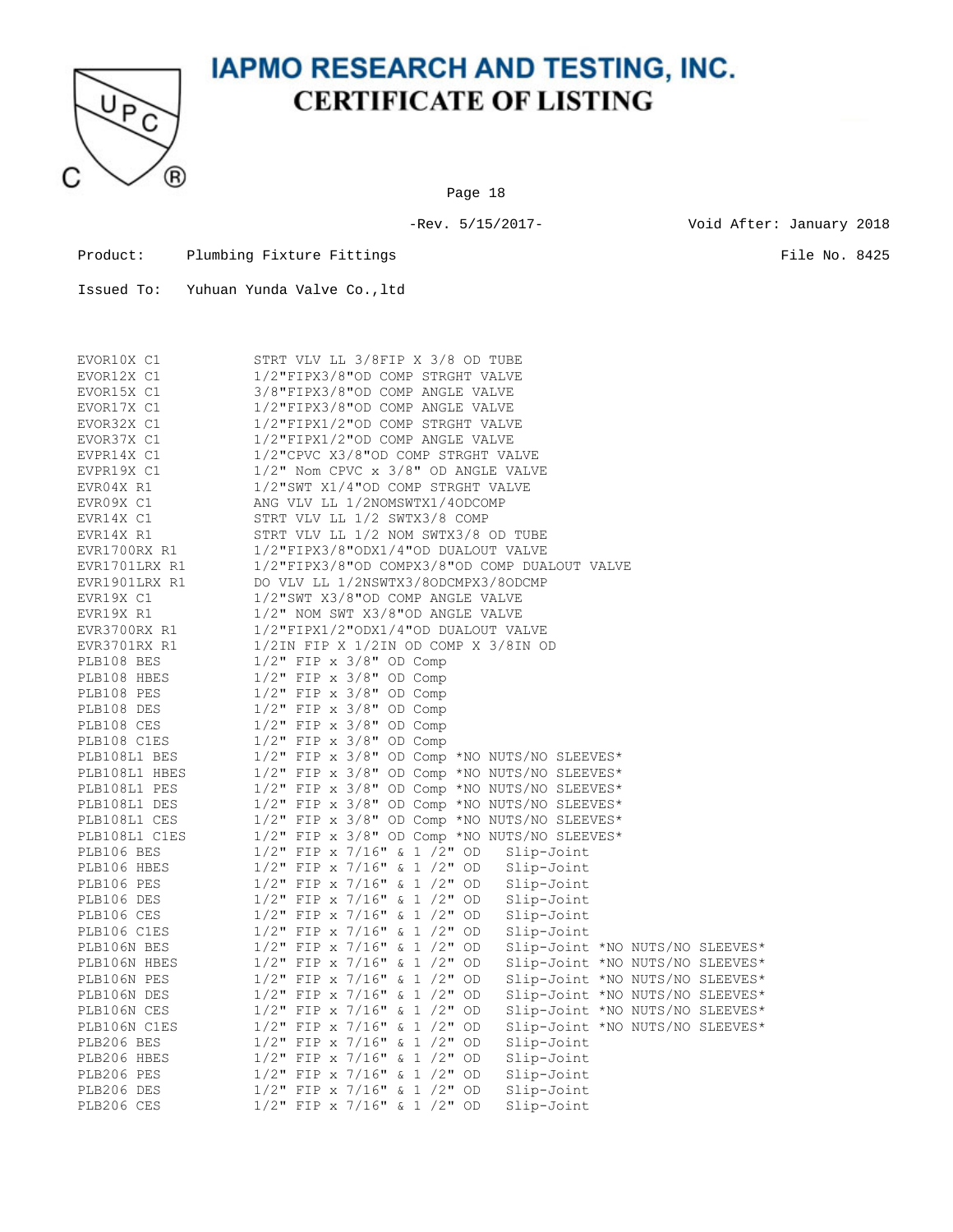

Page 19

-Rev. 5/15/2017- Void After: January 2018

Product: Plumbing Fixture Fittings File No. 8425

| PLB206 C1ES   | 1/2" FIP x 7/16" & 1 /2" OD                     |  | Slip-Joint    |                                 |                                    |
|---------------|-------------------------------------------------|--|---------------|---------------------------------|------------------------------------|
| PLB206N BES   | $1/2$ " FIP x 7/16" & 1 /2" OD                  |  |               | Slip-Joint *NO NUTS/NO SLEEVES* |                                    |
| PLB206N HBES  | $1/2$ " FIP x 7/16" & 1 /2" OD                  |  |               | Slip-Joint *NO NUTS/NO SLEEVES* |                                    |
| PLB206N PES   | $1/2$ " FIP x 7/16" & 1 /2" OD                  |  |               | Slip-Joint *NO NUTS/NO SLEEVES* |                                    |
| PLB206N DES   | $1/2$ " FIP x 7/16" & 1 /2" OD                  |  |               | Slip-Joint *NO NUTS/NO SLEEVES* |                                    |
| PLB206N CES   | $1/2$ " FIP x 7/16" & 1 /2" OD                  |  |               | Slip-Joint *NO NUTS/NO SLEEVES* |                                    |
| PLB206N C1ES  | $1/2$ " FIP x 7/16" & 1 /2" OD                  |  |               | Slip-Joint *NO NUTS/NO SLEEVES* |                                    |
| PLB109 BES    | $1/2$ " Nom Comp x 7/16" & $1/2$ "              |  | OD Slip-Joint |                                 |                                    |
| PLB109 HBES   | $1/2$ " Nom Comp x 7/16" & $1/2$ "              |  | OD Slip-Joint |                                 |                                    |
| PLB109 PES    | $1/2$ " Nom Comp x 7/16" & $1/2$ "              |  | OD Slip-Joint |                                 |                                    |
| PLB109 DES    | $1/2$ " Nom Comp x 7/16" & $1/2$ "              |  | OD Slip-Joint |                                 |                                    |
| PLB109 CES    | $1/2$ " Nom Comp x 7/16" & $1/2$ "              |  | OD Slip-Joint |                                 |                                    |
| PLB109 C1ES   | $1/2$ " Nom Comp x 7/16" & $1/2$ "              |  | OD Slip-Joint |                                 |                                    |
| PLB109N BES   | $1/2$ " Nom Comp x 7/16" & $1/2$ "              |  |               |                                 | OD Slip-Joint *NO NUTS/NO SLEEVES* |
| PLB109N HBES  | $1/2$ " Nom Comp x 7/16" & $1/2$ "              |  |               |                                 | OD Slip-Joint *NO NUTS/NO SLEEVES* |
| PLB109N PES   | $1/2$ " Nom Comp x 7/16" & $1/2$ "              |  |               |                                 | OD Slip-Joint *NO NUTS/NO SLEEVES* |
| PLB109N DES   | $1/2$ " Nom Comp x 7/16" & $1/2$ "              |  |               |                                 | OD Slip-Joint *NO NUTS/NO SLEEVES* |
| PLB109N CES   | $1/2$ " Nom Comp x 7/16" & $1/2$ "              |  |               |                                 | OD Slip-Joint *NO NUTS/NO SLEEVES* |
| PLB109N C1ES  | $1/2$ " Nom Comp x 7/16" & $1/2$ "              |  |               |                                 | OD Slip-Joint *NO NUTS/NO SLEEVES* |
| PLB202 BES    | $1/2$ " FIP x $3/8$ " OD Comp                   |  |               |                                 |                                    |
| PLB202 HBES   | 1/2" FIP x 3/8" OD Comp                         |  |               |                                 |                                    |
| PLB202 PES    | $1/2$ " FIP x $3/8$ " OD Comp                   |  |               |                                 |                                    |
| PLB202 DES    | $1/2$ " FIP x $3/8$ " OD Comp                   |  |               |                                 |                                    |
| PLB202 CES    | $1/2$ " FIP x $3/8$ " OD Comp                   |  |               |                                 |                                    |
| PLB202 C1ES   | $1/2$ " FIP x $3/8$ " OD Comp                   |  |               |                                 |                                    |
| PLB202L1 BES  | $1/2$ " FIP x 3/8" OD Comp *NO NUTS/NO SLEEVES* |  |               |                                 |                                    |
| PLB202L1 HBES | 1/2" FIP x 3/8" OD Comp *NO NUTS/NO SLEEVES*    |  |               |                                 |                                    |
| PLB202L1 PES  | 1/2" FIP x 3/8" OD Comp *NO NUTS/NO SLEEVES*    |  |               |                                 |                                    |
| PLB202L1 DES  | 1/2" FIP x 3/8" OD Comp *NO NUTS/NO SLEEVES*    |  |               |                                 |                                    |
| PLB202L1 CES  | 1/2" FIP x 3/8" OD Comp *NO NUTS/NO SLEEVES*    |  |               |                                 |                                    |
| PLB202L1 C1ES | $1/2$ " FIP x 3/8" OD Comp *NO NUTS/NO SLEEVES* |  |               |                                 |                                    |
| PLB102 BES    | $3/8"$ FIP x $3/8"$ OD Comp                     |  |               |                                 |                                    |
| PLB102 HBES   | 3/8" FIP x 3/8" OD Comp                         |  |               |                                 |                                    |
| PLB102 PES    | $3/8"$ FIP x $3/8"$ OD Comp                     |  |               |                                 |                                    |
| PLB102 DES    | 3/8" FIP x 3/8" OD Comp                         |  |               |                                 |                                    |
| PLB102 CES    | 3/8" FIP x 3/8" OD Comp                         |  |               |                                 |                                    |
| PLB102 C1ES   | 3/8" FIP x 3/8" OD Comp                         |  |               |                                 |                                    |
| PLB102L1 BES  | 3/8" FIP x 3/8" OD Comp *NO NUTS/NO SLEEVES*    |  |               |                                 |                                    |
| PLB102L1 HBES | 3/8" FIP x 3/8" OD Comp *NO NUTS/NO SLEEVES*    |  |               |                                 |                                    |
| PLB102L1 PES  | 3/8" FIP x 3/8" OD Comp *NO NUTS/NO SLEEVES*    |  |               |                                 |                                    |
| PLB102L1 DES  | 3/8" FIP x 3/8" OD Comp *NO NUTS/NO SLEEVES*    |  |               |                                 |                                    |
| PLB102L1 CES  | 3/8" FIP x 3/8" OD Comp *NO NUTS/NO SLEEVES*    |  |               |                                 |                                    |
| PLB102L1 C1ES | 3/8" FIP x 3/8" OD Comp *NO NUTS/NO SLEEVES*    |  |               |                                 |                                    |
| PLB110 BES    | $1/2$ " MIP x $1/2$ " MIP                       |  |               |                                 |                                    |
| PLB110 HBES   | $1/2$ " MIP x $1/2$ " MIP                       |  |               |                                 |                                    |
| PLB110 PES    | $1/2$ " MIP x $1/2$ " MIP                       |  |               |                                 |                                    |
| PLB110 DES    | $1/2$ " MIP x $1/2$ " MIP                       |  |               |                                 |                                    |
| PLB110 CES    | $1/2$ " MIP x $1/2$ " MIP                       |  |               |                                 |                                    |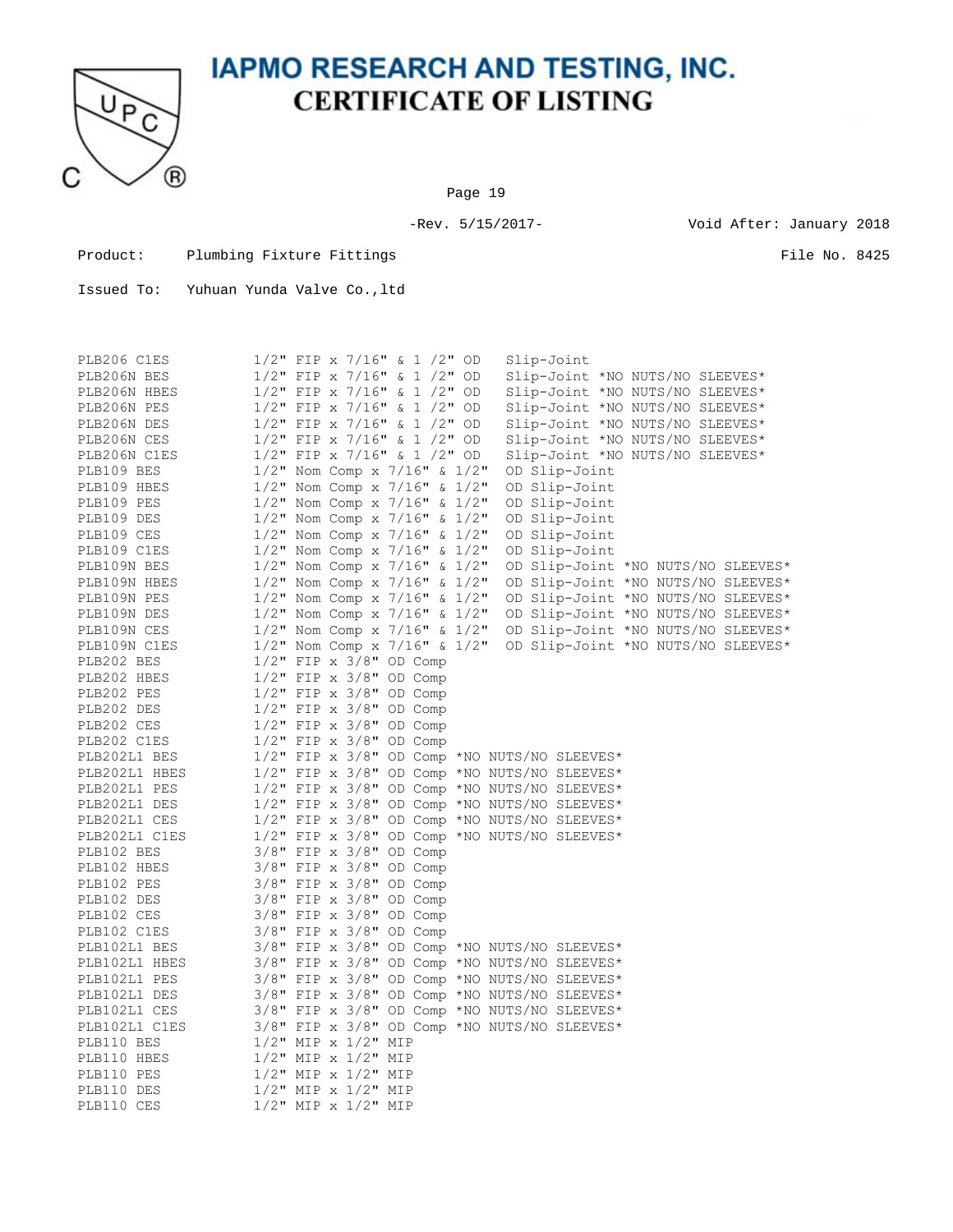

Page 20

-Rev. 5/15/2017- Void After: January 2018

Product: Plumbing Fixture Fittings File No. 8425

| PLB110 C1ES |         | $1/2$ " MIP x $1/2$ " MIP                     |
|-------------|---------|-----------------------------------------------|
| PLB104X B   |         | 1/2" Nom Crimp Barb x 3/8" OD Comp            |
| PLB104X HB  |         | 1/2" Nom Crimp Barb x 3/8" OD Comp            |
| PLB104X P   |         | 1/2" Nom Crimp Barb x 3/8" OD Comp            |
| PLB104X D   |         | 1/2" Nom Crimp Barb x 3/8" OD Comp            |
| PLB104X C   |         | 1/2" Nom Crimp Barb x 3/8" OD Comp            |
| PLB104X C1  |         | 1/2" Nom Crimp Barb x 3/8" OD Comp            |
| PLB207X B   |         | 1/2" Nom Cold Expansion Barb x3/8" OD Comp    |
| PLB207X HB  |         | 1/2" Nom Cold Expansion Barb x3/8" OD Comp    |
| PLB207X P   |         | 1/2" Nom Cold Expansion Barb x3/8"<br>OD Comp |
| PLB207X D   |         | 1/2" Nom Cold Expansion Barb x3/8" OD Comp    |
| PLB207X C   |         | 1/2" Nom Cold Expansion Barb x3/8"<br>OD Comp |
| PLB207X C1  |         | 1/2" Nom Cold Expansion Barb x3/8" OD Comp    |
| PLB107X B   |         | 1/2" Nom Cold Expansion Barb x3/8"<br>OD Comp |
| PLB107X HB  |         | 1/2" Nom Cold Expansion Barb x3/8"<br>OD Comp |
| PLB107X P   |         | 1/2" Nom Cold Expansion Barb x3/8" OD Comp    |
| PLB107X D   |         | 1/2" Nom Cold Expansion Barb x3/8" OD Comp    |
| PLB107X C   |         | 1/2" Nom Cold Expansion Barb x3/8" OD Comp    |
| PLB107X C1  |         | 1/2" Nom Cold Expansion Barb x3/8" OD Comp    |
| PLB100X B   |         | $1/2$ " Nom Comp x $3/8$ " OD Comp            |
| PLB100X HB  | $1/2$ " | Nom Comp $x$ 3/8" OD Comp                     |
| PLB100X P   |         | $1/2$ " Nom Comp x $3/8$ " OD Comp            |
| PLB100X D   |         | 1/2" Nom Comp x 3/8" OD Comp                  |
| PLB100X C   |         | $1/2$ " Nom Comp x $3/8$ " OD Comp            |
| PLB100X C1  |         | $1/2$ " Nom Comp x $3/8$ " OD Comp            |
| PLB205X B   |         | 1/2" Nom CPVC x 3/8" OD Comp                  |
| PLB205X HB  |         | 1/2" Nom CPVC x 3/8" OD Comp                  |
| PLB205X P   | $1/2$ " | Nom CPVC x 3/8" OD Comp                       |
| PLB205X D   |         | 1/2" Nom CPVC x 3/8" OD Comp                  |
| PLB205X C   | $1/2$ " | Nom CPVC x 3/8" OD Comp                       |
| PLB205X C1  |         | $1/2$ " Nom CPVC x $3/8$ " OD Comp            |
| PLB201X B   |         | 1/2" Nom Push Connect x 3/8"<br>OD Comp       |
| PLB201X HB  |         | 1/2" Nom Push Connect x 3/8"<br>OD Comp       |
| PLB201X P   |         | 1/2" Nom Push Connect x 3/8"<br>OD Comp       |
| PLB201X D   |         | $1/2$ " Nom Push Connect x $3/8$ "<br>OD Comp |
| PLB201X C   |         | 1/2" Nom Push Connect x 3/8"<br>OD Comp       |
| PLB201X C1  | $1/2$ " | Nom Push Connect x 3/8"<br>OD Comp            |
| PLB202X B   |         | $1/2$ " FIP x $3/8$ " OD Comp                 |
| PLB202X HB  | $1/2$ " | FIP $x$ 3/8" OD Comp                          |
| PLB202X P   | $1/2$ " | FIP $\times$ 3/8" OD Comp                     |
| PLB202X D   | $1/2$ " | FIP x 3/8" OD Comp                            |
| PLB202X C   | $1/2$ " | FIP x 3/8" OD Comp                            |
| PLB202X C1  |         | $1/2$ " FIP x $3/8$ " OD Comp                 |
| PLB108X B   | $1/2$ " | FIP $\times$ 3/8"<br>OD Comp                  |
| PLB108X HB  | $1/2$ " | FIP $\times$ 3/8"<br>OD Comp                  |
| PLB108X P   | $1/2$ " | FIP $\times$ 3/8"<br>OD Comp                  |
| PLB108X D   |         | $1/2"$ FIP x 3/8"<br>OD Comp                  |
| PLB108X C   | $1/2$ " | FIP x 3/8" OD Comp                            |
|             |         |                                               |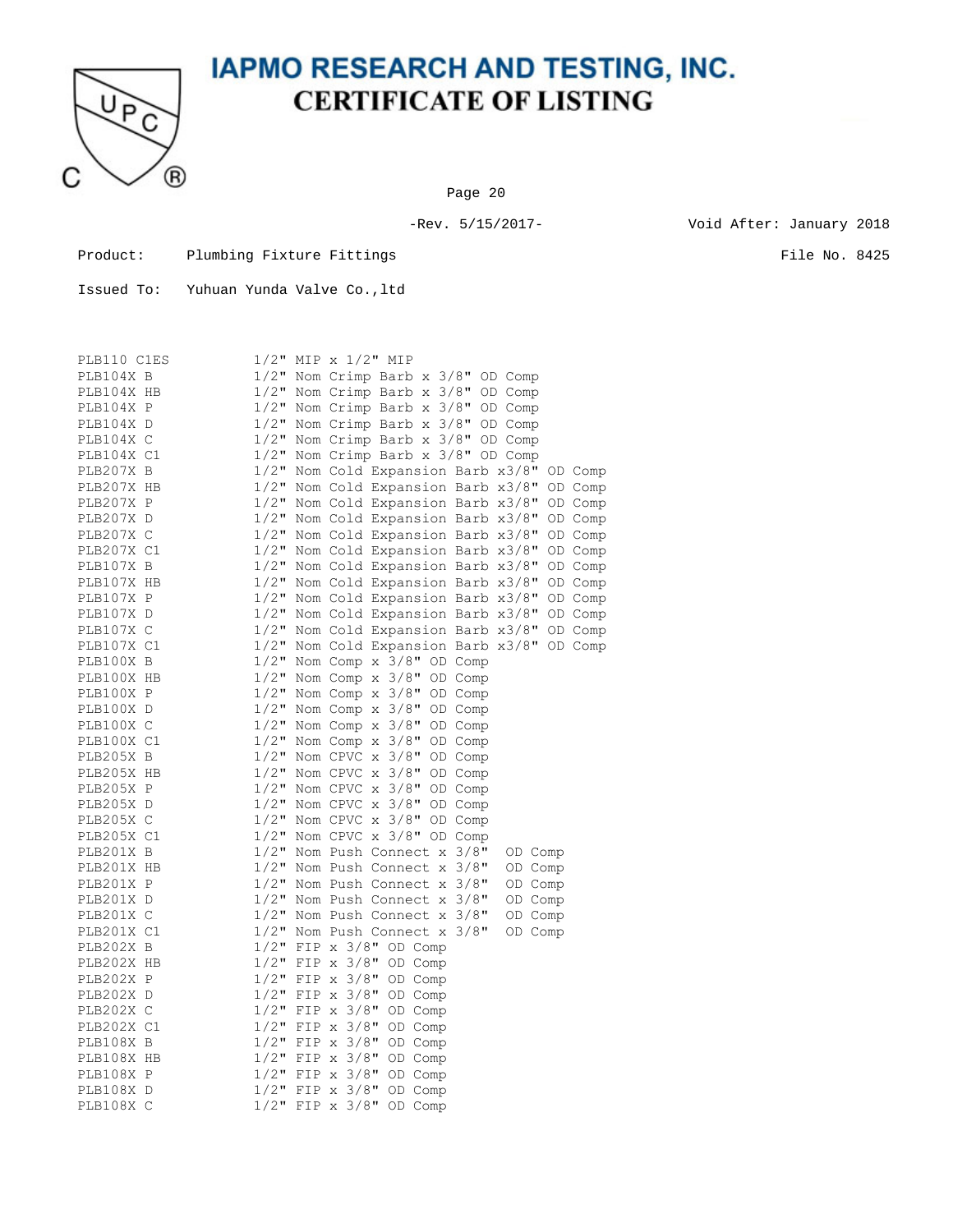

Page 21

-Rev. 5/15/2017- Void After: January 2018

| Product: | Plumbing Fixture Fittings |  |
|----------|---------------------------|--|
|          |                           |  |

 $\blacksquare$ 

| Issued To: | Yuhuan Yunda Valve Co., ltd |  |  |
|------------|-----------------------------|--|--|
|            |                             |  |  |

| PLB108X C1   |                                    | $1/2$ " FIP x $3/8$ " OD Comp                                             |
|--------------|------------------------------------|---------------------------------------------------------------------------|
| PLB204X B    |                                    | 1/2" Nom Crimp Barb x 3/8" OD Comp                                        |
| PLB204X HB   |                                    | $1/2$ " Nom Crimp Barb x $3/8$ " OD Comp                                  |
| PLB204X P    |                                    | 1/2" Nom Crimp Barb x 3/8" OD Comp                                        |
| PLB204X D    | $1/2$ "                            | Nom Crimp Barb x 3/8" OD Comp                                             |
| PLB204X C    |                                    | 1/2" Nom Crimp Barb x 3/8" OD Comp                                        |
| PLB204X C1   | $1/2$ "                            | Nom Crimp Barb x 3/8" OD Comp                                             |
| PLB200X B    |                                    | 1/2" Nom Comp x 3/8" OD Comp                                              |
| PLB200X HB   | $1/2$ "                            | Nom Comp x 3/8" OD Comp                                                   |
| PLB200X P    | $1/2$ "                            | Nom Comp $\times$ 3/8" OD Comp                                            |
| PLB200X D    | $1/2$ "                            | Nom Comp x 3/8" OD Comp                                                   |
| PLB200X C    | $1/2$ "                            | Nom Comp $\times$ 3/8" OD Comp                                            |
| PLB200X C1   |                                    | 1/2" Nom Comp x 3/8" OD Comp                                              |
| PLB105X B    | $1/2$ "                            | Nom CPVC x 3/8" OD Comp                                                   |
| PLB105X HB   | $1/2$ "                            | Nom CPVC x<br>$3/8$ " OD Comp                                             |
| PLB105X P    | $1/2$ "                            | Nom CPVC x 3/8" OD Comp                                                   |
| PLB105X D    |                                    | $1/2$ " Nom CPVC $x$<br>$3/8$ " OD Comp                                   |
| PLB105X C    | $\frac{1}{2}$                      | Nom CPVC $\times$ 3/8"<br>OD Comp                                         |
| PLB105X C1   |                                    | $1/2$ " Nom CPVC x $3/8$ " OD Comp                                        |
| PLB101X B    | $1/2$ "                            | Nom Push Connect x 3/8"<br>OD Comp                                        |
| PLB101X HB   | $1/2$ "                            | Nom Push Connect x 3/8"<br>OD Comp                                        |
| PLB101X P    | $1/2$ "                            | Nom Push Connect x 3/8"<br>OD Comp                                        |
| PLB101X D    | $1/2$ "                            | Nom Push Connect x 3/8"<br>OD Comp                                        |
| PLB101X C    | $1/2$ "                            | Nom Push Connect x 3/8"<br>OD Comp                                        |
| PLB101X C1   | $1/2$ "                            | Nom Push Connect x 3/8"<br>OD Comp                                        |
| PLB102X B    | $3/8$ "                            | FIP x 3/8" OD Comp                                                        |
| PLB102X HB   | $3/8$ "                            | FIP $\times$ 3/8"<br>OD Comp                                              |
| PLB102X P    | $3/8$ "                            | FIP $\times$ 3/8" OD Comp                                                 |
| PLB102X D    | $3/8$ "                            | FIP $\times$ 3/8"<br>OD Comp                                              |
| PLB102X C    | $3/8$ "                            | FIP $\times$ 3/8"<br>OD Comp                                              |
| PLB102X C1   | $3/8$ "                            | FIP $\times$ 3/8" OD Comp                                                 |
| PLB203X B    | $1/2$ "                            | Nom Sweat x 3/8" OD Comp                                                  |
| PLB203X HB   | $1/2$ "                            | Nom Sweat x 3/8"<br>OD Comp                                               |
| PLB203X P    | $1/2$ "                            | Nom Sweat x 3/8"<br>OD Comp                                               |
| PLB203X D    | $1/2$ "                            | Nom Sweat $x$ 3/8"<br>OD Comp                                             |
| PLB203X C    | $1/2$ "                            | Nom Sweat $x$ 3/8"<br>OD Comp                                             |
| PLB203X C1   | $1/2$ "                            | Nom Sweat $x$ 3/8"<br>OD Comp                                             |
| PLB103X B    | $1/2$ "                            | Nom Sweat $x$ 3/8"<br>OD Comp                                             |
| PLB103X HB   |                                    | $1/2$ " Nom Sweat x $3/8$ "<br>$1/2$ " Nom Sweat x $3/8$ "<br>OD Comp     |
| PLB103X P    |                                    | OD Comp                                                                   |
| PLB103X D    | $\frac{1}{2}$ "<br>$\frac{1}{2}$ " | Nom Sweat x 3/8"<br>OD Comp                                               |
| PLB103X C    |                                    | Nom Sweat $x$ 3/8"<br>OD Comp                                             |
| PLB103X C1   |                                    | 1/2" Nom Sweat x $3/8$ " OD Comp<br>1/2" Nom Crimp Barb x $3/8$ " OD Comp |
| PLB104X HBEF |                                    |                                                                           |
| PLB104X HBES | $1/2$ "                            | Nom Crimp Barb x 3/8" OD Comp                                             |
| PLB104X PEF  | $1/2$ "                            | Nom Crimp Barb x 3/8" OD Comp                                             |
| PLB104X PES  | $1/2$ "                            | Nom Crimp Barb x 3/8"<br>OD Comp                                          |
| PLB104X DEF  |                                    | 1/2" Nom Crimp Barb x 3/8" OD Comp                                        |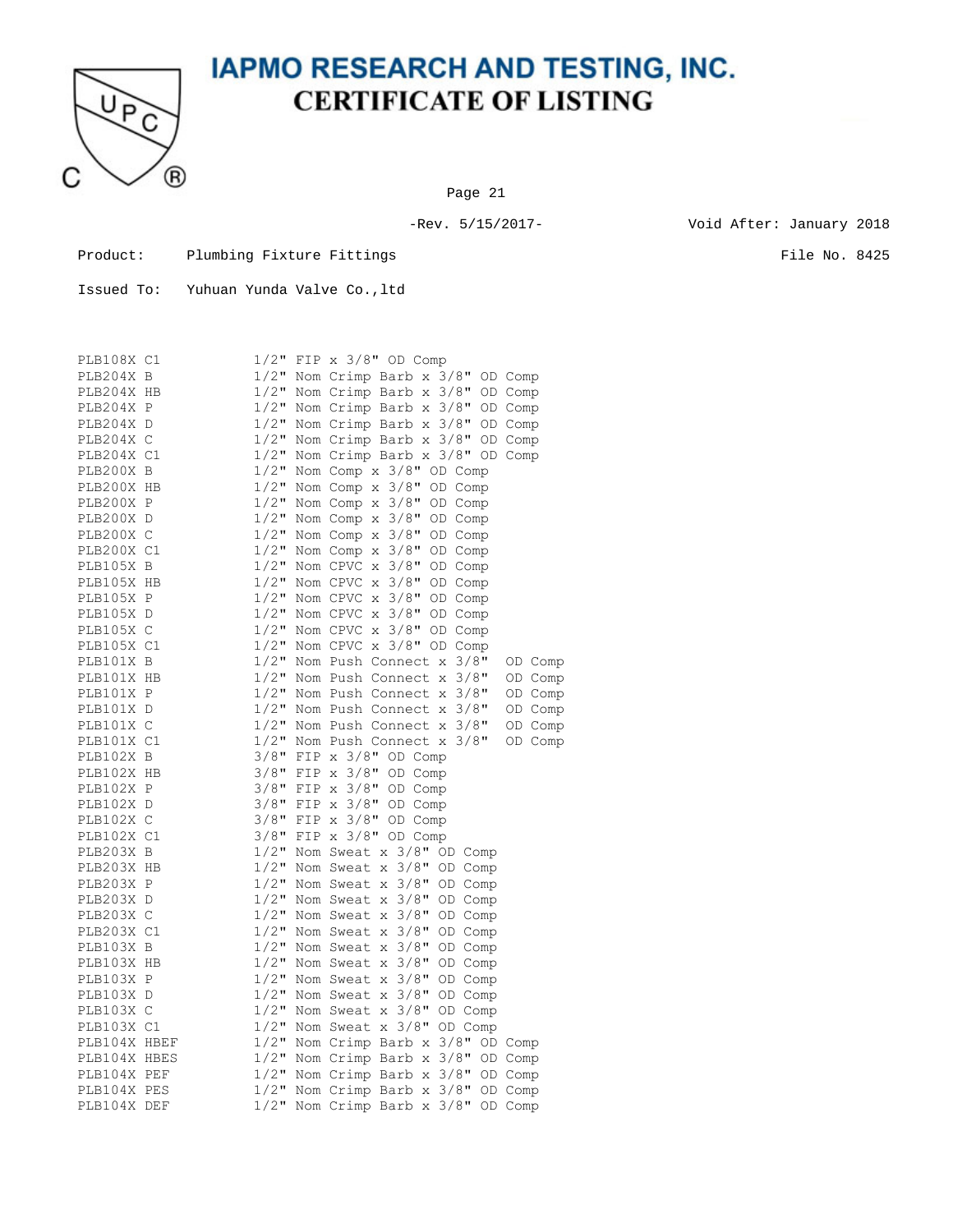

Page 22

-Rev. 5/15/2017- Void After: January 2018

Product: Plumbing Fixture Fittings File No. 8425

| PLB104X DES  |         |  | 1/2" Nom Crimp Barb x 3/8" OD Comp                                  |         |         |         |
|--------------|---------|--|---------------------------------------------------------------------|---------|---------|---------|
| PLB104X CEF  |         |  | 1/2" Nom Crimp Barb x 3/8" OD Comp                                  |         |         |         |
| PLB104X CES  | $1/2$ " |  | Nom Crimp Barb x 3/8" OD Comp                                       |         |         |         |
| PLB104X C1EF |         |  | 1/2" Nom Crimp Barb x 3/8" OD Comp                                  |         |         |         |
| PLB104X C1ES | $1/2$ " |  | Nom Crimp Barb x 3/8" OD Comp                                       |         |         |         |
| PLB207X HBEF |         |  | 1/2" Nom Cold Expansion Barb x3/8" OD Comp                          |         |         |         |
| PLB207X HBES | $1/2$ " |  | Nom Cold Expansion Barb x3/8"                                       |         |         | OD Comp |
| PLB207X PEF  | $1/2$ " |  | Nom Cold Expansion Barb x3/8"                                       |         |         | OD Comp |
| PLB207X PES  |         |  | 1/2" Nom Cold Expansion Barb x3/8" OD Comp                          |         |         |         |
| PLB207X DEF  | $1/2$ " |  | Nom Cold Expansion Barb x3/8"                                       |         |         | OD Comp |
| PLB207X DES  |         |  | 1/2" Nom Cold Expansion Barb x3/8"                                  |         |         | OD Comp |
| PLB207X CEF  | $1/2$ " |  | Nom Cold Expansion Barb x3/8"                                       |         |         | OD Comp |
| PLB207X CES  |         |  | 1/2" Nom Cold Expansion Barb x3/8"                                  |         |         | OD Comp |
| PLB207X C1EF | $1/2$ " |  | Nom Cold Expansion Barb x3/8"                                       |         |         | OD Comp |
| PLB207X C1ES | $1/2$ " |  | Nom Cold Expansion Barb x3/8"                                       |         |         | OD Comp |
| PLB107X HBEF |         |  | 1/2" Nom Cold Expansion Barb x3/8"                                  |         |         | OD Comp |
| PLB107X HBES |         |  | 1/2" Nom Cold Expansion Barb x3/8"                                  |         |         | OD Comp |
| PLB107X PEF  |         |  | 1/2" Nom Cold Expansion Barb x3/8"                                  |         |         | OD Comp |
| PLB107X PES  | $1/2$ " |  |                                                                     |         |         |         |
| PLB107X DEF  |         |  | Nom Cold Expansion Barb x3/8"<br>1/2" Nom Cold Expansion Barb x3/8" |         |         | OD Comp |
|              | $1/2$ " |  |                                                                     |         |         | OD Comp |
| PLB107X DES  |         |  | Nom Cold Expansion Barb x3/8"                                       |         |         | OD Comp |
| PLB107X CEF  |         |  | 1/2" Nom Cold Expansion Barb x3/8"                                  |         |         | OD Comp |
| PLB107X CES  | $1/2$ " |  | Nom Cold Expansion Barb x3/8"                                       |         |         | OD Comp |
| PLB107X C1EF | $1/2$ " |  | Nom Cold Expansion Barb x3/8"                                       |         |         | OD Comp |
| PLB107X C1ES |         |  | 1/2" Nom Cold Expansion Barb x3/8" OD Comp                          |         |         |         |
| PLB100X HBEF | $1/2$ " |  | Nom Comp x 3/8" OD Comp                                             |         |         |         |
| PLB100X HBES |         |  | $1/2$ " Nom Comp x $3/8$ " OD Comp                                  |         |         |         |
| PLB100X PEF  | $1/2$ " |  | Nom Comp $x = 3/8$ " OD Comp                                        |         |         |         |
| PLB100X PES  | $1/2$ " |  | Nom Comp $x = 3/8$ " OD Comp                                        |         |         |         |
| PLB100X DEF  | $1/2$ " |  | Nom Comp x 3/8" OD Comp                                             |         |         |         |
| PLB100X DES  | $1/2$ " |  | Nom Comp $x$ 3/8" OD Comp                                           |         |         |         |
| PLB100X CEF  | $1/2$ " |  | Nom Comp x 3/8" OD Comp                                             |         |         |         |
| PLB100X CES  | $1/2$ " |  | Nom Comp $x = 3/8$ " OD Comp                                        |         |         |         |
| PLB100X C1EF |         |  | $1/2$ " Nom Comp x $3/8$ " OD Comp                                  |         |         |         |
| PLB100X C1ES | $1/2$ " |  | Nom Comp $\times$ 3/8"                                              | OD Comp |         |         |
| PLB205X HBEF | $1/2$ " |  | Nom CPVC $\times$ 3/8"                                              | OD Comp |         |         |
| PLB205X HBES | $1/2$ " |  | Nom CPVC $\times$ 3/8"                                              | OD Comp |         |         |
| PLB205X PEF  | $1/2$ " |  | Nom CPVC $\times$ 3/8"                                              | OD Comp |         |         |
| PLB205X PES  | $1/2$ " |  | Nom CPVC x 3/8" OD Comp                                             |         |         |         |
| PLB205X DEF  | $1/2$ " |  | Nom CPVC $\times$ 3/8"                                              | OD Comp |         |         |
| PLB205X DES  |         |  | $1/2$ " Nom CPVC $\times$ 3/8"                                      | OD Comp |         |         |
| PLB205X CEF  | $1/2$ " |  | Nom CPVC $\times$ 3/8"                                              | OD Comp |         |         |
| PLB205X CES  | $1/2$ " |  | Nom CPVC $\times$ 3/8"                                              | OD Comp |         |         |
| PLB205X C1EF | $1/2$ " |  | Nom CPVC $\times$ 3/8"                                              | OD Comp |         |         |
| PLB205X C1ES | $1/2$ " |  | Nom CPVC x 3/8" OD Comp                                             |         |         |         |
| PLB201X HBEF |         |  | 1/2" Nom Push Connect x 3/8"                                        |         | OD Comp |         |
| PLB201X HBES |         |  | 1/2" Nom Push Connect x 3/8"                                        |         | OD Comp |         |
| PLB201X PEF  |         |  | 1/2" Nom Push Connect x 3/8"                                        |         | OD Comp |         |
|              |         |  |                                                                     |         |         |         |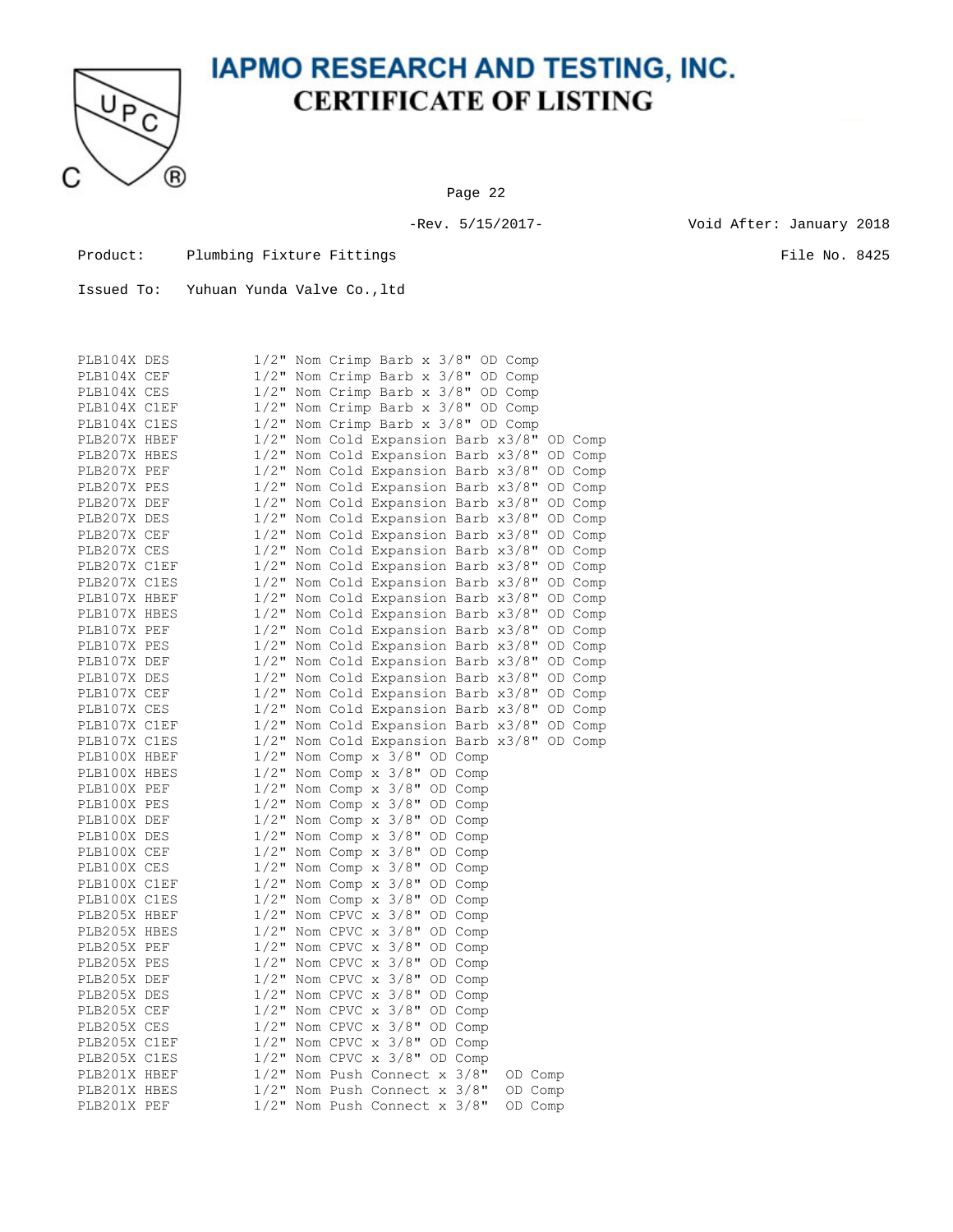

Page 23

-Rev. 5/15/2017- Void After: January 2018

Product: Plumbing Fixture Fittings File No. 8425

| PLB201X PES  |                    |       | 1/2" Nom Push Connect x 3/8"<br>OD Comp |
|--------------|--------------------|-------|-----------------------------------------|
| PLB201X DEF  | $1/2$ "            |       | Nom Push Connect x 3/8"<br>OD Comp      |
| PLB201X DES  | $1/2$ "            |       | Nom Push Connect x 3/8"<br>OD Comp      |
| PLB201X CEF  | $1/2$ "            |       | Nom Push Connect $x$ 3/8"<br>OD Comp    |
| PLB201X CES  | $1/2$ "            |       | Nom Push Connect x 3/8"<br>OD Comp      |
| PLB201X C1EF | $1/2$ "            |       | Nom Push Connect x 3/8"<br>OD Comp      |
| PLB201X C1ES | $1/2$ "            |       | Nom Push Connect x 3/8"<br>OD Comp      |
| PLB202X HBEF | $1/2$ "            |       | FIP $\times$ 3/8"<br>OD Comp            |
| PLB202X HBES | $1/2$ "            |       | FIP $\times$ 3/8"<br>OD Comp            |
| PLB202X PEF  | $1/2$ "            |       | FIP $\times$ 3/8"<br>OD Comp            |
| PLB202X PES  | $1/2$ "            |       | FIP $\times$ 3/8"<br>OD Comp            |
| PLB202X DEF  | $1/2$ "            | FIP x | $3/8$ "<br>OD Comp                      |
| PLB202X DES  | $1/2$ "            | FIP   | $x \frac{3}{8}$<br>OD Comp              |
| PLB202X CEF  | $1/2$ "            | FIP   | $x \frac{3}{8}$ "<br>OD Comp            |
| PLB202X CES  | $1/2$ "            |       | FIP $\times$ 3/8"<br>OD Comp            |
| PLB202X C1EF | $1/2$ "            |       | FIP $\times$ 3/8"<br>OD Comp            |
| PLB202X C1ES | $1/2$ "            |       | FIP $\times$ 3/8"<br>OD Comp            |
| PLB108X HBEF | $1/2$ "            |       | FIP $\times$ 3/8"<br>OD Comp            |
| PLB108X HBES | $1/2$ "            |       | FIP $\times$ 3/8"<br>OD Comp            |
| PLB108X PEF  | $1/2$ "            | FIP x | $3/8$ "<br>OD Comp                      |
| PLB108X PES  | $1/2$ "            |       | FIP $\times$ 3/8"<br>OD Comp            |
| PLB108X DEF  | $1/2$ "            |       | FIP $\times$ 3/8"<br>OD Comp            |
| PLB108X DES  | $1/2$ "            |       | FIP $\times$ 3/8"<br>OD Comp            |
| PLB108X CEF  | $1/2$ "            |       | FIP $\times$ 3/8"<br>OD Comp            |
| PLB108X CES  | $1/2$ "            |       | FIP $\times$ 3/8"<br>OD Comp            |
| PLB108X C1EF | $1/2$ "            |       | FIP $\times$ 3/8"<br>OD Comp            |
| PLB108X C1ES | $1/2$ "            |       | FIP $\times$ 3/8"<br>OD Comp            |
| PLB204X HBEF | $1/2$ "            |       | Nom Crimp Barb x 3/8" OD Comp           |
| PLB204X HBES | $1/2$ "            |       | Nom Crimp Barb x 3/8"<br>OD Comp        |
| PLB204X PEF  | $1/2$ "            |       | Nom Crimp Barb x 3/8" OD Comp           |
| PLB204X PES  | $1/2$ "            |       | Nom Crimp Barb x 3/8"<br>OD Comp        |
| PLB204X DEF  | $1/2$ "            |       | Nom Crimp Barb x 3/8"<br>OD Comp        |
| PLB204X DES  | $1/2$ "            |       | Nom Crimp Barb x 3/8"<br>OD Comp        |
| PLB204X CEF  | $1/2$ "            |       | Nom Crimp Barb x 3/8"<br>OD Comp        |
| PLB204X CES  | $1/2$ "            |       | Nom Crimp Barb x 3/8"<br>OD Comp        |
| PLB204X C1EF | $1/2$ "            |       | Nom Crimp Barb x 3/8"<br>OD Comp        |
| PLB204X C1ES | $1/2$ "            |       | Nom Crimp Barb x 3/8" OD Comp           |
| PLB200X HBEF | $1/2$ "            |       | Nom Comp x 3/8" OD Comp                 |
| PLB200X HBES | $1/2$ "            |       | Nom Comp x 3/8" OD Comp                 |
| PLB200X PEF  | $1/2$ "            |       | Nom Comp $x$ 3/8" OD Comp               |
| PLB200X PES  |                    |       |                                         |
|              | $1/2$ "<br>$1/2$ " |       | Nom Comp $x$ 3/8" OD Comp               |
| PLB200X DEF  |                    |       | Nom Comp x 3/8" OD Comp                 |
| PLB200X DES  | $1/2$ "            |       | Nom Comp $x = 3/8$ " OD Comp            |
| PLB200X CEF  | $1/2$ "            |       | Nom Comp $\times$ 3/8"<br>OD Comp       |
| PLB200X CES  | $1/2$ "            |       | Nom Comp x<br>$3/8$ "<br>OD Comp        |
| PLB200X C1EF | $1/2$ "            |       | Nom Comp $x$ 3/8"<br>OD Comp            |
| PLB200X C1ES | $1/2$ "            |       | Nom Comp $\times$ 3/8"<br>OD Comp       |
| PLB105X HBEF | $1/2$ "            |       | Nom CPVC $\times$ 3/8"<br>OD Comp       |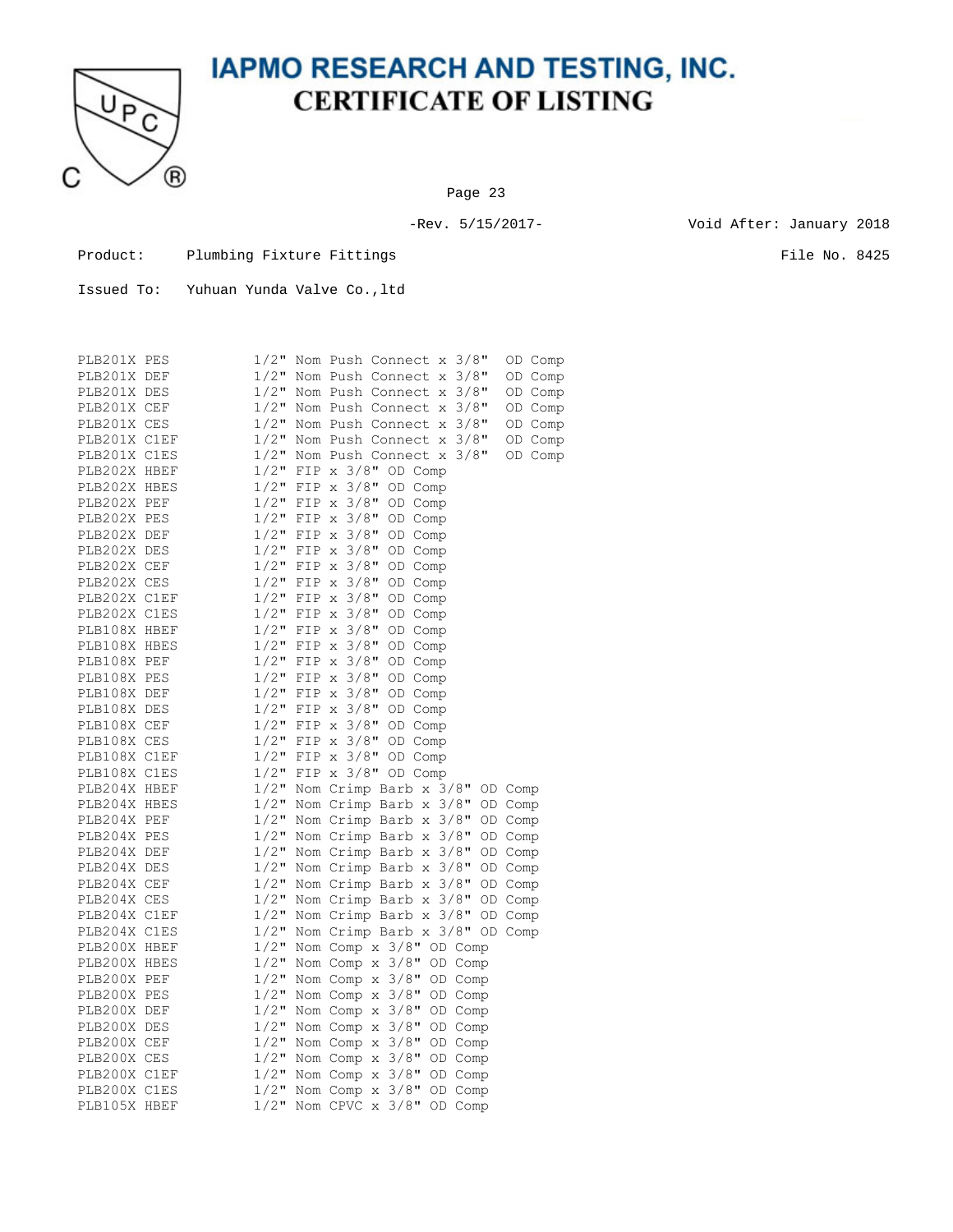

Page 24

-Rev. 5/15/2017- Void After: January 2018

Product: Plumbing Fixture Fittings File No. 8425

| PLB105X HBES | $1/2$ " |     | Nom CPVC x 3/8" OD Comp                                      |
|--------------|---------|-----|--------------------------------------------------------------|
| PLB105X PEF  | $1/2$ " |     | $3/8$ "<br>Nom CPVC x<br>OD Comp                             |
| PLB105X PES  | $1/2$ " |     | $3/8$ " OD Comp<br>Nom CPVC x                                |
| PLB105X DEF  | $1/2$ " |     | Nom CPVC x<br>$3/8$ "<br>OD Comp                             |
| PLB105X DES  | $1/2$ " |     | Nom CPVC x<br>$3/8$ "<br>OD Comp                             |
| PLB105X CEF  | $1/2$ " |     | Nom CPVC x<br>$3/8$ "<br>OD Comp                             |
| PLB105X CES  | $1/2$ " |     | Nom CPVC x<br>$3/8$ "<br>OD Comp                             |
| PLB105X C1EF | $1/2$ " |     | $3/8$ "<br>Nom CPVC x<br>OD Comp                             |
| PLB105X C1ES | $1/2$ " |     | Nom CPVC x 3/8" OD Comp                                      |
| PLB101X HBEF | $1/2$ " |     | Nom Push Connect x<br>$3/8$ "<br>OD Comp                     |
| PLB101X HBES | $1/2$ " |     | $3/8$ "<br>Nom Push Connect x<br>OD Comp                     |
| PLB101X PEF  | $1/2$ " |     | Nom Push Connect x<br>$3/8$ "<br>OD Comp                     |
| PLB101X PES  | $1/2$ " |     | Nom Push Connect x<br>$3/8$ "<br>OD Comp                     |
| PLB101X DEF  | $1/2$ " |     | Nom Push Connect x<br>$3/8$ "<br>OD Comp                     |
| PLB101X DES  | $1/2$ " |     | Nom Push Connect x<br>$3/8$ "<br>OD Comp                     |
| PLB101X CEF  | $1/2$ " |     | Nom Push Connect x<br>$3/8$ "<br>OD Comp                     |
| PLB101X CES  | $1/2$ " |     | Nom Push Connect x<br>$3/8$ "<br>OD Comp                     |
| PLB101X C1EF | $1/2$ " |     | Nom Push Connect x 3/8"<br>OD Comp                           |
| PLB101X C1ES | $1/2$ " |     | Nom Push Connect $x$ 3/8"<br>OD Comp                         |
| PLB102X HBEF | $3/8$ " |     | FIP $\times$ 3/8"<br>OD Comp                                 |
| PLB102X HBES | $3/8$ " | FIP | $3/8$ "<br>X<br>OD Comp                                      |
| PLB102X PEF  | $3/8$ " | FIP | $3/8$ "<br>OD Comp<br>$\rm X$                                |
| PLB102X PES  | $3/8$ " | FIP | $3/8$ "<br>OD Comp<br>$\mathbf{x}$                           |
| PLB102X DEF  | $3/8$ " | FIP | $3/8$ "<br>OD Comp<br>X                                      |
| PLB102X DES  | $3/8$ " | FIP | $3/8$ "<br>OD Comp<br>$\mathbf{x}$                           |
| PLB102X CEF  | $3/8$ " | FIP | $3/8$ "<br>$\rm X$<br>OD Comp                                |
| PLB102X CES  | $3/8$ " | FIP | $3/8$ "<br>OD Comp<br>$\rm X$                                |
| PLB102X C1EF | $3/8$ " | FIP | $x \frac{3}{8}$<br>OD Comp                                   |
| PLB102X C1ES | $3/8$ " | FIP | $x \frac{3}{8}$<br>OD Comp                                   |
| PLB203X HBEF | $1/2$ " |     | Nom Sweat x 3/8"<br>OD Comp                                  |
| PLB203X HBES | $1/2$ " |     | Nom Sweat $x$ 3/8"<br>OD Comp                                |
| PLB203X PEF  | $1/2$ " |     | Nom Sweat $x$ 3/8"<br>OD Comp                                |
| PLB203X PES  | $1/2$ " |     | Nom Sweat x<br>$3/8$ "<br>OD Comp                            |
| PLB203X DEF  | $1/2$ " |     | $3/8$ "<br>OD Comp<br>Nom Sweat<br>$\mathbf{x}$              |
| PLB203X DES  | $1/2$ " |     | $3/8$ "<br>Nom Sweat<br>OD Comp<br>$\boldsymbol{\mathrm{x}}$ |
| PLB203X CEF  | $1/2$ " |     | $3/8$ "<br>OD Comp<br>Nom Sweat<br>$\,$ X                    |
| PLB203X CES  | $1/2$ " |     | $3/8$ "<br>Nom Sweat<br>OD Comp<br>X                         |
| PLB203X C1EF | $1/2$ " |     | $3/8$ "<br>Nom Sweat<br>OD Comp<br>$\boldsymbol{\mathsf{X}}$ |
| PLB203X C1ES | $1/2$ " |     | $3/8$ "<br>Nom Sweat x<br>OD Comp                            |
| PLB103X HBEF | $1/2$ " |     | $3/8$ "<br>Nom Sweat x<br>OD Comp                            |
| PLB103X HBES | $1/2$ " |     | Nom Sweat x 3/8"<br>OD Comp                                  |
| PLB103X PEF  | $1/2$ " |     | Nom Sweat x<br>$3/8$ "<br>OD Comp                            |
| PLB103X PES  | $1/2$ " |     | $3/8$ "<br>Nom Sweat<br>OD Comp<br>$\mathbf{x}$              |
| PLB103X DEF  | $1/2$ " |     | $3/8$ "<br>Nom Sweat<br>OD Comp<br>$\boldsymbol{\mathrm{x}}$ |
| PLB103X DES  | $1/2$ " |     | $3/8$ "<br>OD Comp<br>Nom Sweat<br>$\mathbf{x}$              |
| PLB103X CEF  | $1/2$ " |     | $3/8$ "<br>Nom Sweat<br>OD Comp<br>X                         |
| PLB103X CES  | $1/2$ " |     | Nom Sweat<br>$3/8$ "<br>OD Comp<br>$\boldsymbol{\mathsf{X}}$ |
| PLB103X C1EF | $1/2$ " |     | $3/8$ "<br>Nom Sweat<br>OD Comp<br>$\bar{X}$                 |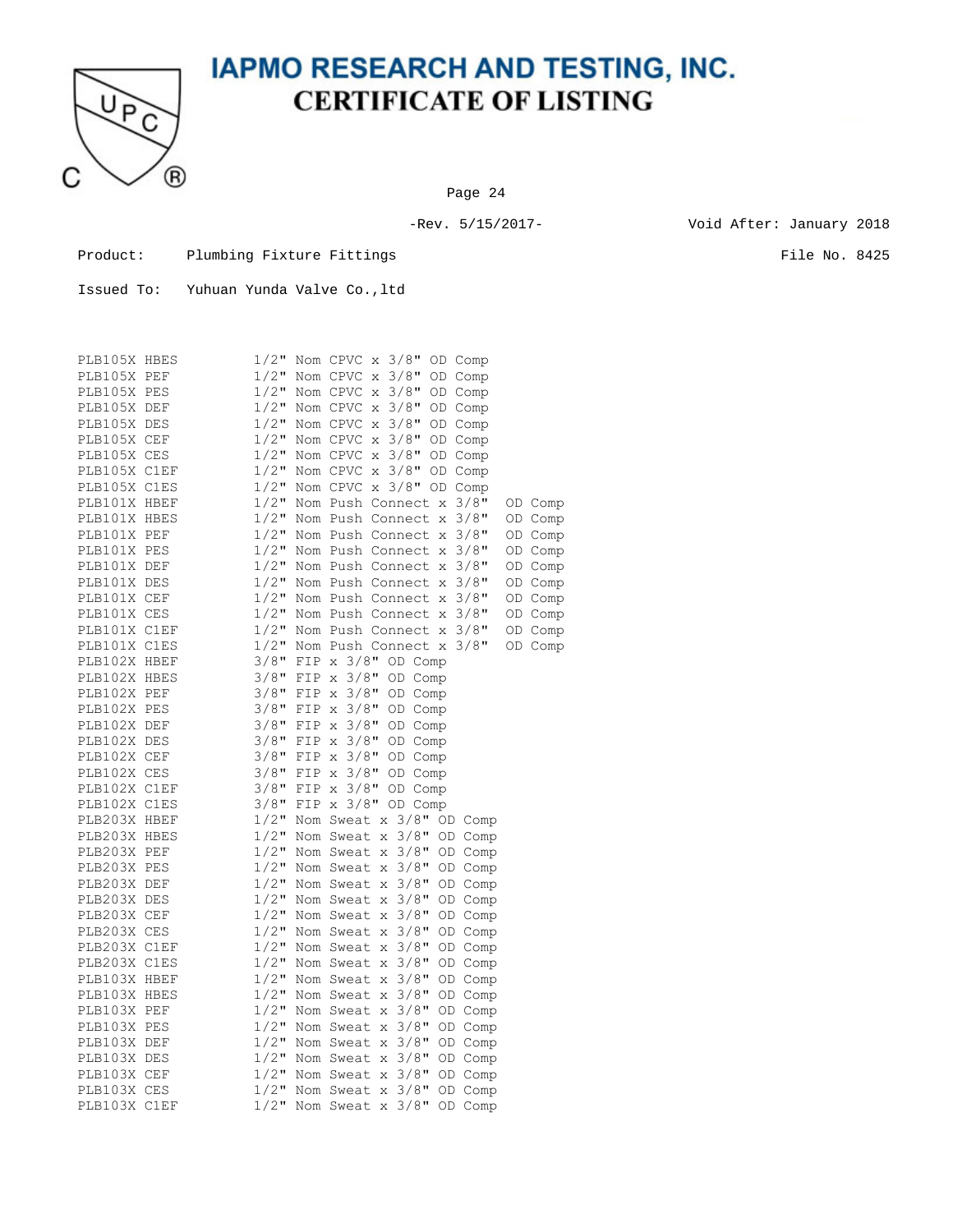

Page 25

-Rev. 5/15/2017- Void After: January 2018

Product: Plumbing Fixture Fittings File No. 8425

Issued To: Yuhuan Yunda Valve Co.,ltd

PLB103X C1ES 1/2" Nom Sweat x 3/8" OD Comp

#### **Talent International Trading Inc.**

| Model No. | Size/Description                                                      |
|-----------|-----------------------------------------------------------------------|
| EZB001    | $5/8$ "OD( $1/2$ " Nom Comp) x $1/4$ " OD Comp, QRTR TURN ANG VLV     |
| EZAC58    | $5/8$ "OD( $1/2$ " Nom Comp) x $3/8$ " OD Comp, QRTR TURN ANG VLV     |
| EZB003    | $5/8$ "OD(1/2" Nom Comp) x 1/2" OD Comp, QRTR TURN ANG VLV            |
| EZB004    | $1/2$ "OD(3/8" Nom Comp) x $1/4$ " OD Comp, QRTR TURN ANG VLV         |
| EZB005    | $1/2$ "OD(3/8" Nom Comp) x 3/8" OD Comp, QRTR TURN ANG VLV            |
| EZB006    | $1/2$ "OD(3/8" Nom Comp) x $1/2$ " OD Comp, QRTR TURN ANG VLV         |
| EZB007    | $5/8$ "OD( $1/2$ " Nom Comp) x $1/4$ " OD Comp, QRTR TURN STR VLV     |
| EZB008    | $5/8$ "OD( $1/2$ " Nom Comp) x $3/8$ " OD COMP, QRTR TURN STR VLV     |
| EZB009    | $5/8$ "OD(1/2" Nom Comp) x 1/2" OD COMP, QRTR TURN STR VLV            |
| EZB010    | $3/8$ "OD( $1/4$ " Nom Comp) x $3/8$ " OD COMP, QRTR TURN STR VLV     |
| EZB011    | $3/8$ "OD( $1/4$ " Nom Comp) x $1/4$ " OD COMP, QRTR TURN STR VLV     |
| EZB012    | $3/8"$ FIP x $1/4"$ OD COMP, QRTR TURN ANG VLV                        |
| EZB013    | 3/8" FIP x 3/8" OD COMP, QRTR TURN ANG VLV                            |
| EZB014    | $3/8"$ FIP x $1/2"$ OD COMP, QRTR TURN ANG VLV                        |
| EZB015    | $1/2$ " FIP x $1/2$ " OD COMP, QRTR TURN ANG VLV                      |
| EZB016    | $1/2$ " FIP x $1/4$ " OD COMP, QRTR TURN ANG VLV                      |
| EZAF12    | $1/2$ " FIP x $3/8$ " OD COMP, QRTR TURN ANG VLV                      |
| EZB018    | 3/8" FIP x 3/8" OD COMP, QRTR TURN STR VLV                            |
| EZB019    | 3/8" FIP x 1/4" OD COMP, QRTR TURN STR VLV                            |
| EZB020    | $1/2$ " FIP x $1/4$ " OD COMP, QRTR TURN ANG VLV                      |
| EZB021    | $1/2$ " FIP x $3/8$ " OD COMP, QRTR TURN STR VLV                      |
| EZB022    | $1/2$ " FIP x $1/2$ " OD COMP, QRTR TURN STR VLV                      |
| EZB023    | $1/2$ " FIP x 7/16" OD & $1/2$ " SLIP-JOINT, QRTR TURN ANG VLV        |
| EZB024    | $1/2$ " FIP x 7/16" OD & $1/2$ " SLIP-JOINT, QRTR TURN STR VLV        |
| EZB025    | $5/8$ "OD(1/2" Nom Comp) x $3/4$ " M.H. THD,                          |
|           | QRTR TURN ANG VLV WASHING MACHINE VALVE                               |
| EZB026    | 1/2" FIP x 3/4" M.H. THD, QRTR TURN ANG VLV WASHING MACHINE VALVE     |
| EZB027    | $5/8$ "OD(1/2" Nom Comp) x 7/16" & 1/2" SLIP-JOINT, QRTR TURN ANG VLV |
| EZB028    | $5/8$ "OD(1/2" Nom Comp) x 7/16" & 1/2" SLIP-JOINT, QRTR TURN STR VLV |
| EZB029    | $1/2$ " NOM CPVC x $1/4$ " OD COMP, QRTR TURN ANG VLV                 |
| EZB030    | $1/2$ " NOM CPVC x $1/2$ " OD COMP, QRTR TURN ANG VLV                 |
| EZB031    | $1/2$ " NOM CPVC x $3/8$ " OD COMP, QRTR TURN ANG VLV                 |
| EZB032    | $1/2$ " NOM CPVC x 7/16" & $1/2$ " SLIP-JOINT, QRTR TURN ANG VLV      |
| EZB033    | $1/2$ " NOM CPVC x $1/4$ " OD COMP., QRTR TURN STR VLV                |
| EZB034    | 1/2" NOM CPVC x 1/2" OD COMP., QRTR TURN STR VLV                      |
| EZB035    | $1/2$ " NOM CPVC x $3/8$ " OD COMP, QRTR TURN STR VLV                 |
| EZB036    | $1/2$ " NOM CPVC x 7/16" & $1/2$ " SLIP-JOINT, QRTR TURN STR VLV      |
| EZB037    | $1/2$ " NOM CPVC x $1/2$ " MIP, QRTR TURN ANG VLV                     |
| EZB038    | $1/2$ " NOM CPVC x $1/2$ " MIP., ORTR TURN STR VLV                    |
| EZB039    | 1/2" NOM CPVC x 3/8TUBE, QRTR TURN ANG VLV                            |
| EZB040    | $1/2$ " NOM CPVC x 3/8TUBE, QRTR TURN STR VLV                         |
| EZB041    | 1/2" NOM BARB x 3/8" OD COMP, QRTR TURN ANG VLV                       |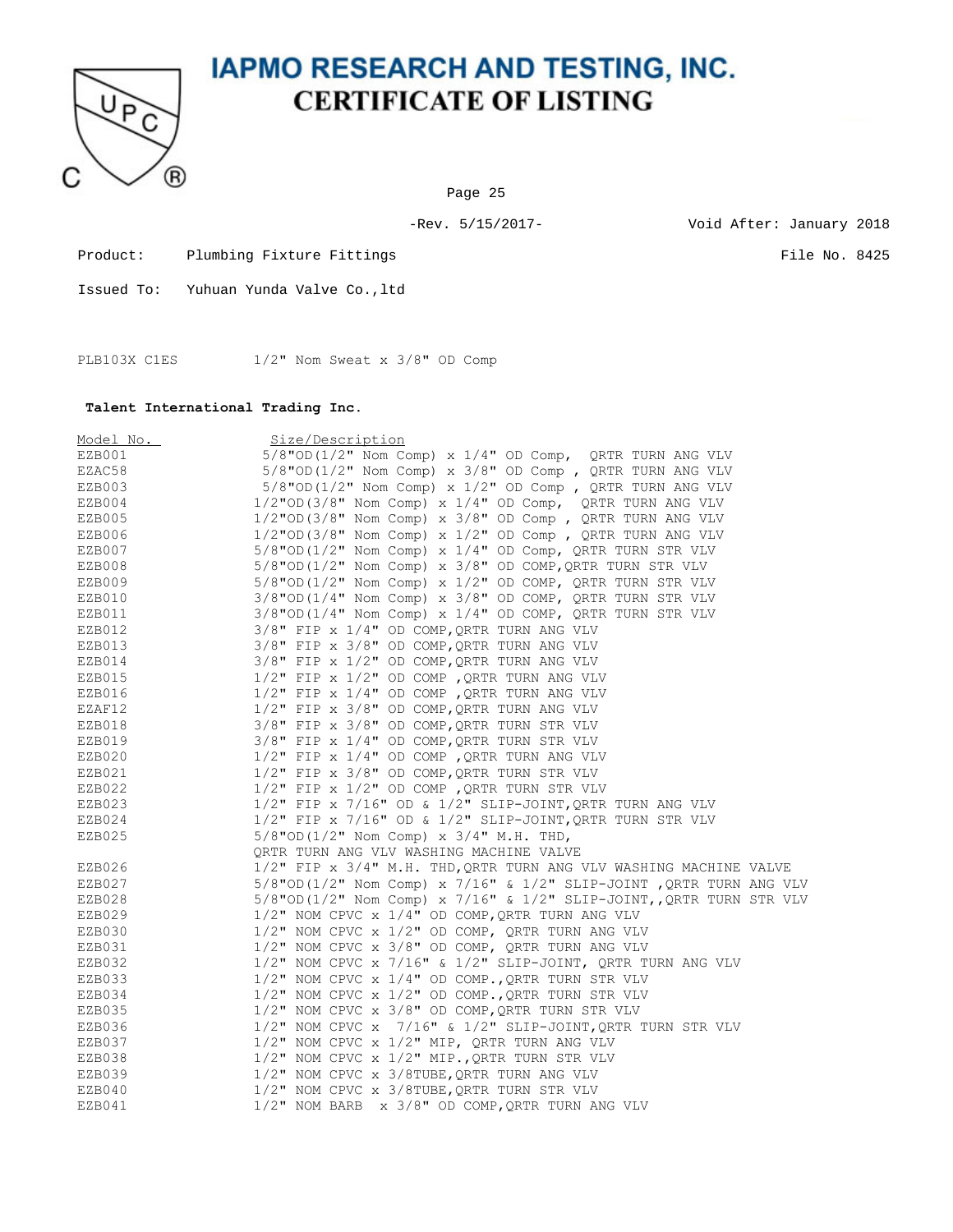

Page 26

-Rev. 5/15/2017- Void After: January 2018

Product: Plumbing Fixture Fittings File No. 8425

| EZB042 | $1/2$ " NOM BARB x $1/2$ " OD COMP, QRTR TURN ANG VLV                  |
|--------|------------------------------------------------------------------------|
| EZB043 | 1/2" NOM BARB x 1/4" OD COMP., QRTR TURN ANG VLV                       |
| EZB044 | 1/2" NOM BARB x 3/8" OD COMP., QRTR TURN STR VLV                       |
| EZB045 | $1/2$ " NOM BARB x $1/4$ " OD COMP., QRTR TURN STR VLV                 |
| EZB046 | $1/2$ " NOM BARB x $1/2$ " OD COMP., QRTR TURN STR VLV                 |
| EZB047 | $1/2$ " NOM BARB x $1/2$ " NOM BARB, QRTR TURN ANG VLV                 |
| EZB048 | 3/8" PEX x 3/8" PEX, QRTR TURN ANG VLV                                 |
| EZB049 | $1/2$ " NOM BARB x $1/2$ " NOM BARB, QRTR TURN STR VLV                 |
| EZB050 | 3/8" PEX x 3/8" PEX, QRTR TURN STR VLV                                 |
| EZB051 | 1/2" NOM BARB x3/8" TUBE COMP., QRTR TURN ANG VLV                      |
| EZB052 | 1/2" NOM BARB x3/8" TUBE COMP., QRTR TURN STR VLV                      |
| EZB053 | 1/2" NOM BARB x1/2" MIP., QRTR TURN ANG VLV                            |
| EZB054 | 1/2" NOM BARB x1/2" MIP, QRTR TURN STR VLV                             |
| EZB055 | $1/2$ " FIP x $3/8$ " OD COMPx $1/4$ " OD COMP,                        |
|        | QRTR TURN 3 WAY VLV / DUAL OUTLET STOP"                                |
| EZB056 | $1/2$ " FIP x $3/8$ " OD COMPx $3/8$ " OD COMP,                        |
|        | ORTR TURN 3 WAY VLV / DUAL OUTLET STOP"                                |
| EZB057 | $1/2$ " FIP x $1/2$ " OD COMPx $3/8$ " OD COMP,                        |
|        | QRTR TURN 3 WAY VLV / DUAL OUTLET STOP"                                |
| EZB058 | $1/2$ " FIP x $1/2$ " OD COMPx $1/4$ " OD COMP,                        |
|        | QRTR TURN 3 WAY VLV / DUAL OUTLET STOP"                                |
| EZB059 | $1/2$ " FIP x $1/2$ " OD COMPx $1/2$ " OD COMP,                        |
|        | QRTR TURN 3 WAY VLV / DUAL OUTLET STOP"                                |
| EZB060 | 3/8" FIP x 3/8 OD COMPx 3/8 OD COMP, CHROME / ROUGH,                   |
|        | ORTR TURN 3 WAY VLV / DUAL OUTLET STOP"                                |
| EZB061 | $1/2$ " FIP x $7/16$ " OD & $1/2$ " SLIP-JOINT x $3/8$ " OD COMP,      |
|        | ORTR TURN 3 WAY VLV / DUAL OUTLET STOP"                                |
| EZB062 | $1/2$ " FIP x $7/16$ " OD & $1/2$ " SLIP-JOINT x $1/4$ " OD COMP,      |
|        | QRTR TURN 3 WAY VLV / DUAL OUTLET STOP"                                |
| EZB063 | $1/2$ " FIP x $7/16$ " OD & $1/2$ " SLIP-JOINT x $1/2$ " OD COMP,      |
|        | ORTR TURN 3 WAY VLV / DUAL OUTLET STOP"                                |
| EZB064 | $1/2''$ FIP x 7/16" OD & 1/2" SLIP-JOINT x 7/16" OD & 1/2" SLIP-JOINT, |
|        | QRTR TURN 3 WAY VLV / DUAL OUTLET STOP"                                |
| EZB065 | $5/8"$ OD (1/2" Nom Comp) x $3/8"$ OD COMPx 1/4" OD COMP,              |
|        | QRTR TURN 3 WAY VLV / DUAL OUTLET STOP"                                |
| EZB066 | 5/8"OD (1/2" Nom Comp) x 3/8" OD COMPx 3/8" OD COMP,                   |
|        | QRTR TURN 3 WAY VLV / DUAL OUTLET STOP"                                |
| EZB067 | $5/8$ "OD (1/2" Nom Comp) x 1/2" OD COMPx 3/8" OD COMP,                |
|        | QRTR TURN 3 WAY VLV / DUAL OUTLET STOP"                                |
| EZB068 | 5/8"OD $(1/2"$ Nom Comp) x $1/2"$ OD COMPx $1/4"$ OD COMP,             |
|        | QRTR TURN 3 WAY VLV / DUAL OUTLET STOP"                                |
| EZB069 | 5/8"OD $(1/2"$ Nom Comp) x $1/2"$ OD COMPx $1/2"$ OD COMP,             |
|        | QRTR TURN 3 WAY VLV / DUAL OUTLET STOP"                                |
| EZB070 | 5/8"OD (1/2" Nom Comp) x 7/16" OD & 1/2" SLIP-JOINT x 3/8" OD COMP,    |
|        | QRTR TURN 3 WAY VLV / DUAL OUTLET STOP"                                |
| EZB071 | 5/8"OD (1/2" Nom Comp) x 7/16" OD & 1/2" SLIP-JOINT x 1/4" OD COMP,    |
|        | QRTR TURN 3 WAY VLV / DUAL OUTLET STOP"                                |
|        |                                                                        |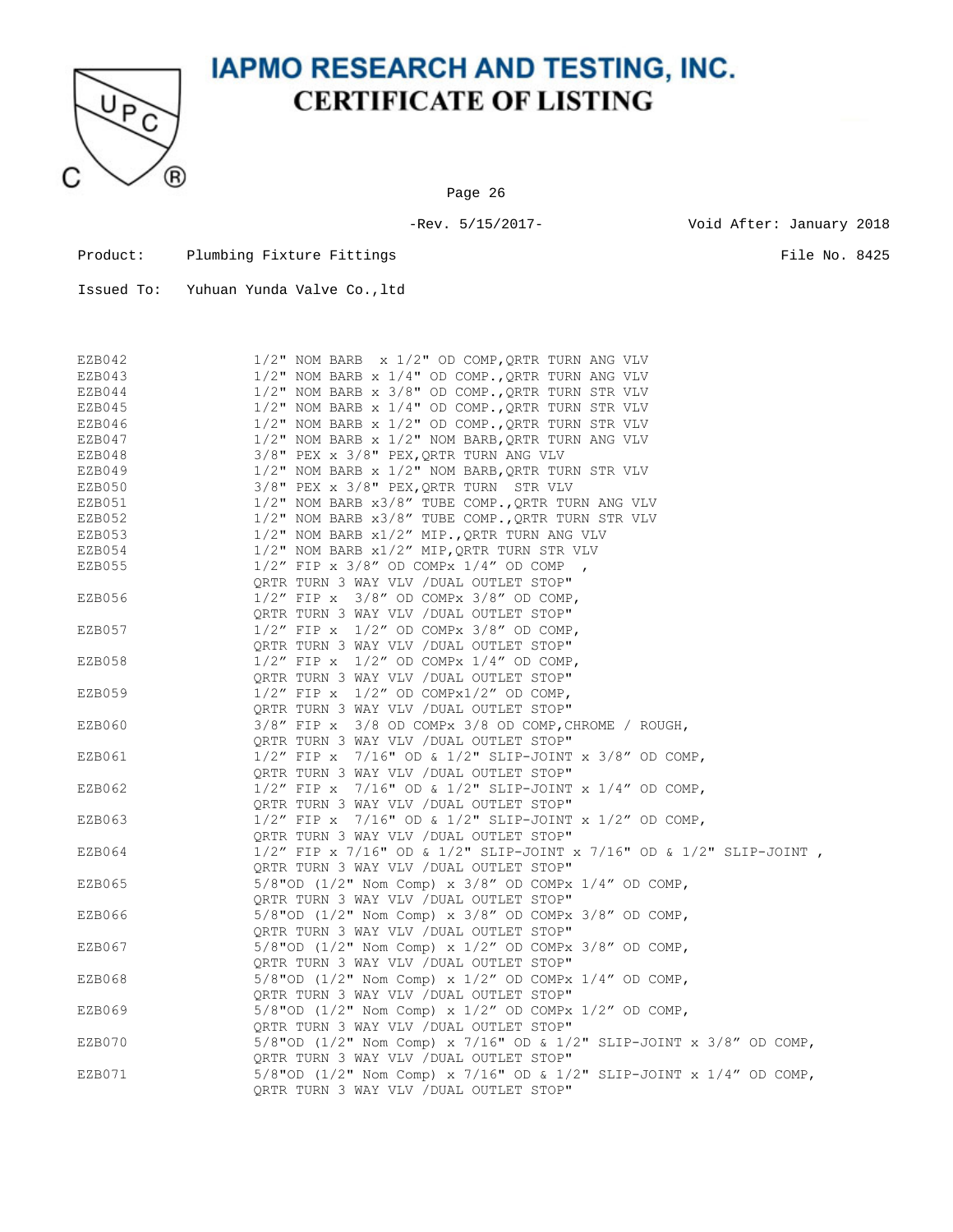

Page 27

-Rev. 5/15/2017- Void After: January 2018

Product: Plumbing Fixture Fittings File No. 8425

| EZB072 | 5/8"OD (1/2" Nom Comp) x 7/16" OD & 1/2" SLIP-JOINT x 1/2" OD COMP,<br>QRTR TURN 3 WAY VLV / DUAL OUTLET STOP"                |
|--------|-------------------------------------------------------------------------------------------------------------------------------|
|        |                                                                                                                               |
| EZB073 | 5/8"OD (1/2"" Nom Comp) x 7/16" OD & 1/2" SLIP-JOINT x 7/16" OD & 1/2" SLIP-JOINT,<br>ORTR TURN 3 WAY VLV / DUAL OUTLET STOP" |
| EZB074 | $1/2$ " PEX x $3/8$ " OD COMPx $3/8$ " OD COMP,                                                                               |
|        | QRTR TURN 3 WAY VLV / DUAL OUTLET STOP"                                                                                       |
| EZB075 | $1/2$ " NOM SWEAT x $1/4$ " OD COMP, QRTR TURN ANG VLV                                                                        |
| EZB076 | $1/2$ " NOM SWEAT x $1/2$ " OD COMP, QRTR TURN ANG VLV                                                                        |
| EZB077 | 1/2" NOM SWEAT x 3/8" OD COMP, QRTR TURN ANG VLV                                                                              |
| EZB078 | 1/2" NOM SWEAT x 1/4" OD COMP, QRTR TURN STR VLV                                                                              |
| EZB079 | $1/2$ " NOM SWEAT x $1/2$ " OD COMP, QRTR TURN STR VLV                                                                        |
| EZB080 | $1/2$ " NOM SWEAT x $3/8$ " OD COMP, QRTR TURN STR VLV                                                                        |
| EZB081 | 1/2" NOM SWEAT x 3/8" OD COMP WITH BELL ESCUTCHEON, QRTR TURN ANG VLV,                                                        |
|        | WITH 5" SWEAT EXTENSION TUBE.                                                                                                 |
| EZB082 | $1/2$ " NOM SWEAT x $1/4$ " OD COMP WITH BELL ESCUTCHEON, QRTR TURN ANG VLV,                                                  |
|        | WITH 5" SWEAT EXTENSION TUBE.                                                                                                 |
| EZB083 | 1/2" NOM SWEAT x 3/8" OD COMP WITH BELL ESCUTCHEON, QRTR TURN STR VLV,                                                        |
|        | WITH 5" SWEAT EXTENSION TUBE.                                                                                                 |
| EZB084 | 1/2" NOM SWEAT x 1/4" OD COMP WITH BELL ESCUTCHEON, QRTR TURN STR VLV,                                                        |
|        | WITH 5" SWEAT EXTENSION TUBE.                                                                                                 |
| EZB085 | 1/2" NOM SWEAT x 1/2" NOM BARB, QRTR TURN ANG VLV                                                                             |
| EZB086 | 1/2" NOM SWEAT x 1/2" NOM BARB, QRTR TURN STR VLV                                                                             |
| EZB087 | $1/2$ " NOM SWEAT x 7/16" OD & $1/2$ " SLIP-JOINT, QRTR TURN ANG VLV                                                          |
| EZB088 | 5/8"OD (1/2" Nom Comp) x 3/8" OD Flare, QRTR TURN ANG VLV                                                                     |
| EZB089 | 5/8"OD (1/2" Nom Comp) x $1/2$ " OD Flare , QRTR TURN ANG VLV                                                                 |
| EZB090 | 5/8"OD ( $1/2$ " Nom Comp) x 3/8" OD Flare, QRTR TURN STR VLV                                                                 |
| EZB091 | 5/8"OD (1/2" Nom Comp) x $1/2$ " OD Flare , QRTR TURN STR VLV                                                                 |
| EZB092 | $3/8"$ FIP x $3/8"$ OD Flare , QRTR TURN ANG VLV                                                                              |
| EZB093 | $1/2$ " FIP x $3/8$ " OD Flare , QRTR TURN ANG VLV                                                                            |
|        |                                                                                                                               |
| EZB094 | $1/2$ " FIP x $1/2$ " OD Flare , QRTR TURN ANG VLV                                                                            |
| EZB095 | $1/2$ " FIP x $3/8$ " OD Flare , QRTR TURN STR VLV                                                                            |
| EZB096 | $1/2$ " FIP x $1/2$ " OD Flare , QRTR TURN STR VLV                                                                            |
| EZB097 | $3/8$ " FIP $x3/8$ " FIP , QRTR TURN ANG VLV                                                                                  |
| EZB098 | $1/2$ " FIP $x1/2$ " FIP , QRTR TURN ANG VLV                                                                                  |
| EZB099 | $3/8$ " FIP $x3/8$ " FIP , QRTR TURN STR VLV                                                                                  |
| EZB100 | $1/2$ " FIP $x1/2$ " FIP , QRTR TURN STR VLV                                                                                  |
| EZB101 | 5/8" Coarse Comp x 3/8"OD, QRTR TURN ANG VLV                                                                                  |
| EZB102 | $1/2$ " NOM SWEAT x 3/8" OD Flare , QRTR TURN ANG VLV                                                                         |
| EZB103 | $1/2$ " NOM SWEAT x $1/2$ " OD Flare , QRTR TURN ANG VLV                                                                      |
| EZB104 | 1/2" Nom Cold Expansion Barb x 3/8" OD Comp, QRTR TURN ANG VLV                                                                |
| EZB105 | 1/2" Nom Cold Expansion Barb x 3/8" OD Comp, QRTR TURN STR VLV                                                                |
| EZB106 | 1/2" Nom Cold Expansion Barb x 1/4" OD Comp, QRTR TURN ANG VLV                                                                |
| EZB107 | 1/2" Nom Cold Expansion Barb x 1/4" OD Comp, QRTR TURN STR VLV                                                                |
| EZB108 | 1/2" Nom Cold Expansion Barb x 1/2" NPSMQRTR TURN ANG VLV                                                                     |
| EZB109 | Water Stop 1/2" MIP x 1/2" MIPQRTR TURN ANG VLV                                                                               |
| EZB110 | Water Stop 1/2" MIP x 1/2" MIPQRTR TURN STR VLV                                                                               |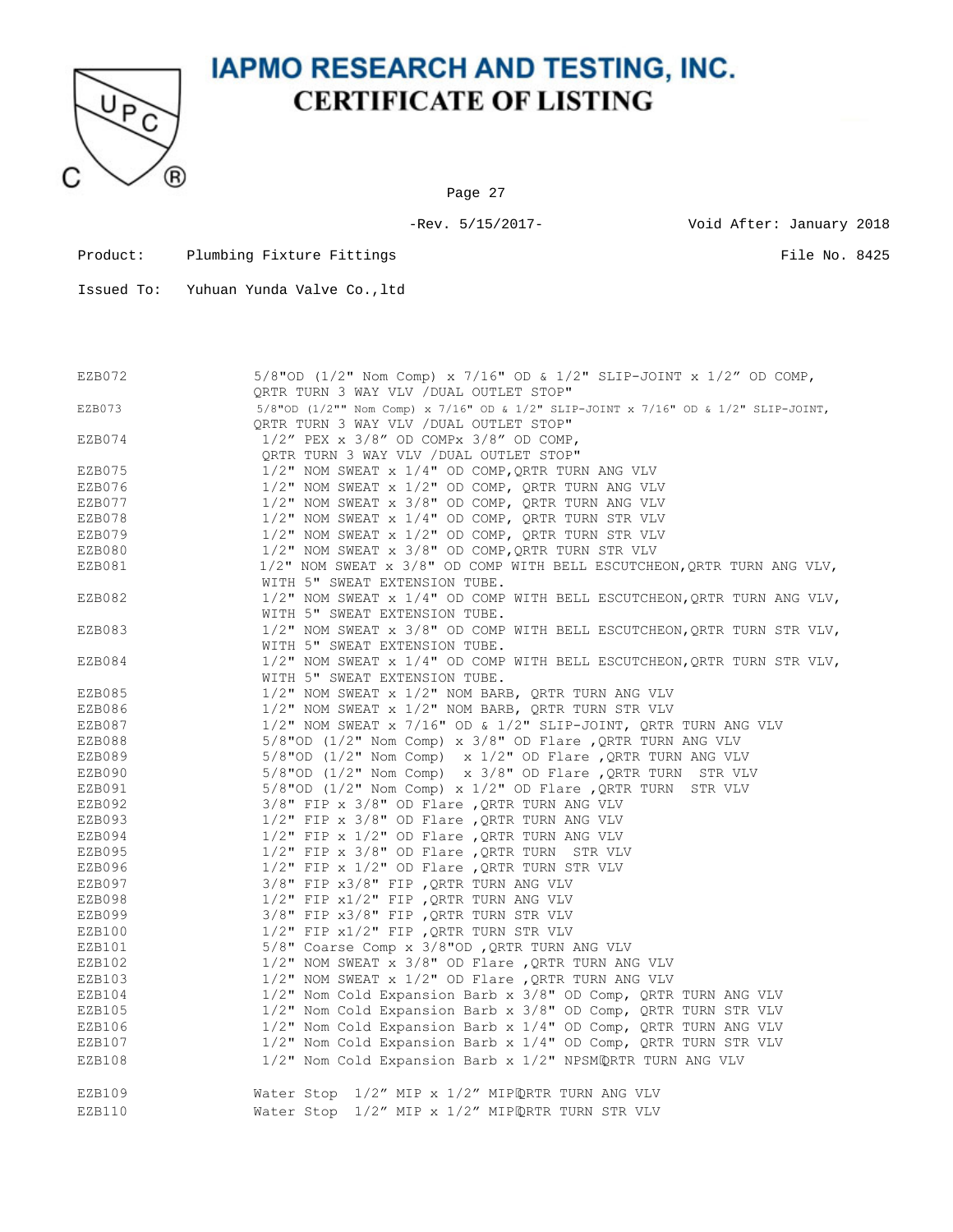

Page 28

-Rev. 5/15/2017- Void After: January 2018

| Product: | Plumbing Fixture Fittings |  |
|----------|---------------------------|--|
|          |                           |  |

 $\blacksquare$ 

| EZB111 | 1/2" NOM PUSH CONNECT x 3/8" OD Comp, QRTR TURN ANG VLV                    |
|--------|----------------------------------------------------------------------------|
| EZB112 | $1/2''$ NOM PUSH CONNECT x $1/4''$ OD Comp, QRTR TURN ANG VLV              |
| EZB113 | $1/2''$ NOM PUSH CONNECT x $1/2''$ OD Comp, QRTR TURN ANG VLV              |
| EZB114 | $1/2''$ NOM PUSH CONNECT x $3/8''$ OD Comp, QRTR TURN STR VLV              |
| EZB115 | 1/2" NOM PUSH CONNECT x 1/4" OD Comp, QRTR TURN STR VLV                    |
| EZB116 | $1/2''$ NOM PUSH CONNECT x $1/2''$ OD Comp, QRTR TURN STR VLV              |
| EZB117 | 3/8" OD FEM Comp X 3/8"OD COMP, QRTR TURN STR VLV                          |
| EZB118 | 3/8" OD FEM Comp X1/4"OD COMP, QRTR TURN STR VLV                           |
| EZB119 | 1/2" OD FEM Comp X3/8"OD COMP, QRTR TURN STR VLV                           |
| EZB120 | 3/8" OD FEM Comp X 3/8"OD COMP, QRTR TURN ANG VLV                          |
| EZB121 | $1/2$ " FIP x 3/8"Male , ANG VLV                                           |
| EZB122 | $1/2$ " FIP x $1/2$ " IPS, ANG VLV                                         |
| EZB123 | $1/2$ " FIP x $1/2$ " IPS, STR VLV                                         |
| EZB124 | $5/8"$ Male x $1/2"$ IPS, ANG VLV                                          |
| EZB125 | $1/2$ " FIP x $3/8$ "Male, STR VLV                                         |
| EZB126 | $3/8"$ FIP x $3/8"$ Male, ANG VLV,                                         |
|        |                                                                            |
| EZB127 | loose key<br>$5/8$ "OD ( $1/2$ " Nom Comp) x $3/8$ " OD, QRTR TURN ANG VLV |
| EZB128 | loose key<br>5/8"OD $(1/2"$ Nom Comp) x $1/2"$ OD , QRTR TURN ANG VLV      |
| EZB129 | loose key 1/2" FIP x 3/8" OD , QRTR TURN ANG VLV                           |
| EZB130 | $3/8"$ FIP x $3/8"$ OD , QRTR TURN ANG VLV<br>loose key                    |
| EZB131 | 1/2" NOM SWEAT x 3/8" OD COMP, QRTR TURN ANG VLV<br>loose key              |
| EZB132 | 1/2" NOM SWEAT x 3/8" OD COMP, QRTR TURN STR VLV<br>loose kev              |
| EZB133 | Loose key<br>$1/2$ " NOM SWEAT $x$ 3/8" OD COMP WITH BELL ESCUTCHEON,      |
|        | QRTR TURN ANG VLV, WITH 5" SWEAT EXTENSION TUBE.                           |
| EZB134 | 5/8"OD (1/2" Nom Comp) X 1/4" OD COMP, QRTR TURN ANG VLV                   |
| EZB135 | $5/8$ "OD (1/2" Nom Comp) X 3/8" OD COMP, QRTR TURN ANG VLV                |
| EZB136 | $5/8$ "OD (1/2" Nom Comp) X 1/2" OD COMP, QRTR TURN ANG VLV                |
| EZB137 | $1/2$ "OD (3/8" Nom Comp) X $1/4$ " OD COMP, QRTR TURN ANG VLV             |
| EZB138 | $1/2$ "OD (3/8" Nom Comp) X 3/8" OD COMP, QRTR TURN ANG VLV                |
| EZB139 | $1/2$ "OD (3/8" Nom Comp) X $1/2$ " OD COMP, QRTR TURN ANG VLV             |
| EZB140 | $5/8"$ OD (1/2" Nom Comp) X 1/4" OD COMP, QRTR TURN STR VLV                |
| EZB141 | 5/8"OD (1/2" Nom Comp) X 3/8" OD COMP, QRTR TURN STR VLV                   |
| EZB142 | $5/8"$ OD (1/2" Nom Comp) X 1/2" OD COMP, QRTR TURN STR VLV                |
| EZB143 | 3/8"OD (1/4" Nom Comp) X 1/4" OD COMP, QRTR TURN STR VLV                   |
| EZB144 | $3/8$ "OD ( $1/4$ " Nom Comp) X $3/8$ " OD COMP, QRTR TURN STR VLV         |
| EZB145 | 3/8" FIP X 1/4" OD COMP, QRTR TURN ANG VLV                                 |
| EZB146 | 3/8" FIP X 3/8" OD COMP, QRTR TURN ANG VLV                                 |
| EZB147 | $3/8"$ FIP X $1/2"$ OD COMP, QRTR TURN ANG VLV                             |
| EZB148 | 1/2" FIP X 1/2" OD COMP, QRTR TURN ANG VLV                                 |
| EZB149 | 1/2" FIP X 1/4" OD COMP, QRTR TURN ANG VLV                                 |
| EZB150 | 1/2" FIP X 3/8" OD COMP, QRTR TURN ANG VLV                                 |
| EZB151 | 3/8" FIP X 3/8" OD COMP, QRTR TURN STR VLV                                 |
| EZB152 | $1/2$ " FIP X 3/8" OD COMP, QRTR TURN STR VLV                              |
| EZB153 | $1/2$ " FIP X $1/2$ " OD COMP, QRTR TURN STR VLV                           |
| EZB154 | $1/2$ " FIP X $1/4$ " OD COMP, QRTR TURN STR VLV                           |
| EZB155 | 5/8"OD (1/2" Nom Comp) X 7/16" & 1/2" SLIP-JOINT, QRTR TURN ANG VLV        |
| EZB156 | 5/8"OD (1/2" Nom Comp) X 7/16" & 1/2" SLIP-JOINT, QRTR TURN STR VLV        |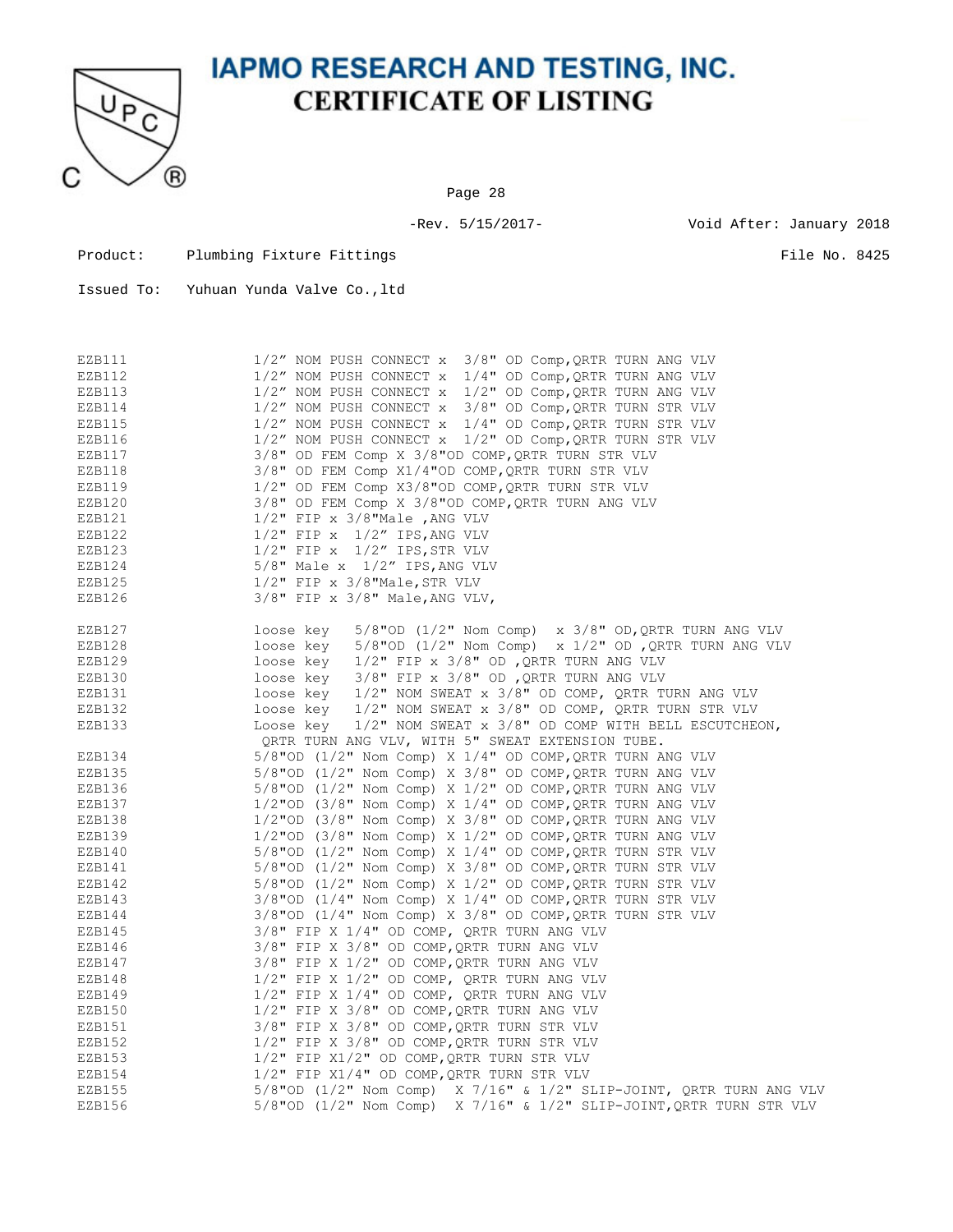

Page 29

-Rev. 5/15/2017- Void After: January 2018

Product: Plumbing Fixture Fittings File No. 8425

| EZB157 | $1/2$ " FIP X 7/16" OD & $1/2$ " SLIP-JOINT, QRTR TURN ANG VLV  |
|--------|-----------------------------------------------------------------|
| EZB158 | $1/2$ " FIP X 7/16" OD & $1/2$ " SLIP-JOINT, QRTR TURN STR VLV  |
| EZB159 | $1/2$ " NOM CPVC X $1/4$ " OD COMP, QRTR TURN ANG VLV           |
| EZB160 | 1/2" NOM CPVC X3/8" OD COMP, QRTR TURN ANG VLV                  |
| EZB161 | 1/2" NOM CPVC X1/2" OD COMP, QRTR TURN ANG VLV                  |
| EZB162 | 1/2" NOM CPVC X7/16" & 1/2" SLIP-JOINTQRTR TURN ANG VLV         |
| EZB163 | 1/2" NOM CPVC X 1/4" OD COMP, QRTR TURN STR VLV                 |
| EZB164 | 1/2" NOM CPVC X 3/8" OD COMP, QRTR TURN STR VLV                 |
| EZB165 | $1/2$ " NOM CPVC X $1/2$ " OD COMP, QRTR TURN STR VLV           |
| EZB166 | $1/2$ " NOM CPVC X7/16" & $1/2$ " SLIP-JOINT, QRTR TURN STR VLV |
| EZB167 | 1/2" NOM BARB X 3/8" OD COMP, QRTR TURN ANG VLV                 |
| EZB168 | $1/2$ " NOM BARB X $1/2$ " OD COMP, QRTR TURN ANG VLV           |
| EZB169 | $1/2$ " NOM BARB X $1/4$ " OD COMP, QRTR TURN ANG VLV           |
| EZB170 | 1/2" NOM BARB X 1/4" OD COMP, QRTR TURN STR VLV                 |
| EZB171 | 1/2" NOM BARB X 1/2" OD COMP, QRTR TURN STR VLV                 |
| EZB172 | 1/2" NOM BARB X 3/8" OD COMP, QRTR TURN STR VLV                 |
| EZB173 | $1/2$ " NOM BARB X $1/2$ " NOM BARB, QRTR TURN ANG VLV          |
| EZB174 | $3/8"$ PEX x $3/8"$ PEX, QRTR TURN ANG VLV                      |
| EZB175 | 1/2" NOM BARB X 1/2" NOM BARB, QRTR TURN STR VLV                |
| EZB176 | 3/8" PEX x 3/8" PEX, QRTR TURN STR VLV                          |
| EZB177 | 1/2" NOM SWEAT X 1/4" OD COMP, QRTR TURN ANG VLV                |
| EZB178 | 1/2" NOM SWEAT X 1/2" OD COMP, QRTR TURN ANG VLV                |
| EZB179 | 1/2" NOM SWEAT X 3/8" OD COMP, QRTR TURN ANG VLV                |
| EZB180 | 1/2" NOM SWEAT X 1/4" OD COMP, QRTR TURN STR VLV                |
| EZB181 | 1/2" NOM SWEAT X 1/2" OD COMP, QRTR TURN STR VLV                |
| EZB182 | 1/2" NOM SWEAT X 3/8" OD COMP, QRTR TURN STR VLV                |
| EZB183 | $1/2$ " NOM SWEAT X $1/2$ "PEX, QRTR TURN STR VLV               |
| EZB184 | $1/2$ " NOM SWEAT x 7/16" OD & $1/2$ " SLIP-JOINT,              |
|        | ORTR TURN ANG VLV                                               |
| EZB185 | $1/2$ " NOM SWEAT x 7/16" OD & $1/2$ " SLIP-JOINT,              |
|        | ORTR TURN ANG VLV                                               |
| EZB186 | 1/2" NOM SWEAT X 1/4" OD COMP WITH BELL ESCUTCHEON,             |
|        | QRTR TURN ANG VLV WITH 5" SWEAT EXTENSION TUBE.                 |
| EZB187 | 1/2" NOM SWEAT X 3/8" OD COMP WITH BELL ESCUTCHEON,             |
|        | QRTR TURN ANG VLV WITH 5" SWEAT EXTENSION TUBE.                 |
| EZB188 | 1/2" NOM SWEAT X 1/4" OD COMP WITH BELL ESCUTCHEON,             |
|        | ORTR TURN STR VLV WITH 5" SWEAT EXTENSION TUBE.                 |
| EZB189 | 1/2" NOM SWEAT X 3/8" OD COMP WITH BELL ESCUTCHEON,             |
|        | QRTR TURN STR VLV WITH 5" SWEAT EXTENSION TUBE.                 |
| EZB190 | 5/8"ODI /2" Nom Complx 3/8" OD Flare , QRTR TURN ANG VLV        |
| EZB191 | 5/8"ODI /2" Nom Complx 1/2" OD Flare , QRTR TURN ANG VLV        |
| EZB192 | 5/8"ODI /2" Nom Complx 3/8" OD Flare , QRTR TURN STR VLV        |
| EZB193 | 5/8"ODI /2" Nom Complx 1/2" OD Flare, QRTR TURN STR VLV         |
| EZB194 | $1/2$ " FIP x 3/8" OD Flare , QRTR TURN ANG VLV                 |
| EZB195 | $1/2$ " FIP x $1/2$ " OD Flare , QRTR TURN ANG VLV              |
| EZB196 | $1/2$ " FIP x $3/8$ " OD Flare, QRTR TURN STR VLV               |
| EZB197 | $1/2$ " FIP x $1/2$ " OD Flare , QRTR TURN STR VLV              |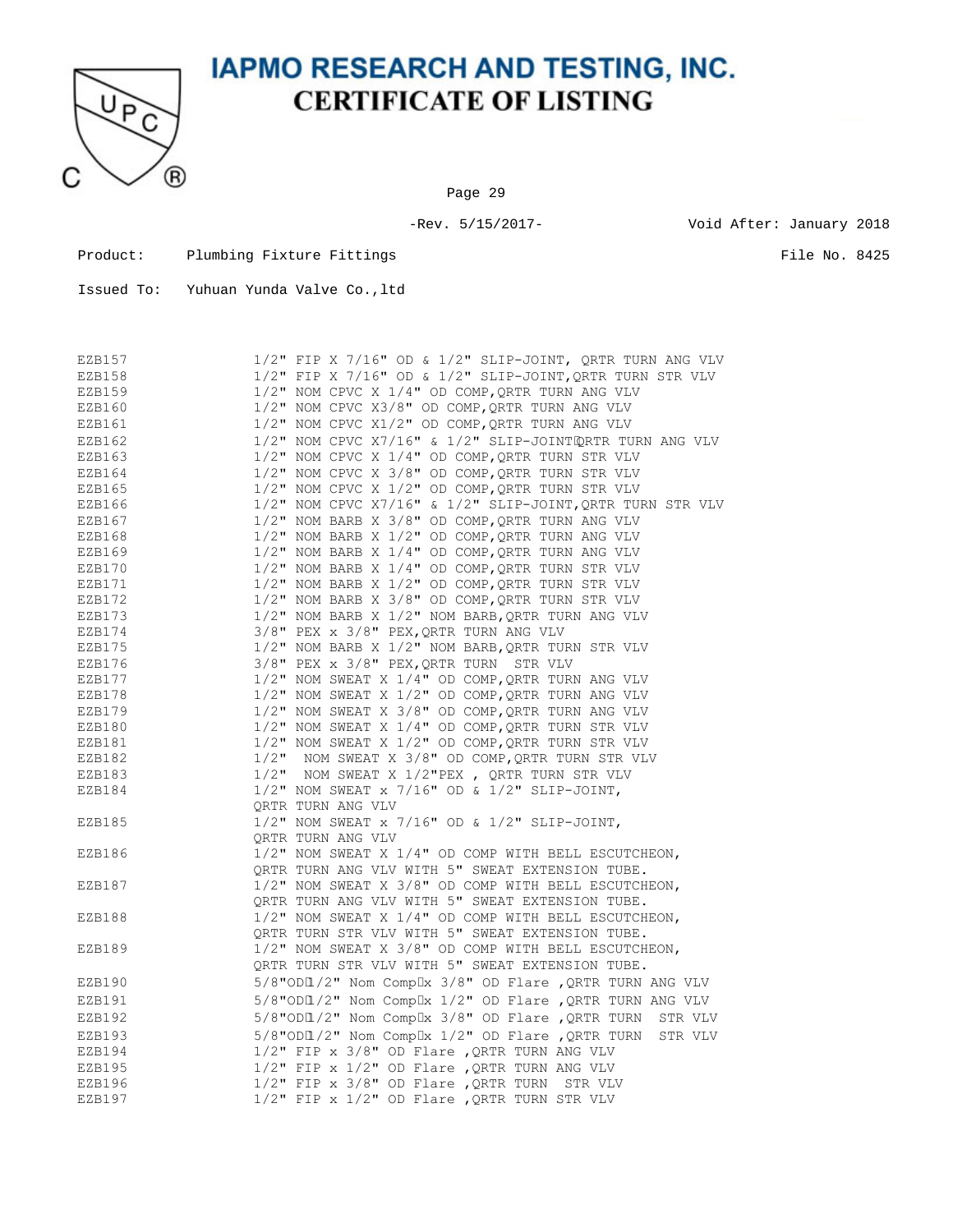

Page 30

-Rev. 5/15/2017- Void After: January 2018

Product: Plumbing Fixture Fittings File No. 8425

| EZB198    | $1/2$ " FIP x $3/4$ "" M.H. THD, QRTR TURN ANG VLV                 |
|-----------|--------------------------------------------------------------------|
|           | WASHING MACHINE VALVE                                              |
| EZB199    | $5/8$ "OD( $1/2$ " Nom Comp) x $3/4$ " M.H. THD, QRTR TURN ANG VLV |
|           | WASHING MACHINE VALVE                                              |
| EZB200    | 5/8"OD $(1/2"$ Nom Comp) x 3/8" OD COMP X 1/4" OD COMP,            |
|           | QRTR TURN 3 WAY VLV / DUAL OUTLET STOP                             |
| EZB201    | 5/8"OD (1/2" Nom Comp) x 3/8" OD COMP X 3/8"" OD COMP,             |
|           | QRTR TURN 3 WAY VLV / DUAL OUTLET STOP                             |
| EZB202    | 5/8"OD $(1/2"$ Nom Comp) x $1/2"$ OD COMP X 3/8" OD COMP,          |
|           | QRTR TURN 3 WAY VLV / DUAL OUTLET STOP                             |
| EZB203    | $1/2$ "FIP x 3/8" OD COMPx $1/4$ " OD COMP , QRTR TURN 3 WAY VLV   |
|           | /DUAL OUTLET STOP                                                  |
| EZB204    | $1/2$ " FIP x $3/8$ " OD COMPx $3/8$ " OD COMP,                    |
|           | QRTR TURN 3 WAY VLV / DUAL OUTLET STOP                             |
| EZB205    | $1/2"$ FIP x $1/2"$ OD COMPx $3/8"$ OD COMP,                       |
|           | ORTR TURN 3 WAY VLV / DUAL OUTLET STOP                             |
| EZB206    | $3/8"$ FIP x $3/8"$ OD COMPx $3/8"$ OD COMP,                       |
|           | QRTR TURN 3 WAY VLV / DUAL OUTLET STOP                             |
| EZB207    | $1/2$ "PEX x $3/8$ " OD COMPx $3/8$ " OD COMP,                     |
|           | QRTR TURN 3 WAY VLV / DUAL OUTLET STOP                             |
| EZD583814 | 5/8"OD $(1/2"$ Nom Comp) x 3/8" OD COMP X 1/4" OD COMP,            |
|           | QRTR TURN DUAL OUTLET/DUAL SHUTOFF                                 |
| EZD583838 | 5/8"OD $(1/2"$ Nom Comp) x 3/8" OD COMP X 3/8" OD COMP,            |
|           | QRTR TURN DUAL OUTLET/DUAL SHUTOFF                                 |
| EZD123814 | $1/2$ " FIP X 3/8" OD COMP x $1/4$ " OD COMP,                      |
|           | QRTR TURN DUAL OUTLET/DUAL SHUTOFF                                 |
| EZD123838 | 1/2" FIP X 3/8" OD COMP x 3/8" OD COMP,                            |
|           | QRTR TURN DUAL OUTLET/DUAL SHUTOFF                                 |
| EZB208    | $1/2$ " Nom Barb x 3/8" OD Comp x $1/4$ " OD Comp,                 |
|           | ORTR TURN DUAL OUTLET/DUAL SHUTOFF                                 |
| EZB209    | $1/2$ " Nom Barb x $3/8$ " OD Comp x $3/8$ " OD Comp,              |
|           | QRTR TURN DUAL OUTLET/DUAL SHUTOFF                                 |
| EZB210    | 1/2" Nom Cold Expansion Barb x 3/8" OD Comp, QRTR TURN ANG VLV     |
| EZB211    | 1/2" Nom Cold Expansion Barb x 3/8" OD Comp, QRTR TURN STR VLV     |
| EZB212    | 1/2" Nom Cold Expansion Barb x 1/4" OD Comp, QRTR TURN ANG VLV     |
| EZB213    | 1/2" Nom Cold Expansion Barb x 1/4" OD Comp QRTR TURN STR VLV      |
| EZB214    | 1/2" Nom Cold Expansion Barb x 1/2"NPSMQRTR TURN ANG VLV           |
| EZB215    | Water Stop 1/2 MIP x 1/2 MIPQRTR TURN ANG VLV                      |
| EZB216    | Water Stop 1/2 MIP x 1/2 MIPQRTR TURN STR VLV                      |
| EZB217    | 1/2" NOM PUSH CONNECT x 3/8" OD Comp, QRTR TURN ANG VLV            |
| EZB218    | $1/2$ " NOM PUSH CONNECT $x$ $1/4$ " OD Comp, ORTR TURN ANG VLV    |
| EZB219    | 1/2" NOM PUSH CONNECT x 1/2" OD Comp, QRTR TURN ANG VLV            |
| EZB220    | 1/2" NOM PUSH CONNECT x 3/8" OD Comp, QRTR TURN STR VLV            |
| EZB221    | 1/2" NOM PUSH CONNECT x 1/4" OD Comp, QRTR TURN STR VLV            |
| EZB222    | 1/2" NOM PUSH CONNECT x 1/2" OD Comp, QRTR TURN STR VLV            |
| EZB223    | 3/8" OD FEM Comp X 3/8"OD COMP, QRTR TURN STR VLV                  |
| EZB224    | 3/8" OD FEM Comp X 1/4"OD COMP, QRTR TURN STR VLV                  |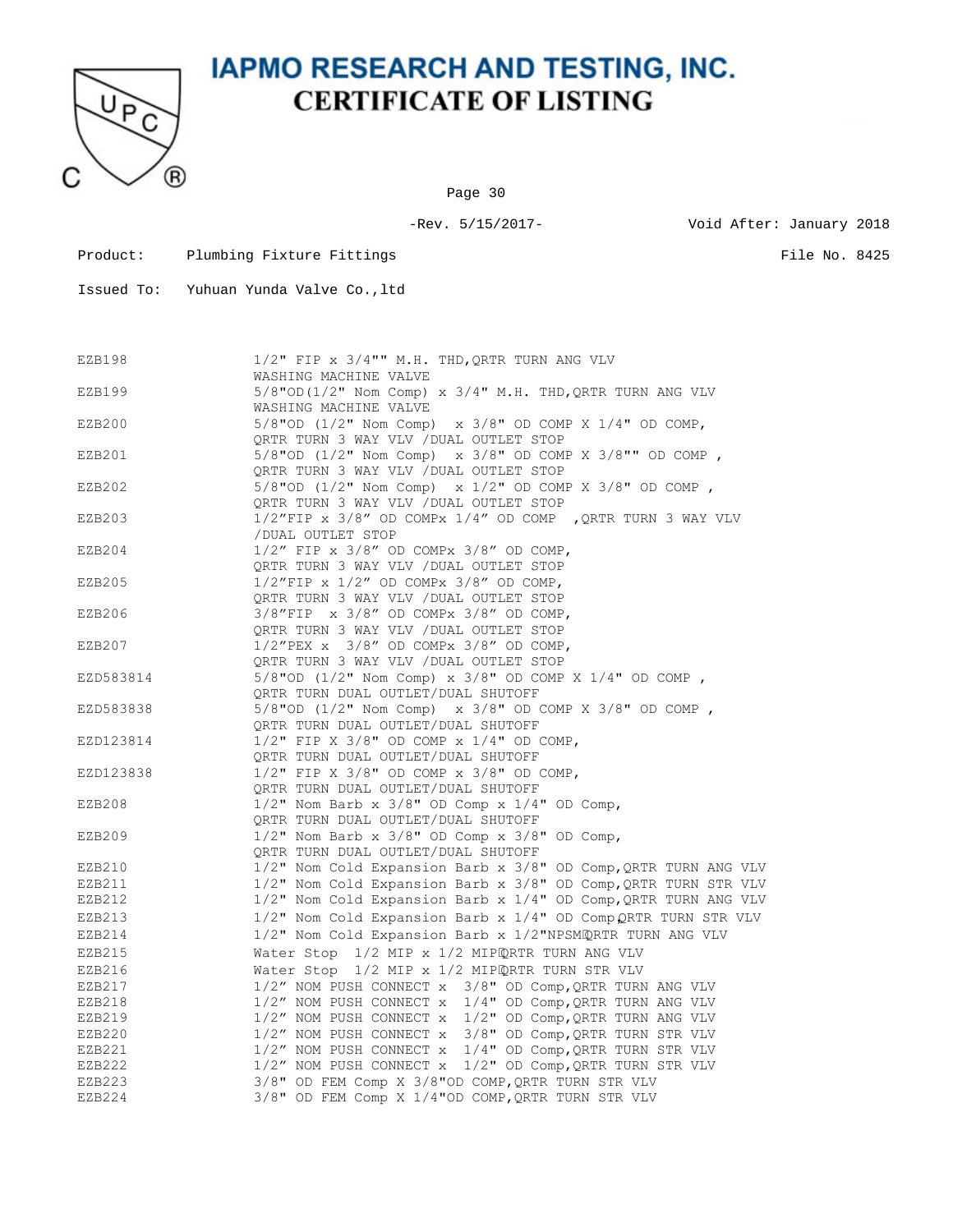

Page 31

Product: Plumbing Fixture Fittings File No. 8425

| EZB225 | 1/2" OD FEM Comp X 3/8"OD COMP, QRTR TURN STR VLV                            |
|--------|------------------------------------------------------------------------------|
| EZB226 | 3/8" OD FEM Comp X 3/8"OD COMP, QRTR TURN ANG VLV                            |
| EZB227 | 1/4" OD X 1/8" MIP, ROUGH, MULTI- TURN ANG NEEDLE VLV                        |
| EZB228 | 5/16" OD X 1/8" MIP, ROUGH, MULTI- TURN ANG NEEDLE VLV                       |
| EZB229 | 1/4" OD X 1/8" MIP, ROUGH, MULTI- TURN STR NEEDLE VLV                        |
| EZB230 | 1/4" OD X 1/4" MIP, ROUGH, MULTI- TURN STR NEEDLE VLV                        |
| EZB231 | 3/8" OD X 3/8" MIP, ROUGH, MULTI- TURN STR NEEDLE VLV                        |
| EZB232 | 5/8" OD (1/2" Nom Comp) x 1/4" OD COMP, MULTI- TURN ANG VLV                  |
| EZB233 | $5/8$ " OD (1/2" Nom Comp) x 3/8" OD COMP, MULTI- TURN ANG VLV               |
| EZB234 | $5/8"$ OD (1/2" Nom Comp) x 7/16" OD COMP, MULTI- TURN ANG VLV               |
| EZB235 | $5/8$ " OD (1/2" Nom Comp) x 1/2" OD COMP, MULTI- TURN ANG VLV               |
| EZB236 | 5/8" OD (1/2" Nom Comp) x 5/8" OD COMP, MULTI- TURN ANG VLV                  |
| EZB237 | $1/2$ " OD $(3/8$ " Nom Comp) X $1/4$ " OD COMPIQRTR TURN ANG VLV            |
| EZB238 | $1/2$ " OD (3/8" Nom Comp) X 3/8" OD COMP, QRTR TURN ANG VLV                 |
| EZB239 | 1/2" OD (3/8" Nom Comp) X 1/2" OD COMP, QRTR TURN ANG VLV                    |
| EZB240 | $3/8$ " OD (1/4" Nom Comp) x $3/8$ " OD COMP, MULTI- TURN STR VLV            |
| EZB241 | $3/8$ " OD ( $1/4$ " Nom Comp) x $1/4$ " OD COMP, MULTI- TURN STR VLV        |
| EZB242 | $1/2$ " OD (3/8" Nom Comp) x $1/2$ " OD COMP, MULTI- TURN STR VLV            |
| EZB243 | $5/8"$ OD (1/2" Nom Comp) x 3/8" OD COMP, MULTI-TURN STR VLV                 |
| EZB244 | $5/8$ " OD (1/2" Nom Comp) x 1/2" OD COMP, MULTI- TURN STR VLV               |
| EZB245 | 3/8" FIP x 1/4" OD COMP, MULTI- TURN ANG VLV                                 |
| EZB246 | 3/8" FIP x 3/8" OD COMP, MULTI- TURN ANG VLV                                 |
| EZB247 | 3/8" FIP x 1/2" OD COMP, MULTI- TURN ANG VLV                                 |
| EZB248 | 1/2" FIP x 3/8" OD COMP, MULTI- TURN ANG VLV                                 |
| EZB249 | $1/2$ " FIP x $1/4$ " OD COMP, MULTI- TURN ANG VLV                           |
| EZB250 | 1/2" FIP x 7/16" OD COMP, MULTI- TURN ANG VLV                                |
| EZB251 | $1/2$ " FIP x $1/2$ " OD COMP, MULTI- TURN ANG VLV                           |
| EZB252 | 3/8" FIP x 3/8" OD COMP, MULTI- TURN STR VLV                                 |
| EZB253 | 1/2" FIP x 3/8" OD COMP, MULTI- TURN STR VLV                                 |
| EZB254 | 3/8" FIP x 1/2" OD COMP, MULTI- TURN STR VLV                                 |
| EZB255 | $1/2$ " FIP x $1/2$ " OD COMP, MULTI- TURN STR VLV                           |
| EZB256 | $3/8"$ FIP x $1/4"$ OD COMP, MULTI- TURN STR VLV                             |
| EZB257 | $1/2$ " FIP x $1/4$ " OD COMP, MULTI- TURN STR VLV                           |
| EZB258 | $1/2$ " FIP x 7/16" OD & $1/2$ " SLIP-JOINT, MULTI- TURN ANG VLV             |
| EZB259 | $1/2$ " FIP x 7/16" OD & $1/2$ " SLIP-JOINT, MULTI- TURN STR VLV             |
| EZB260 | $5/8$ " OD (1/2" Nom Comp) x 7/16" OD & 1/2" SLIP-JOINT, MULTI- TURN ANG VLV |
| EZB261 | $5/8$ " OD (1/2" Nom Comp) x 7/16" OD & 1/2" SLIP-JOINT, MULTI- TURN STR VLV |
| EZB262 | 1/2" NOM CPVC x 1/4" OD COMP, MULTI- TURN ANG VLV                            |
| EZB263 | 1/2" NOM CPVC x 1/2" OD COMP, MULTI- TURN ANG VLV                            |
| EZB264 | 1/2" NOM CPVC x 3/8" OD COMP, MULTI- TURN ANG VLV                            |
| EZB265 | 1/2" NOM CPVC x 1/4" OD COMP, MULTI- TURN STR VLV                            |
| EZB266 | $1/2$ " NOM CPVC x $1/2$ " OD COMP, MULTI- TURN STR VLV                      |
| EZB267 | 1/2" NOM CPVC x 3/8" OD COMP, MULTI- TURN STR VLV                            |
| EZB268 | $5/8$ " OD (1/2" Nom Comp) x 3/8" OD COMP X 1/4" OD COMP,                    |
|        | MULTI-TURN 3 WAY VLV / DUAL OUTLET STOP                                      |
| EZB269 | $5/8$ " OD (1/2" Nom Comp) x 3/8" OD COMP X 3/8" OD COMP,                    |
|        | MULTI-TURN 3 WAY VLV / DUAL OUTLET STOP                                      |
| EZB270 | 5/8" OD (1/2" Nom Comp) x7/16" OD COMP X 1/4" OD COMP,                       |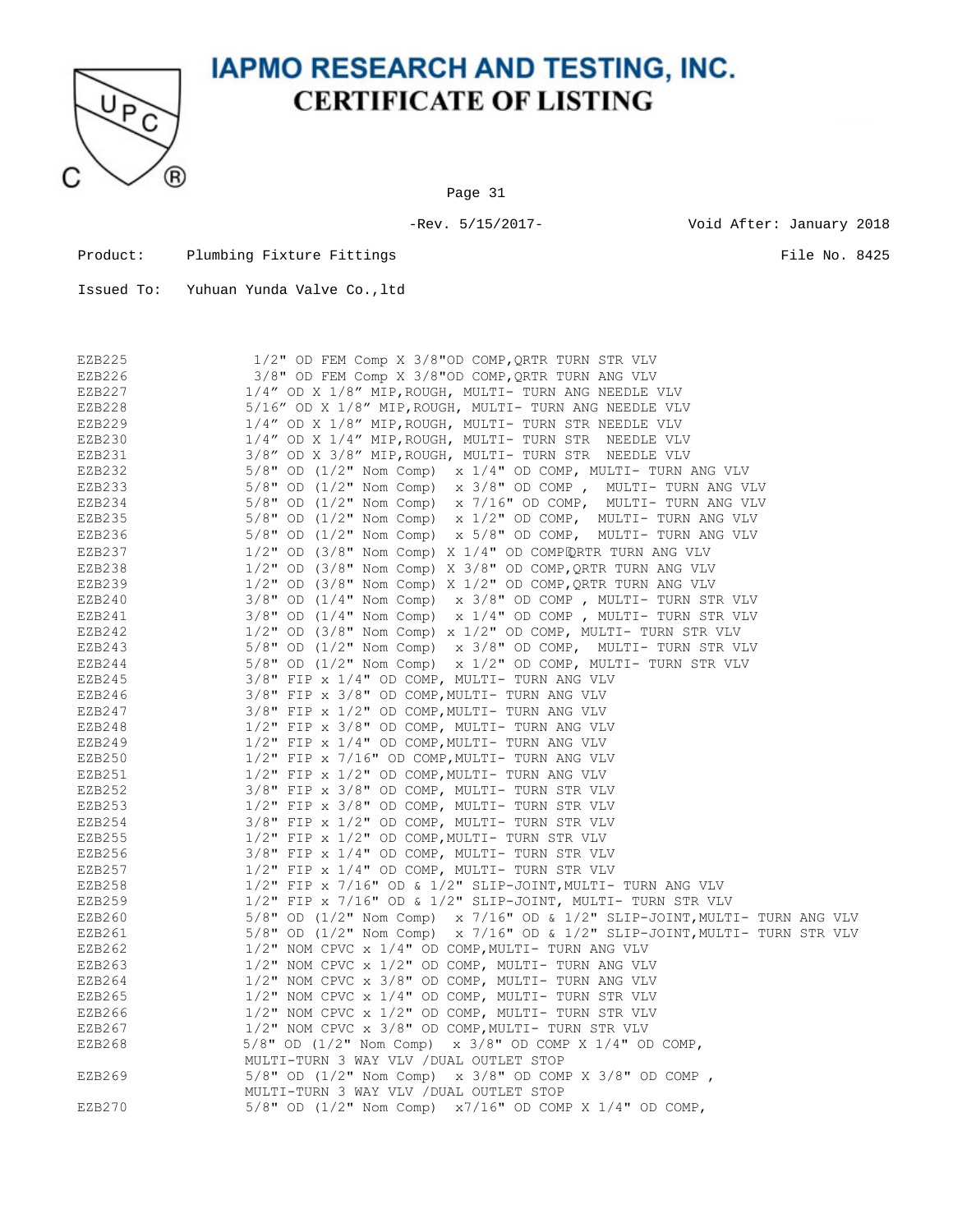

Page 32

-Rev. 5/15/2017- Void After: January 2018

- Product: Plumbing Fixture Fittings File No. 8425
- Issued To: Yuhuan Yunda Valve Co.,ltd

|        | MULTI-TURN 3 WAY VLV / DUAL OUTLET STOP                                           |
|--------|-----------------------------------------------------------------------------------|
| EZB271 | 5/8" OD (1/2" Nom Comp) x 7/16" OD COMP X 3/8" OD COMP                            |
|        | MULTI-TURN 3 WAY VLV / DUAL OUTLET STOP                                           |
| EZB272 | 5/8" OD $(1/2"$ Nom Comp) x 7/16" OD COMP X 1/2" OD COMP,                         |
|        | MULTI-TURN 3 WAY VLV / DUAL OUTLET STOP                                           |
| EZB273 | 5/8" OD $(1/2"$ Nom Comp) x 7/16" OD COMP X 7/16" OD COMP,                        |
|        | MULTI-TURN 3 WAY VLV / DUAL OUTLET STOP                                           |
| EZB274 | 5/8" OD (1/2" Nom Comp) x 1/2" OD COMP X 3/8" OD COMP                             |
|        | MULTI-TURN 3 WAY VLV / DUAL OUTLET STOP                                           |
|        |                                                                                   |
| EZB275 | $5/8$ " OD $(1/2$ " Nom Comp) x $1/2$ " OD COMP X $1/4$ " OD COMP,                |
|        | MULTI-TURN 3 WAY VLV / DUAL OUTLET STOP                                           |
| EZB276 | $5/8$ " OD $(1/2$ " Nom Comp) x $1/2$ " OD COMP X $3/8$ " OD COMP                 |
|        | MULTI-TURN 3 WAY VLV / DUAL OUTLET STOP"                                          |
| EZB277 | 5/8" OD $(1/2"$ Nom Comp) x $1/2"$ OD COMP X $1/2"$ OD COMP                       |
|        | MULTI-TURN 3 WAY VLV / DUAL OUTLET STOP"                                          |
| EZB278 | 5/8" OD (1/2" Nom Comp) x3/8" OD COMP X 1/4" OD COMP                              |
|        | MULTI-TURN DUAL OUTLET/DUAL SHUTOFF                                               |
| EZB279 | 5/8" OD (1/2" Nom Comp) x3/8" OD COMP X 3/8" OD COMP                              |
|        | MULTI-TURN DUAL OUTLET/DUAL SHUTOFF                                               |
| EZB280 | 5/8" OD (1/2" Nom Comp) x 7/16" OD & 1/2" SLIP-JOINT X 1/2"" OD COMP              |
|        | MULTI-TURN 3 WAY VLV / DUAL OUTLET STOP                                           |
| EZB281 | 5/8" OD (1/2" Nom Comp) x 7/16" OD & 1/2" SLIP-JOINT X 3/8" OD COMP               |
|        | MULTI-TURN 3 WAY VLV / DUAL OUTLET STOP                                           |
| EZB282 | 5/8" OD (1/2" Nom Comp) x 7/16" OD & 1/2" SLIP-JOINT x 1/4" OD COMP               |
|        | MULTI-TURN 3 WAY VLV / DUAL OUTLET STOP"                                          |
| EZB283 | 5/8" OD (1/2" Nom Comp) x 7/16" OD & 1/2" SLIP-JOINT x 7/16" OD & 1/2" SLIP-JOINT |
|        | MULTI-TURN 3 WAY VLV / DUAL OUTLET STOP"                                          |
| EZB284 | 3/8" FIP x 3/8" OD COMP X 3/8" OD COMP                                            |
|        | MULTI-TURN 3 WAY VLV / DUAL OUTLET STOP                                           |
| EZB285 | $1/2$ " FIP x $3/8$ " OD COMP X $1/4$ " OD COMP                                   |
|        | MULTI-TURN 3 WAY VLV / DUAL OUTLET STOP                                           |
|        |                                                                                   |
| EZB286 | 1/2" FIP x 3/8" OD COMP X 3/8" OD COMP                                            |
|        | MULTI-TURN 3 WAY VLV / DUAL OUTLET STOP                                           |
| EZB287 | 1/2" FIP x 7/16" OD COMP X 1/2" OD COMP                                           |
|        | MULTI-TURN 3 WAY VLV / DUAL OUTLET STOP                                           |
| EZB288 | 1/2" FIP x 7/16" OD COMP X 3/8" OD COMP                                           |
|        | MULTI-TURN 3 WAY VLV / DUAL OUTLET STOP                                           |
| EZB289 | $1/2$ " FIP x 7/16" OD COMP x $1/4$ " OD COMP                                     |
|        | MULTI-TURN 3 WAY VLV / DUAL OUTLET STOP                                           |
| EZB290 | $1/2$ " FIP x 7/16" OD COMP x 7/16" OD COMP                                       |
|        | MULTI-TURN 3 WAY VLV / DUAL OUTLET STOP                                           |
| EZB291 | $1/2$ " FIP x $1/2$ " OD COMP x $1/4$ " OD COMP                                   |
|        | MULTI-TURN 3 WAY VLV / DUAL OUTLET STOP                                           |
| EZB292 | $1/2$ " FIP X $1/2$ " OD COMP x $3/8$ " OD COMP                                   |
|        | MULTI-TURN 3 WAY VLV / DUAL OUTLET STOP                                           |
| EZB293 | $1/2$ " FIP X $1/2$ " OD COMP x $1/2$ " OD COMP                                   |
|        | MULTI-TURN 3 WAY VLV / DUAL OUTLET STOP                                           |
| EZB294 | 1/2"" FIP X 3/8"" OD COMP x 1/4"" OD COMP                                         |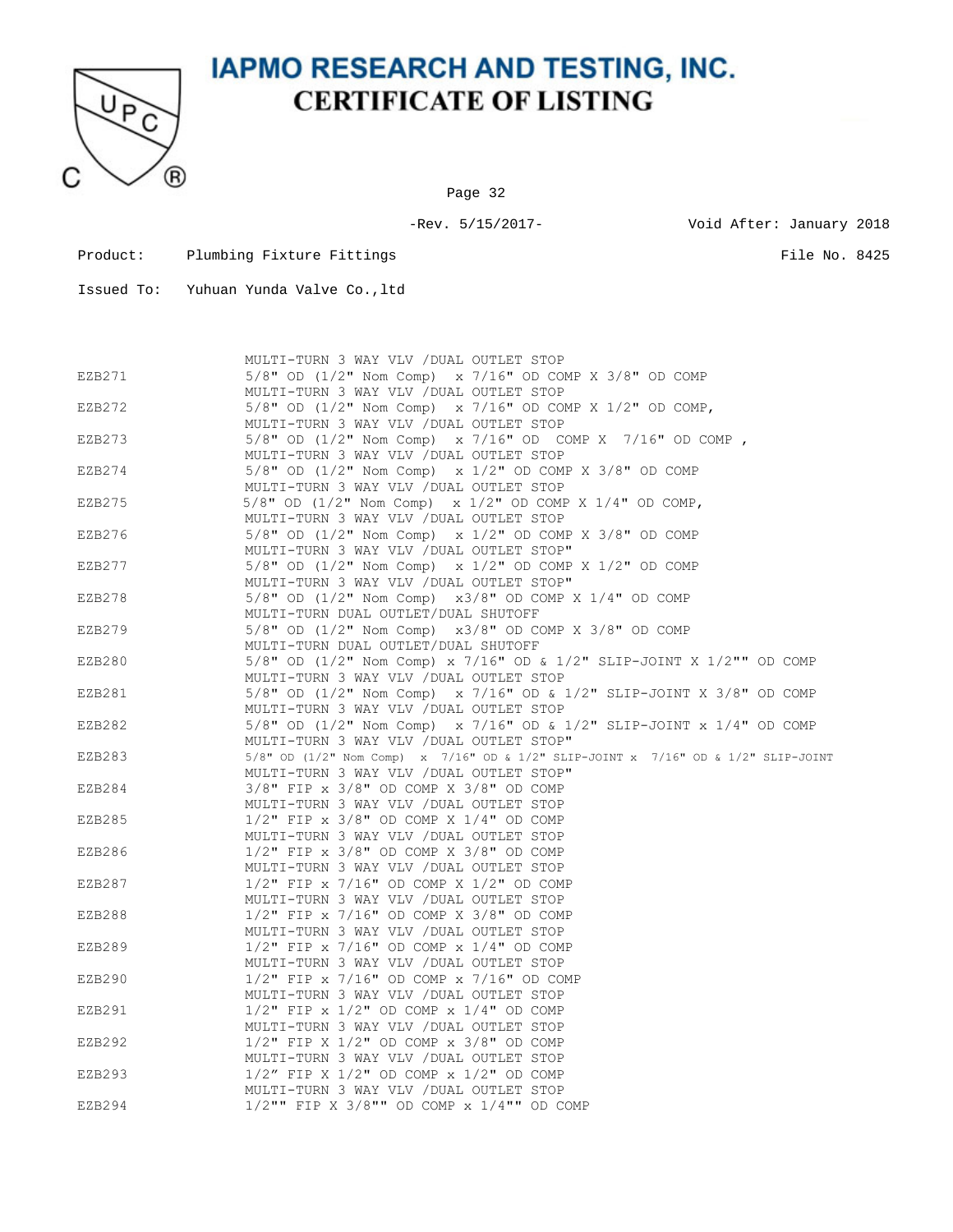

Page 33

-Rev. 5/15/2017- Void After: January 2018

| Product: | Plumbing Fixture Fittings | File No. 8425 |  |
|----------|---------------------------|---------------|--|

|        | MULTI-TURN DUAL OUTLET/DUAL SHUTOFF                                                   |
|--------|---------------------------------------------------------------------------------------|
| EZB295 | $1/2$ " FIP X 3/8" OD COMP x 3/8" OD COMP                                             |
|        | MULTI-TURN DUAL OUTLET/DUAL SHUTOFF                                                   |
| EZB296 | $1/2$ " Nom CPVC X 3/8" OD COMP x 3/8" OD COMP                                        |
|        | MULTI-TURN DUAL OUTLET/DUAL SHUTOFF                                                   |
| EZB297 | $1/2$ " FIP x 7/16" OD & $1/2$ " SLIP-JOINT X $1/2$ " OD COMP                         |
|        | MULTI-TURN 3 WAY VLV / DUAL OUTLET STOP                                               |
| EZB298 | 1/2" FIP x 7/16" OD & 1/2" SLIP-JOINT X 3/8" OD COMP                                  |
|        | MULTI-TURN 3 WAY VLV / DUAL OUTLET STOP                                               |
|        | 1/2" FIP x 7/16" OD & 1/2" SLIP-JOINT x 1/4"" OD COMP                                 |
| EZB299 |                                                                                       |
|        | MULTI-TURN 3 WAY VLV / DUAL OUTLET STOP                                               |
| EZB300 | $1/2$ " FIP x $7/16$ " OD & $1/2$ " SLIP-JOINT x $7/16$ " OD & $1/2$ " SLIP-JOINT     |
|        | MULTI-TURN 3 WAY VLV / DUAL OUTLET STOP                                               |
| EZB301 | $1/2$ " FIP X 3/8" OD Flare x 3/8" OD Flare                                           |
|        | MULTI-TURN 3 WAY VLV / DUAL OUTLET STOP                                               |
| EZB302 | $1/2$ " NOM SWEAT x $3/8$ " OD COMP X $3/8$ "" OD COMP                                |
|        | MULTI-TURN 3 WAY VLV / DUAL OUTLET STOP                                               |
| EZB303 | $1/2$ " NOM BARB $\,\times\,$ 3/8" OD COMP X 3/8" OD COMP                             |
|        | MULTI-TURN 3 WAY VLV / DUAL OUTLET STOP                                               |
| EZB304 | $1/2$ " NOM CPVC $\times$ 3/8" OD COMP X 3/8" OD COMP                                 |
|        | MULTI-TURN 3 WAY VLV / DUAL OUTLET STOP                                               |
| EZB305 | 1/2" NOM SWEAT x 3/8" OD FLARE, MULTI- TURN ANG VLV                                   |
| EZB306 | $1/2$ " NOM SWEAT x $1/4$ " OD FLARE, MULTI- TURN ANG VLV                             |
| EZB307 | $1/2$ " NOM SWEAT x $1/2$ " OD FLARE, MULTI- TURN ANG VLV                             |
| EZB308 | 1/2" NOM SWEAT x 3/8" OD COMP, MULTI- TURN ANG VLV                                    |
| EZB309 | 1/2" NOM SWEAT x 1/4" OD COMP, MULTI- TURN ANG VLV                                    |
| EZB310 | 1/2" NOM SWEAT x 1/2" OD COMP, MULTI- TURN ANG VLV                                    |
| EZB311 | 1/2" NOM SWEAT x 1/4" OD COMP, MULTI- TURN STR VLV                                    |
| EZB312 | 1/2" NOM SWEAT x 3/8" OD COMP, MULTI- TURN STR VLV                                    |
| EZB313 | 1/2" NOM SWEAT x 1/2" OD COMP, MULTI- TURN STR VLV                                    |
| EZB314 | 1/2"PEX x1/2"SWT, MULTI- TURN STR VLV                                                 |
| EZB315 | $1/2$ " NOM SWEAT x 7/16" OD & $1/2$ " SLIP-JOINT, MULTI- TURN ANG VLV                |
| EZB316 | 1/2" NOM SWEAT x 3/8" OD COMP WITH 5" SWEAT EXTENSION TUBE. MULTI- TURN ANG VLV       |
| EZB317 | $1/2$ " NOM SWEAT x $1/4$ " OD COMP WITH 5" SWEAT EXTENSION TUBE. MULTI- TURN ANG VLV |
| EZB318 | 1/2" NOM SWEAT x 3/8" OD COMP WITH 5" SWEAT EXTENSION TUBE. MULTI- TURN STR VLV       |
| EZB319 | 1/2" NOM SWEAT x 1/4" OD COMP WITH 5" SWEAT EXTENSION TUBE. MULTI- TURN STR VLV       |
| EZB320 | 1/2" NOM BARB x 3/8" OD COMP, MULTI- TURN ANG VLV                                     |
| EZB321 | 1/2" NOM BARBx 1/4" OD COMP, MULTI- TURN ANG VLV                                      |
| EZB322 | 1/2" NOM BARBx 3/8" OD COMP, MULTI- TURN STR VLV                                      |
| EZB323 | 1/2" NOM BARBx 1/4" OD COMP, MULTI- TURN STR VLV                                      |
| EZB324 | 1/2" NOM BARBx 1/2" NOM BARB, MULTI- TURN ANG VLV                                     |
| EZB325 | 1/2" NOM BARBx 1/2" NOM BARB, MULTI- TURN STR VLV                                     |
|        |                                                                                       |
| EZB326 | $5/8$ "OD (1/2" Nom Comp) x 3/8" OD Flare, MULTI- TURN ANG VLV                        |
| EZB327 | 5/8"OD (1/2" Nom Comp) x $1/2$ " OD Flare , MULTI- TURN ANG VLV                       |
| EZB328 | $5/8$ "OD (1/2" Nom Comp) x $3/8$ " OD Flare, MULTI- TURN STR VLV                     |
| EZB329 | $5/8$ "OD (1/2" Nom Comp) x 1/2" OD Flare, MULTI- TURN STR VLV                        |
| EZB330 | $1/2$ " FIP x $3/8$ " OD Flare, MULTI- TURN ANG VLV                                   |
| EZB331 | $1/2$ " FIP x $1/2$ " OD Flare , MULTI- TURN ANG VLV                                  |